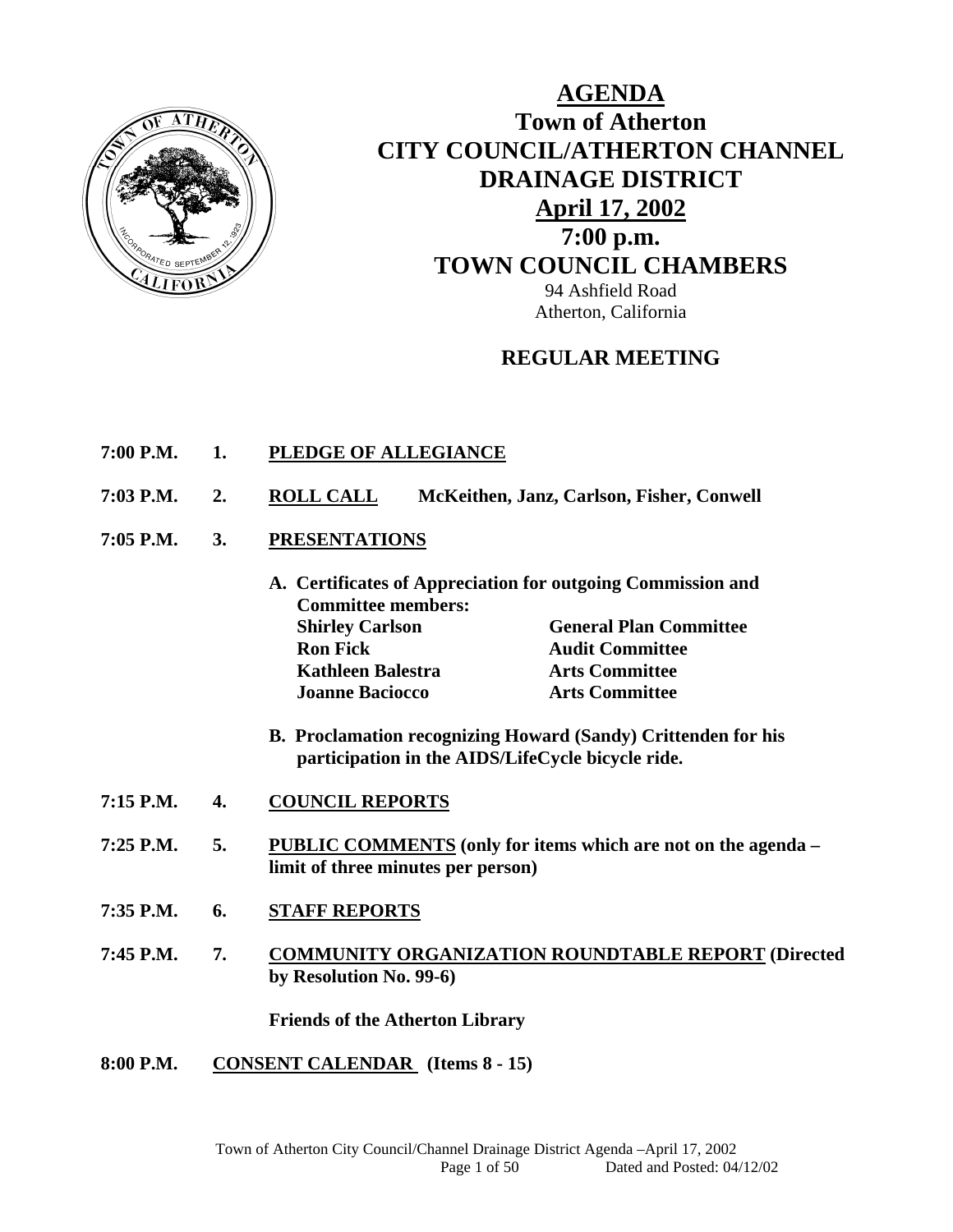- **8. APPROVAL OF MINUTES OF SPECIAL AND REGULAR MEETINGS OF MARCH 20, 2002**
- **9. APPROVAL OF BILLS AND CLAIMS FOR MARCH 1, 2002 THROUGH MARCH 25, 2002 IN THE AMOUNT OF \$629,258**
- **10. ACCEPTANCE OF MONTHLY FINANCIAL REPORT FOR MARCH 2002**
- **11. APPROVAL OF AGREEMENT FOR STORMWATER POLLUTION PREVENTION PROGRAM SERVICES**

 **Recommendation: Approve the agreement between the Town of Atherton and County of San Mateo for Stormwater Pollution Prevention Services.** 

**12. ADOPTION OF AN ORDINANCE AUTHORIZING AN AMENDMENT TO THE CONTRACT BETWEEN THE BOARD OF ADMINISTRATION OF THE CALIFORNIA PUBLIC EMPLOYEES' RETIREMENT SYSTEM AND THE TOWN OF ATHERTON** 

**Recommendation: Adopt Ordinance No.\_\_\_ authorizing an amendment to the contract between the Board of Administration of the California Public Employees' Retirement System and the Town of Atherton, and waive second reading.** 

 **13. ADOPTION OF AN ORDINANCE AMENDING ATHERTON MUNICIPAL CODE SECTION 6.04.040 TO PROVIDE FOR THREE YEAR LICENSES FOR DOGS** 

 **Recommendation: Adopt Ordinance No. \_\_\_ amending Atherton Municipal Code Section 6.04.040 to provide for three year licenses for dogs, and waive second reading.** 

**14. APPROVAL OF AN AGREEMENT BETWEEN THE TOWN OF ATHERTON AND WEST BAY SANITARY DISTRICT FOR MIDDLEFIELD ROAD PAVEMENT AND STORM DRAINAGE IMPROVEMENTS RAISING THE SANITARY MANHOLE COVERS TO GRADE** 

 **Recommendation: Approve the agreement with West Bay Sanitary District for the Middlefield Road project, raising the sanitary manhole covers to grade.** 

### **15. APPROVAL OF PLANS AND SPECIFICATIONS FOR REPAIR OF WATER TOWER**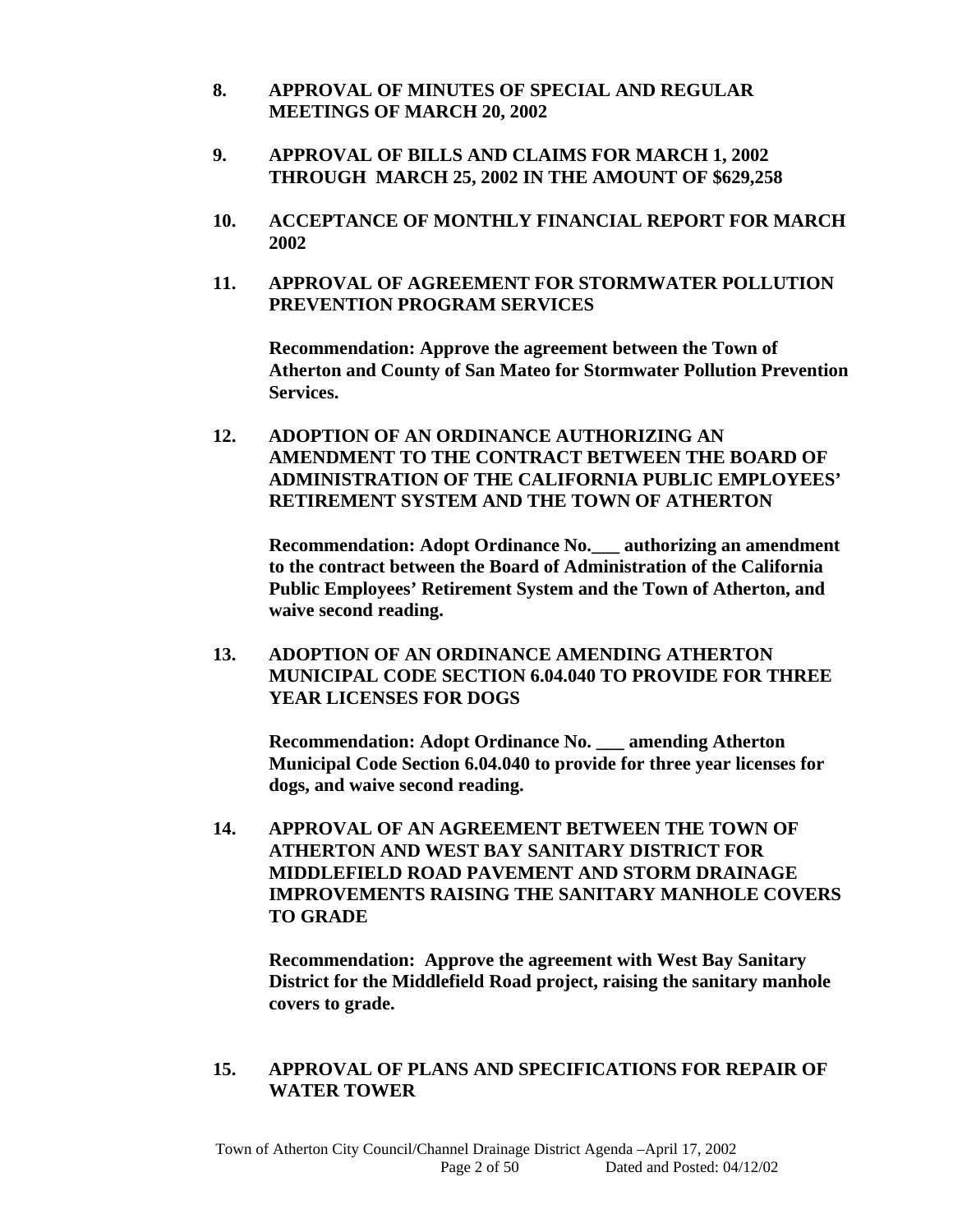**Recommendation: Approve the plans and specifications for the repair of the Water Tower structure in Holbrook-Palmer Park.** 

#### **PUBLIC HEARING**

#### **8:05 P.M. 16. TENTATIVE PARCEL MAP – 291 STOCKBRIDGE AVENUE**

 **Recommendation: Open public hearing, hear testimony, close public hearing. Approve the Tentative Parcel Map allowing the subdivision of one parcel into two parcels and designate the west property line as the front property line for Parcel A, based on the findings and for the reasons incorporated in the Staff Report.** 

#### **REGULAR AGENDA (Items 17 - 23)**

### **15. ADOPTION OF RESOLUTION NO. 01-\_\_\_, INTENT TO ABANDON PORTION OF McCORMICK LANE**

**16. ADOPTION OF RESOLUTION NO. 01-\_\_\_, INTENT TO ABANDON PORTION OF FAXON ROAD**

**8:15 P.M. 17. APPOINTMENT OF GENERAL PLAN COMMITTEE AND AUDIT COMMITTEE MEMBERS** 

> **Recommendation: Approve the recommendation of the Screening Committee to appoint Vivian Kral to a two-year term on the General Plan Committee, and Robert Jenkins to a three-year term on the Audit Committee.**

**8:25 P.M. 18. RESOLUTION OF INTENTION TO CONSIDER VACATING A PORTION OF MCCORMICK LANE RIGHT-OF-WAY, WITH RESERVATIONS OF EASEMENTS FOR BICYCLES, PEDESTRIANS, PUBLIC UTILITIES AND SANITARY SEWER, AND SETTING A PUBLIC HEARING FOR JUNE 19, 2002** 

> **Recommendation: Adopt a resolution stating intent to consider the vacation of a portion of McCormick Lane right-of-way and set a public hearing for June 19, 2002.**

**8:40 P.M. 19. DISCUSSION AND POSSIBLE ACTION – RESIDENT PARTICIPATION/ADVISORY STATUS TO CITY COUNCIL COMMITTEES** 

> **Recommendation: Discuss and consider the possible addition of resident members to current Council sub-committees.**

**9:00 P.M. 20. DISCUSSION AND POSSIBLE ACTION – SCOPE OF THE ATHERTON CHANNEL DRAINAGE DISTRICT COMMITTEE AND**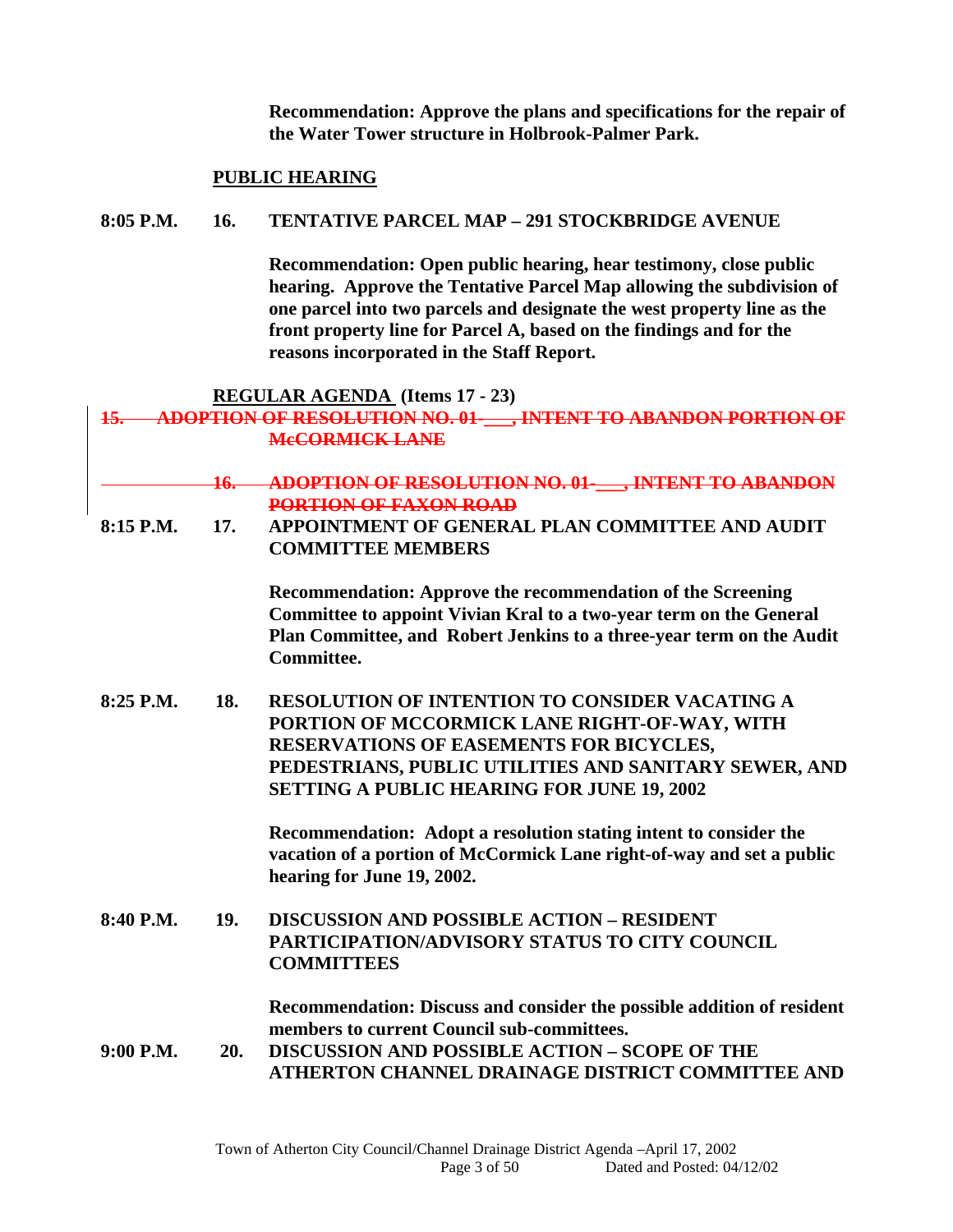### **MEMBERSHIP OF THE CHANNEL DRAINAGE DISTRICT COMMITTEE AND THE TRANSPORTATION COMMITTEE**

 **Recommendation: Discuss and possibly take action regarding the appointment of residents to certain City Council sub-committees including the Atherton Channel Drainage District Committee and Transportation Committee. Consider the possible expansion of the scope of the Atherton Channel Drainage District Committee.** 

**9:20 P.M. 21. ACCEPT RECOMMENDATION OF THE TRANSPORTATION COMMITTEE TO EXPAND SCOPE OF THE MIDDLEFIELD ROAD IMPROVEMENTS AND SET A DATE FOR A SPECIAL MEETING OF THE CITY COUNCIL TO APPROVE BIDS AND SPECIFICATIONS FOR THE PROJECT EXTENSION** 

> **Recommendation: Accept the recommendation of the Transportation Committee to extend the Middlefield Road project north of Fair Oaks to the Town limits, and set a date for approval of the bids.**

**9:25 P.M. 22. DISCUSSION AND POSSIBLE ACTION – REVIEW OF CITY COUNCIL RULES OF PROCEDURE** 

> **Recommendation: Review and consider adoption of the updated City Council Rules of Procedure.**

**9:45 P.M. 23. APPOINTMENT OF A REPRESENTATIVE FROM THE CITY COUNCIL TO ATTEND AND VOTE AT A CITY SELECTION COMMITTEE SPECIAL MEETING TO BE HELD APRIL 26, 2002** 

> **Recommendation: Appoint a City Council Member to attend the San Mateo County City Selection Committee meeting and authorize said Council Member to vote for city representatives to certain County commissions.**

**10:00 P.M. 24. PUBLIC COMMENTS**

#### **10:15 P.M. 25. ADJOURN**

#### *Agendas and staff reports may be accessed on the Town website at: www.ci.atherton.ca.us Please contact the City Clerk's Office at 650.752.0529 with any questions*

Pursuant to the Americans with Disabilities Act, if you need special assistance in this meeting, please contact the City Clerk's Office at (650) 752-0529. Notification of 48 hours prior to the meeting will enable the City to make reasonable arrangements to ensure accessibility to this meeting. (29 CRF 35.104 ADA Title II)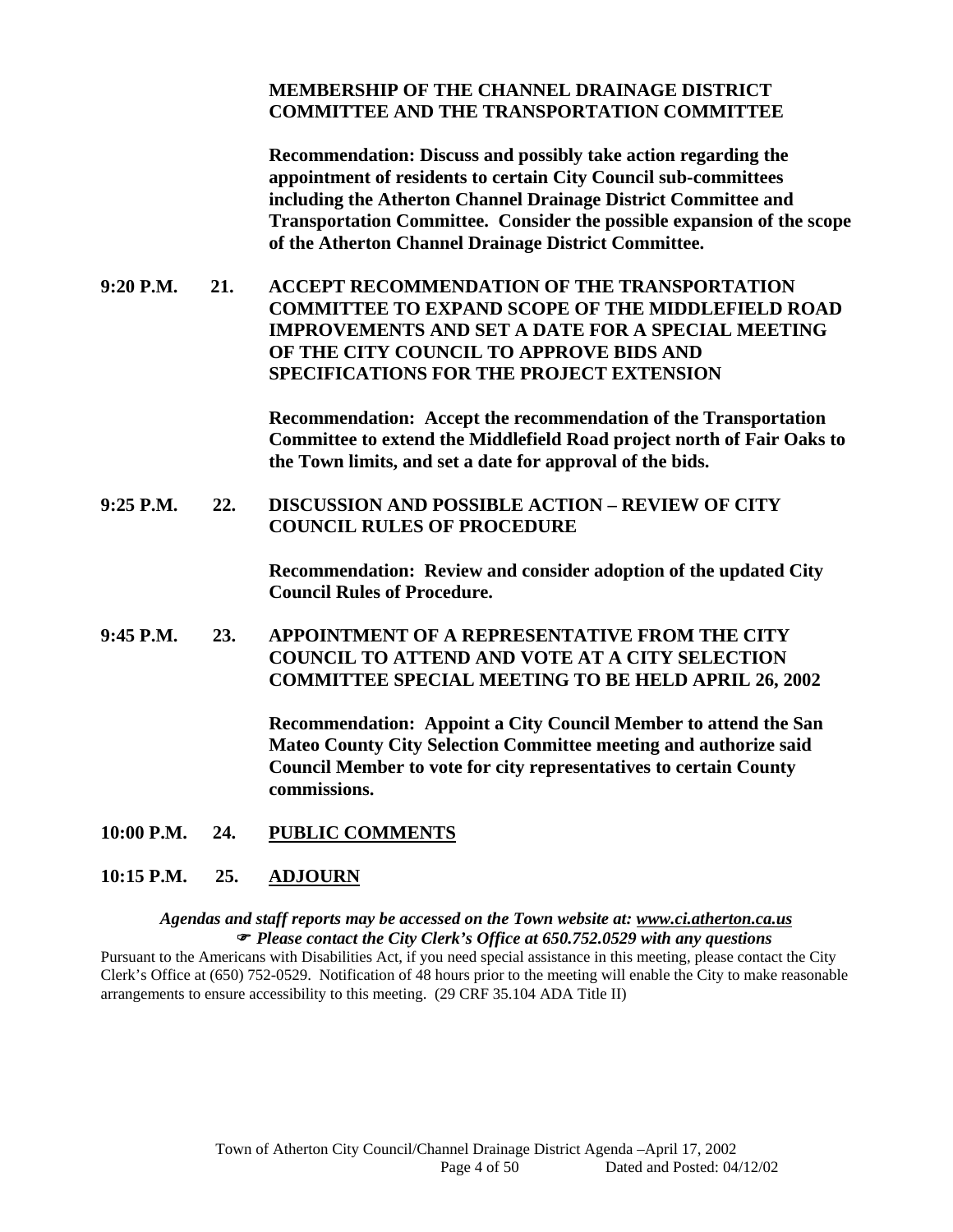### **PROCLAMATION IN RECOGNITION OF**

# **HOWARD (SANDY) CRITTENDEN AIDS/LifeCycle Bike Ride MAY 13, 2002**

**WHEREAS,** the Town of Atherton wishes to recognize resident Howard (Sandy) Crittenden, who will participate in the AIDS/LifeCycle on May 13, 2002, a 600 mile bicycle ride from San Francisco to Los Angeles which will raise money for the San Francisco AIDS Foundation; and

**WHEREAS,** Sandy is a member of the Menlo Park Rotary whose theme for this year is AIDS awareness; and

**WHEREAS**, funds raised from the AIDS/LifeCycle will support AIDS Foundation programs including an HIV hotline, Women and Family Services, Federal advocacy efforts, and Housing Programs for people living with HIV/AIDS; and

**WHEREAS,** a pledge for Sandy's ride will also be a pledge to help those people in our community suffering from AIDS; and

**WHEREAS,** Sandy has put in much time and effort by beginning his official training on January 1<sup>st</sup>, and by personally committing to raise \$5,000 to help support AIDS Foundation programs.

**NOW, THEREFORE,** as Mayor of the Town of Atherton, and on behalf of the community, I hereby recognize Howard (Sandy) Crittenden for his efforts to bring more awareness to AIDS by joining 2500 other cyclists on the first AIDS/LifeCycle.

 $\overline{\phantom{a}}$  , and the contract of the contract of the contract of the contract of the contract of the contract of the contract of the contract of the contract of the contract of the contract of the contract of the contrac

IN WITNESS WHEREOF, I have hereunto set my hand and caused the seal of the Town of Atherton to be affixed this 17th day of April, 2002.

Alan B. Carlson, Mayor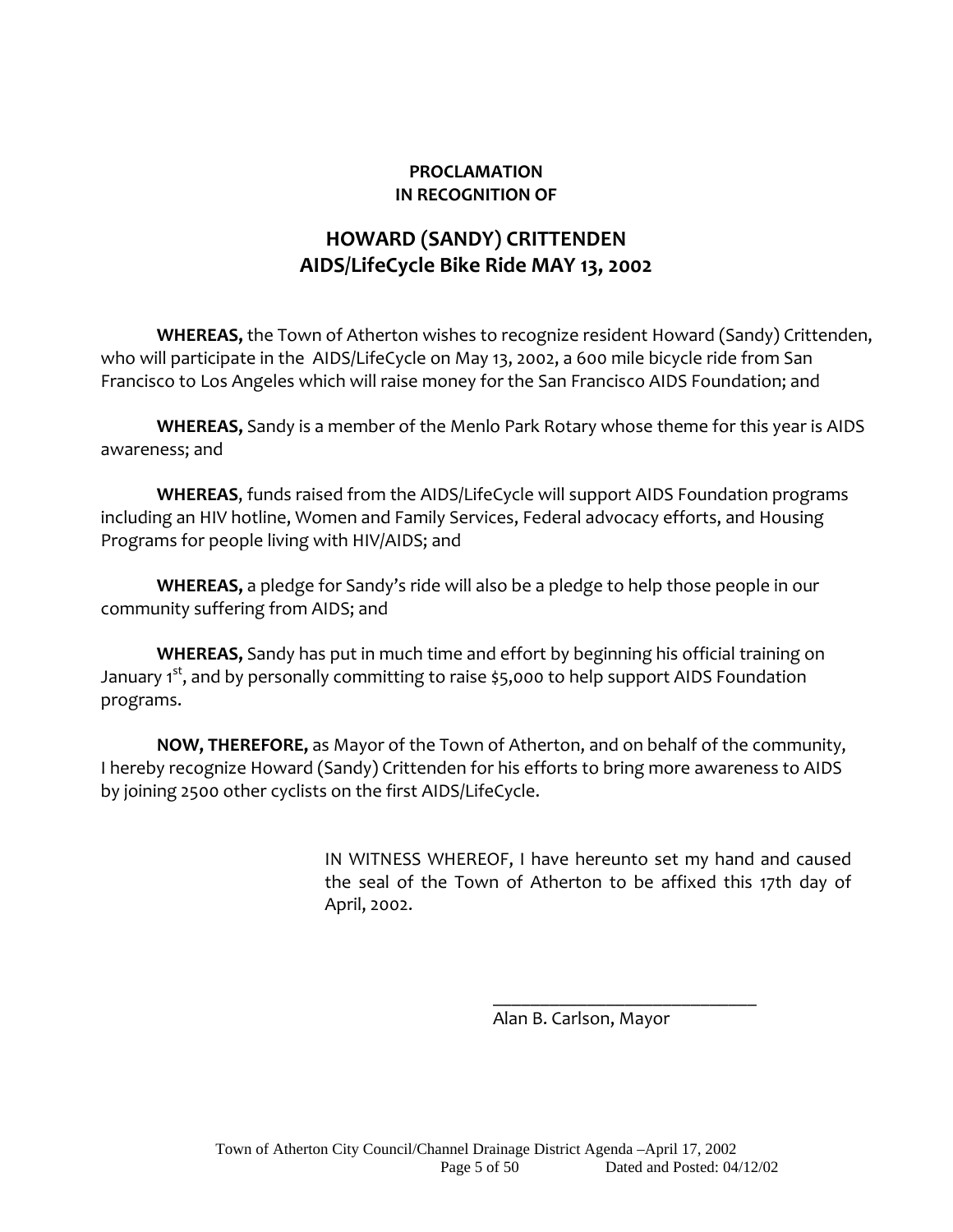

# **Draft Minutes Town of Atherton CITY COUNCIL/ATHERTON CHANNEL DRAINAGE DISTRICT March 20, 2002 6:00 P.M.**

Meeting Room Town Administrative Offices **91 Ashfield Road, Atherton Special Meeting** 

**Mayor Carlson called the meeting to order at 6:00 p.m.** 

- **1. ROLL CALL McKeithen, Janz, Carlson, Fisher, Conwell**
- **2. PUBLIC COMMENTS**

 **There were no comments.** 

### **3. CLOSED SESSION The Council adjourned to closed session at 6:05 p.m. to discuss the following:**

- **A. CONFERENCE WITH LEGAL COUNSEL Anticipated Litigation pursuant to Government Code Section 54956.9(b): Two potential cases.**
- **B. CONFERENCE WITH LEGAL COUNSEL Existing Litigation pursuant to Government Code Section 54956.9 (a)**

**Stephen Chaput v. Town of Atherton Patrick McTaggart v. Town of Atherton** 

**C. LIABILITY CLAIM – pursuant to Government Code Section 54956.95** 

**Claimant: Lindsay Marie Petrone Agency claimed against: Town of Atherton** 

### **4. RECONVENE TO OPEN SESSION**

 **The following action was taken:** 

- **A. Directions were given to Legal Counsel.**
- **B. Directions were given to Legal Counsel.**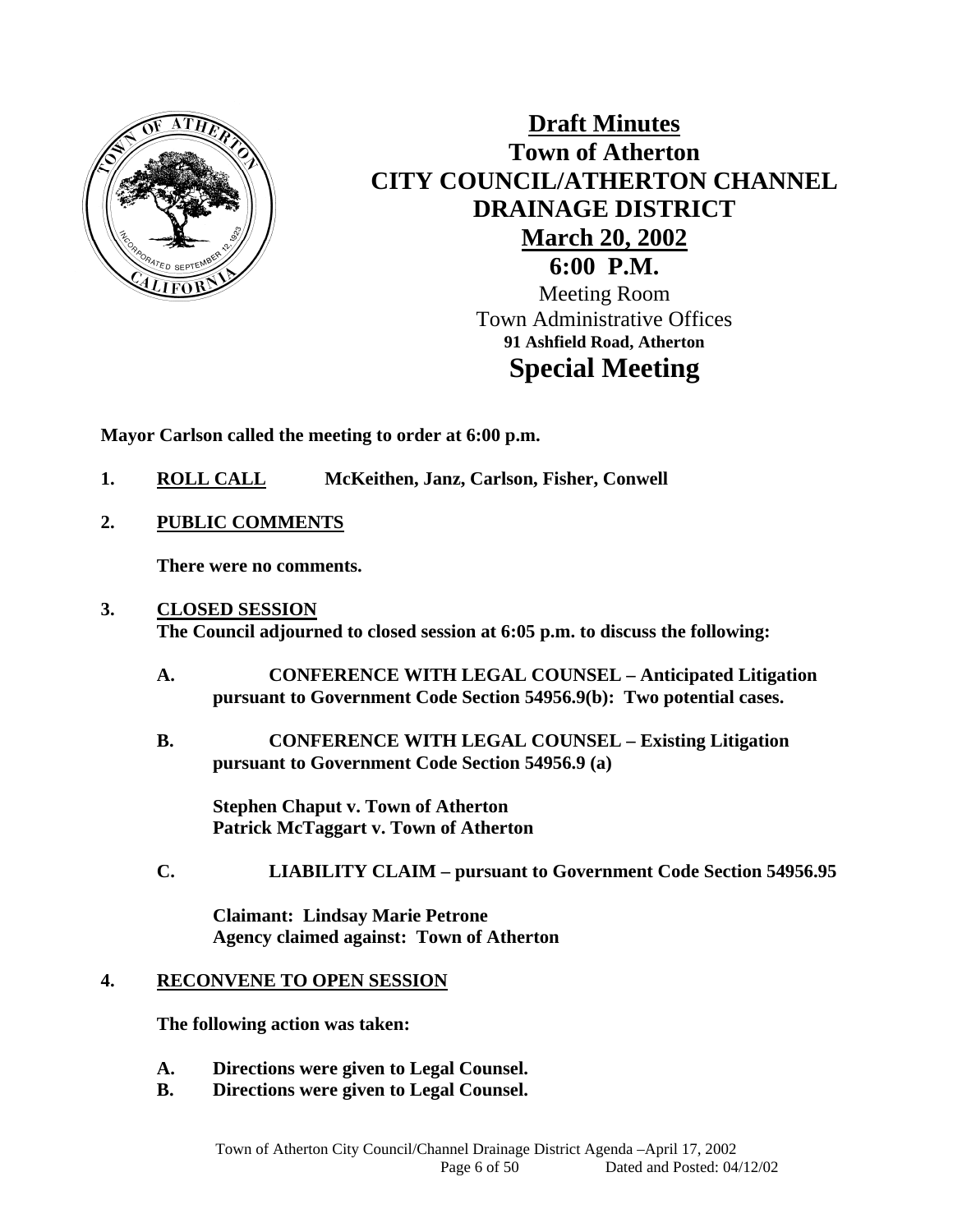**C. Directions were given to Legal Counsel.** 

# **5. ADJOURN**

**The meeting adjourned at 6:55 p.m.** 

**Respectfully submitted,** 

**\_\_\_\_\_\_\_\_\_\_\_\_\_\_\_\_\_\_\_\_\_\_\_\_\_\_\_\_\_\_\_ Alan B. Carlson, Mayor**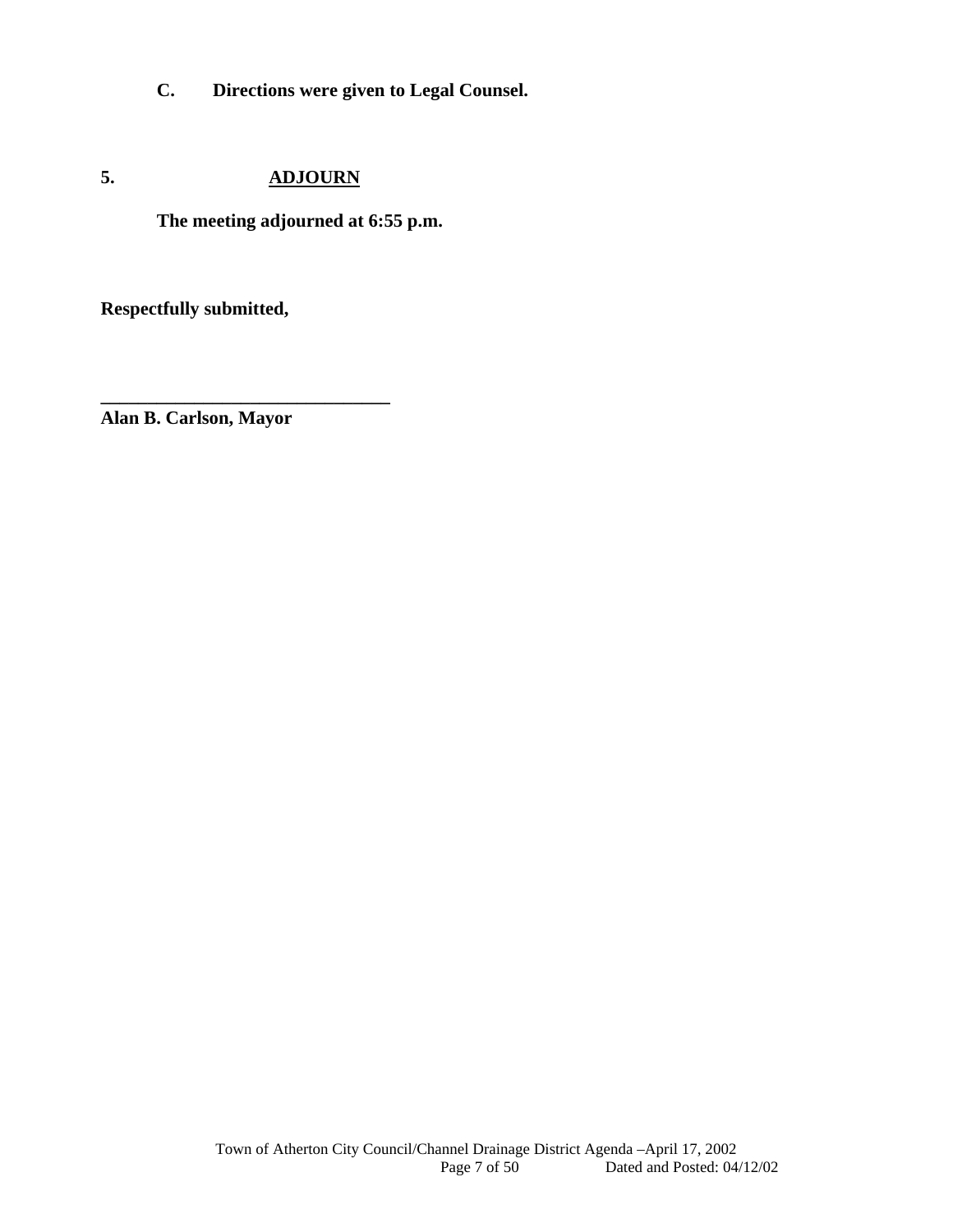

**Draft Minutes Town of Atherton CITY COUNCIL/ATHERTON CHANNEL DRAINAGE DISTRICT March 20, 2002 7:00 p.m. TOWN COUNCIL CHAMBERS** 94 Ashfield Road Atherton, California

# **REGULAR MEETING**

**Mayor Carlson called the meeting to order at 7:03 p.m.** 

- **1. PLEDGE OF ALLEGIANCE**
- **2. ROLL CALL**

 **PRESENT: Kathy McKeithen James R. Janz Alan B. Carlson Dianne M. Fisher William R. Conwell** 

 **City Manager Jim Robinson and City Attorney Marc Hynes were also present.** 

### **3. PRESENTATIONS**

- **A. National Public Safety Dispatcher Week April 14 20, 2002 Atherton Police Department Senior Dispatcher, Priscella O'Shea, accepted a proclamation from the Mayor designating April 14 - 20 as National Safety Dispatcher Week.**
- **B. Arbor Day Proclamation April 20, 2002 Mayor Carlson presented a proclamation in recognition of Arbor Day to Tree Committee Member Shirley Carlson. The Atherton Tree Committee will plant trees at the Arbor Day celebration on Saturday, April 20 at 9:00 a.m. Volunteers will meet in the Sacred Heart School parking lot.**

### **4. COUNCIL REPORTS**

 **Council Member Conwell reported on the CCAG annual retreat held last week. Measure A, which comes up for renewal in 2008, was a topic of discussion. He attended the Criminal Justice Commission meeting today where Commission**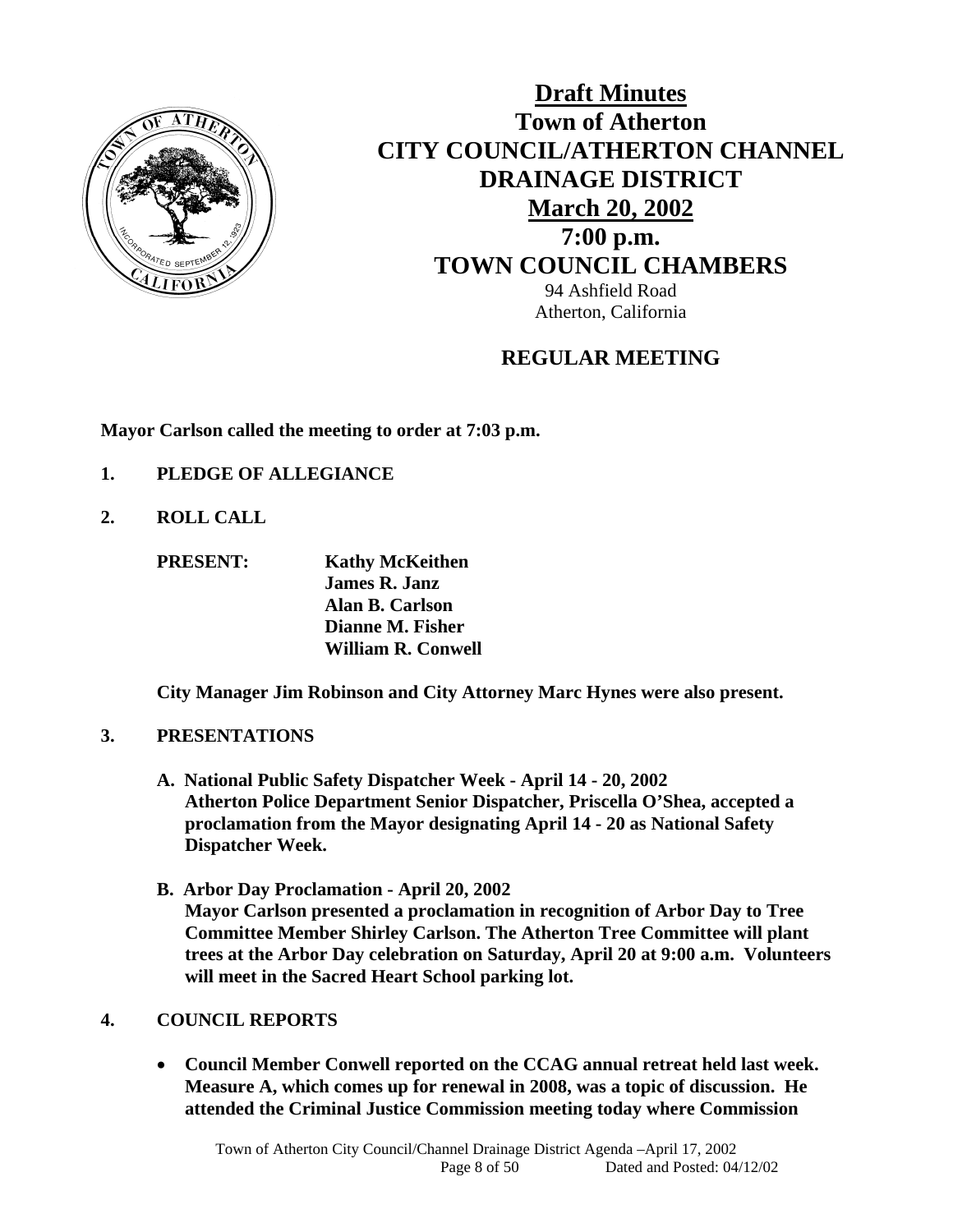**sponsored youth groups were recognized. The Commission is looking for volunteer mentors for local youth. The Airport Roundtable met this week. Efforts by local leaders, including Council Member Fisher and Bob Huber, to resolve the issue of airplane noise were recognized.** 

- **Council Member Fisher submitted a letter to the Council announcing that she will not seek reelection in November. She reported on the Library JPA meeting. The Town has been asked to go on record urging State Assembly and Senate Budget Subcommittees to reject the Governor's proposed funding cuts for libraries. The Buildings and Facilities Committee is planning to meet next month.**
- **Vice Mayor Janz will attend an executive board meeting of ABAG March 21. Items on the agenda include updates on new stormwater runoff regulations, and setting public workshops on regional growth. ABAG's annual assembly will be held April 25 in San Francisco. Atherton's annual contribution to ABAG next year will increase from \$1340 to \$1356. Vice Mayor Janz, City Manager Jim Robinson, and City Planner Neal Martin met recently with representatives of the State Department of Housing and Community Development on the Town's housing element certification.**
- **Council Member McKeithen reported on the first meeting of the Atherton Channel Drainage District Committee held on March 14. The Committee discussed the history of the channel and reviewed early funding of improvements to the project. The City Manager and Public Works Director will work with Cal-Trans and other neighboring agencies on finding solutions to flooding problems on El Camino Real. The next Committee meeting will be April 15, at 8:00 a.m. The City Manager has been asked to include on the April 17 Council agenda an item on clarification of the role of the Atherton Channel Drainage District Committee and on public membership. The Finance Director will provide the Committee with a clarification of revenues currently coming into the Drainage District. On April 15 the General Plan Committee will discuss amendments to the Municipal Code relating to Heritage trees. A Valparaiso Corridor Study public meeting will be held on April 10. The Transportation Committee will meet April 9 to discuss street striping and the Middlefield – Oak Grove traffic issue.**
- **Mayor Carlson announced that the Council has been invited by the Mayor of Palo Alto to attend the Palo Alto State of the City address on April 3, 2002. On March 6 the Audit Committee met with Town auditors and received a report on controls that have been implemented in the Finance Department. On March 12 the Finance Committee met and discussed with staff the Committee's proposal to do long range financial planning for the Town. Staff will provide the Committee with a three year projection of revenues along with a proposal for funding necessary to keep the Police Department fully staffed. The next Finance Committee meeting will be held on April 9 at 8:30 a.m. Mayor Carlson attended the March 4th monthly meeting of the Holbrook Palmer Park Foundation, where improvements to the Water Tower were discussed.**

#### **5. PUBLIC COMMENTS**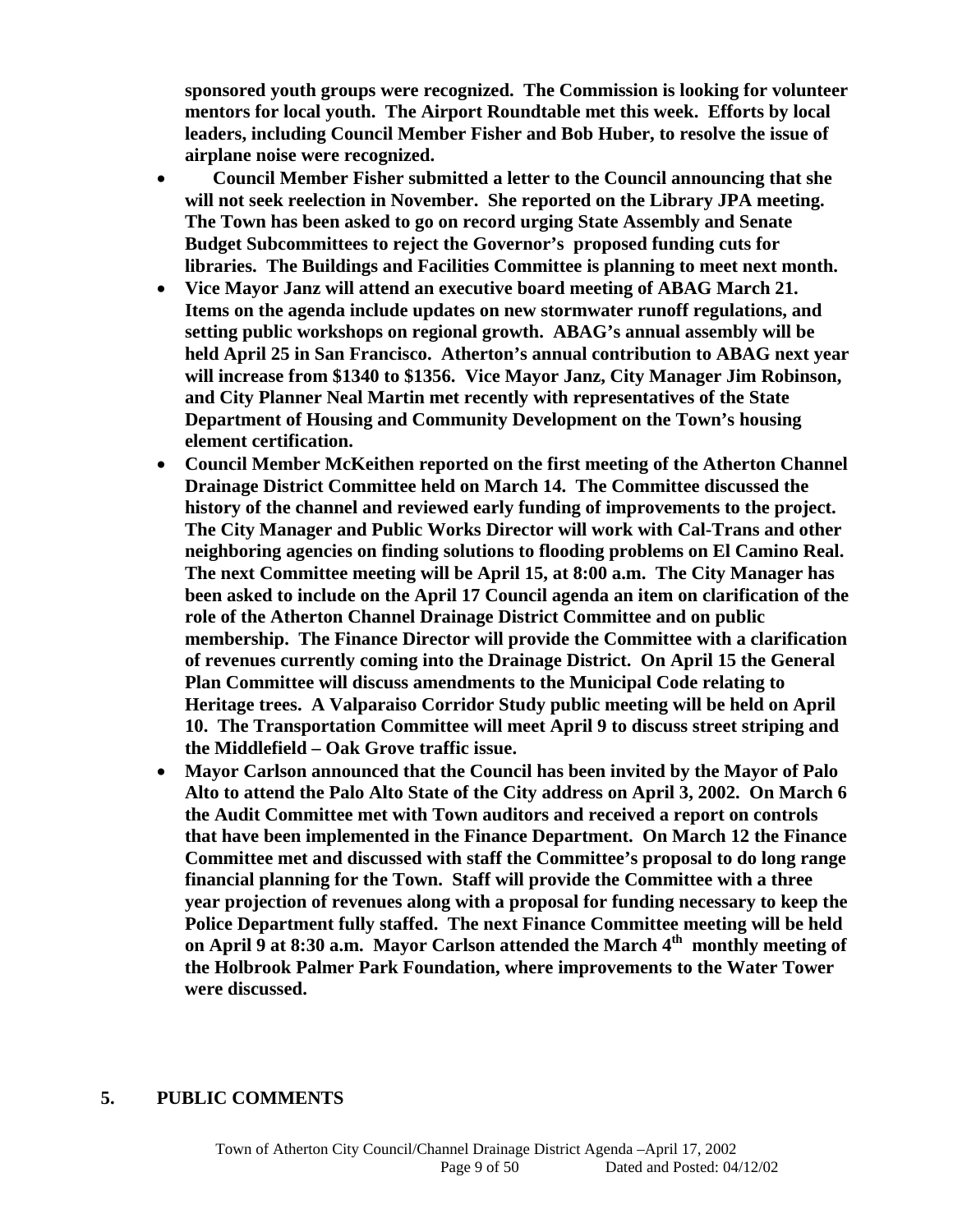- **Bob Simonds, 26 Wilburn Avenue, asked that Item 21 on the regular agenda be moved up on the agenda.**
- **Jack Doran, 218 Oak Grove Avenue, on his request for Council to reconsider reflector removal. His letter will be agendized for the next Transportation Committee meeting on April 9.**
- **Jerry Carlson, 95 Mount Vernon, commented on the benefits of having qualified Atherton residents serve on the Audit Committee and complimented the Finance staff on the mid year budget review.**

# **6. STAFF REPORTS**

- **City Manager Jim Robinson Holbrook-Palmer Park surveys are due March 22, any resident who has not received a copy may contact Town staff. The second Valparaiso Corridor Study meeting will be held on April 10 at Sacred Heart School. The General Plan Committee meeting has been rescheduled to April 15. He answered questions regarding warrants on tonight's consent agenda.**
- **City Attorney Marc Hynes reported out of the closed session:**
- **D. CONFERENCE WITH LEGAL COUNSEL Anticipated Litigation pursuant to Government Code Section 54956.9(b): Two potential cases.**

**Direction was given to Legal Counsel.** 

**E. CONFERENCE WITH LEGAL COUNSEL – Existing Litigation pursuant to Government Code Section 54956.9 (a)** 

**Stephen Chaput v. Town of Atherton Patrick McTaggart v. Town of Atherton** 

**Direction was given to Legal Counsel.** 

**F. LIABILITY CLAIM – pursuant to Government Code Section 54956.95** 

**Claimant: Lindsay Marie Petrone Agency claimed against: Town of Atherton** 

 **Direction was given to Legal Counsel.** 

- **City Clerk Sharon Barker March 22 is the deadline for accepting applications for the openings on the General Plan Committee, Audit Committee, and Arts Committee.**
- **Police Chief Robert Brennan A new resident handbook is being prepared, the new publication will be out next month. The Police Department recently produced a recruitment brochure. Chief Brennan attended the Annual Law Enforcement Legislation meeting in Sacramento today.**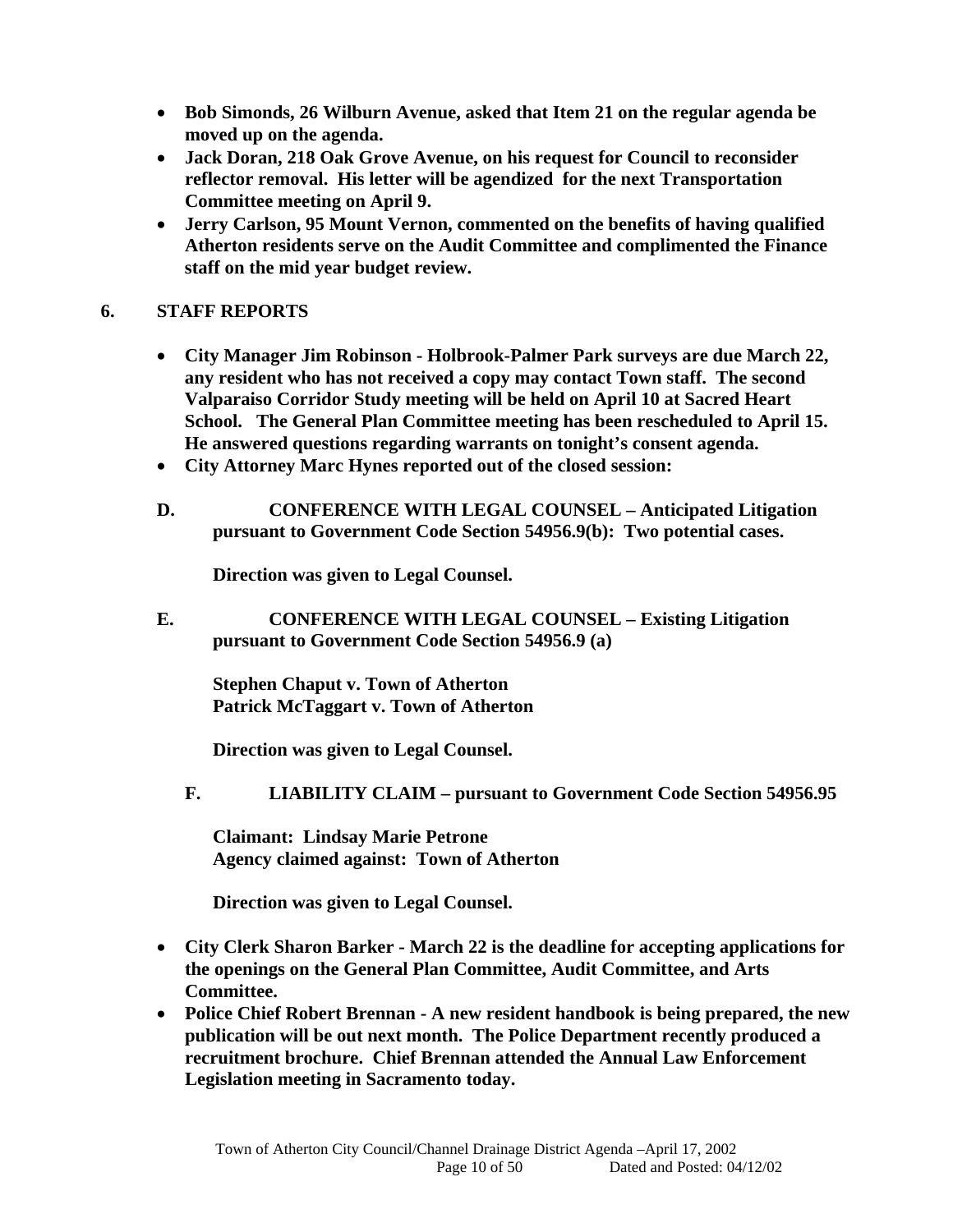### **7. COMMUNITY ORGANIZATION ROUNDTABLE REPORT**

**Fran Eastman, Atherton Arts Committee Chair, gave a report on upcoming programs and events.** 

**CONSENT CALENDAR** 

 **MOTION - approve the Consent Agenda with the exception of Item No. 11, which will be placed on the regular agenda.** 

**M/S McKeithen/Fisher Ayes: 5 Noes: 0 Absent: 0 Abstain: 0** 

- **8. APPROVED MINUTES OF SPECIAL MEETINGS OF FEBRUARY 13, 2002 AND MARCH 6, 2002, AND REGULAR MEETING OF FEBRUARY 13, 2002**
- **11. APPROVED BILLS AND CLAIMS FOR FEBRUARY 8, 2002 THROUGH FEBRUARY 22, 2002 IN THE AMOUNT OF \$528,245.67**
- **12. ACCEPTED MONTHLY FINANCIAL REPORT FOR FEBRUARY 2002**
- **12. ACCEPTED STATE ALLOCATION FOR UPGRADE TO 911 SYSTEM EQUIPMENT IN THE AMOUNT OF \$72,800**
- **13. AUTHORIZED THE GENERAL PLAN COMMITTEE TO ADDRESS BUILDING SETBACKS IN R-1B (RESIDENTIAL DISTRICT) ZONE**
- **14. AUTHORIZED MAYOR TO SIGN LETTERS ON BEHALF OF THE CITY COUNCIL URGING MEMBERS OF THE SENATE AND ASSEMBLY BUDGET SUBCOMMITTEES TO REJECT THE GOVERNOR'S PROPOSAL TO CUT LIBRARY FUNDING BY \$11.1 MILLION.**

**REGULAR AGENDA** 

**The following items were addressed out of order.** 

**21. DISCUSSION AND POSSIBLE ACTION – CITY COUNCIL ATTENDANCE (RULES OF PROCEDURE)** 

 **City Manager Jim Robinson provided the Council with an excerpt from the Atherton City Council Rules of Procedure, adopted in March of 1994, which covers Council Members' attendance at regularly scheduled City Council meetings, and provides a process for notifying the Mayor if members are unable to attend. Council Member Conwell suggested that the Council consider three absences from Council meetings to be the threshold in a twelve month period, and that two absences from committee meetings be equal to one absence at a Council meeting. He expressed his concerns for allowing a Council Member to participate in meetings by telephone. Discussion ensued regarding the current attendance requirements.**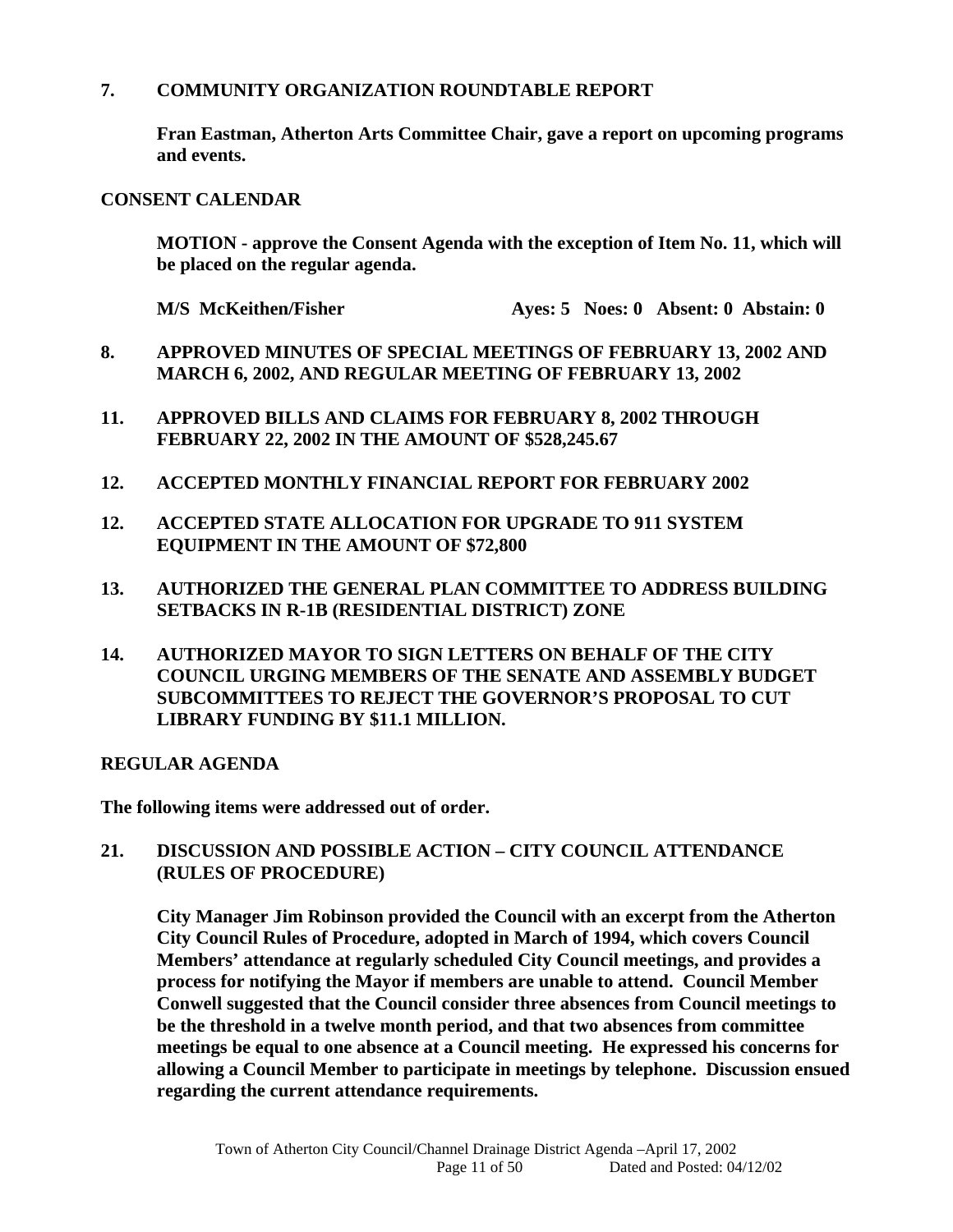**In response to comments by Council Member Conwell, Mayor Carlson commented upon his own attendance record as well as the attendance record of Council Member Conwell. The following members of the audience spoke:** 

 **John Sisson, 26 Belleau Avenue Jan Simonds, 26 Wilburn Avenue Jean Schaaf, 29 Stockbridge Avenue Bob Huber, One Frederick Avenue** 

**The Council concurred that no changes need to be made to the City Council Rules of Procedure manual at this time, but Council Member Fisher asked that staff work on updating some minor items in the manual.** 

**13. ADOPTION OF RESOLUTIONS APPROVING THE APPLICATION FOR GRANT FUNDS FOR THE PER CAPITA GRANT PROGRAM AND FOR THE ROBERTI-Z'BERG, HARRIS URBAN OPEN SPACE AND RECREATION PROGRAM UNDER THE SAFE NEIGHBORHOOD PARKS, CLEAN WATER, CLEAN AIR, AND COASTAL PROTECTION BOND ACT OF 2000** 

**This item was removed from the consent agenda at the request of Council Member McKeithen, who had several questions regarding state contracts and funding that would be used on the Main House handicapped lift. Public Works Director Cliff Temps presented this item. The State Park Bond Act would provide the following funding for park improvements: Per Capital I, \$47,031, Per Capita II, \$20,318, and Roberti-Z-Berg, Harris, \$21,910. Two projects which qualify for Per Capita funding are the Main House Handicapped Lift and Playground Area Landscape Screening. Additional projects to use park grant funds have not been determined.** 

 **MOTION - to adopt Resolution No. 02-07 approving the Town of Atherton to apply for grant funds for the Per Capita Grant Program under the Safe Neighborhood Parks, Clean Water, Clean Air and Coastal Protection Bond Act of 2000, and Resolution No. 02-08 approving the Town to apply for grant funds for the Roberti-Z-berg, Harris, Urban Open Space and Recreation Program under the Safe Neighborhood Parks, Clean Water, Clean Air and Coastal Protection Act of 2000.** 

### **M/S McKeithen/15. ADOPTION OF RESOLUTION NO. 01-\_\_\_, INTENT TO ABANDON PORTION OF McCORMICK LANE**

**16. ADOPTION OF RESOLUTION NO. 01-\_\_\_, INTENT TO ABANDON PORTION OF FAXON ROADJanz Ayes: 5 Noes: 0 Absent: 0 Abstain: 0** 

### **15. AUTHORIZATION FOR ATHERTON HERITAGE ASSOCIATION TO USE THE TOWN HALL CONFERENCE ROOM FOR RESEARCH AND STORAGE**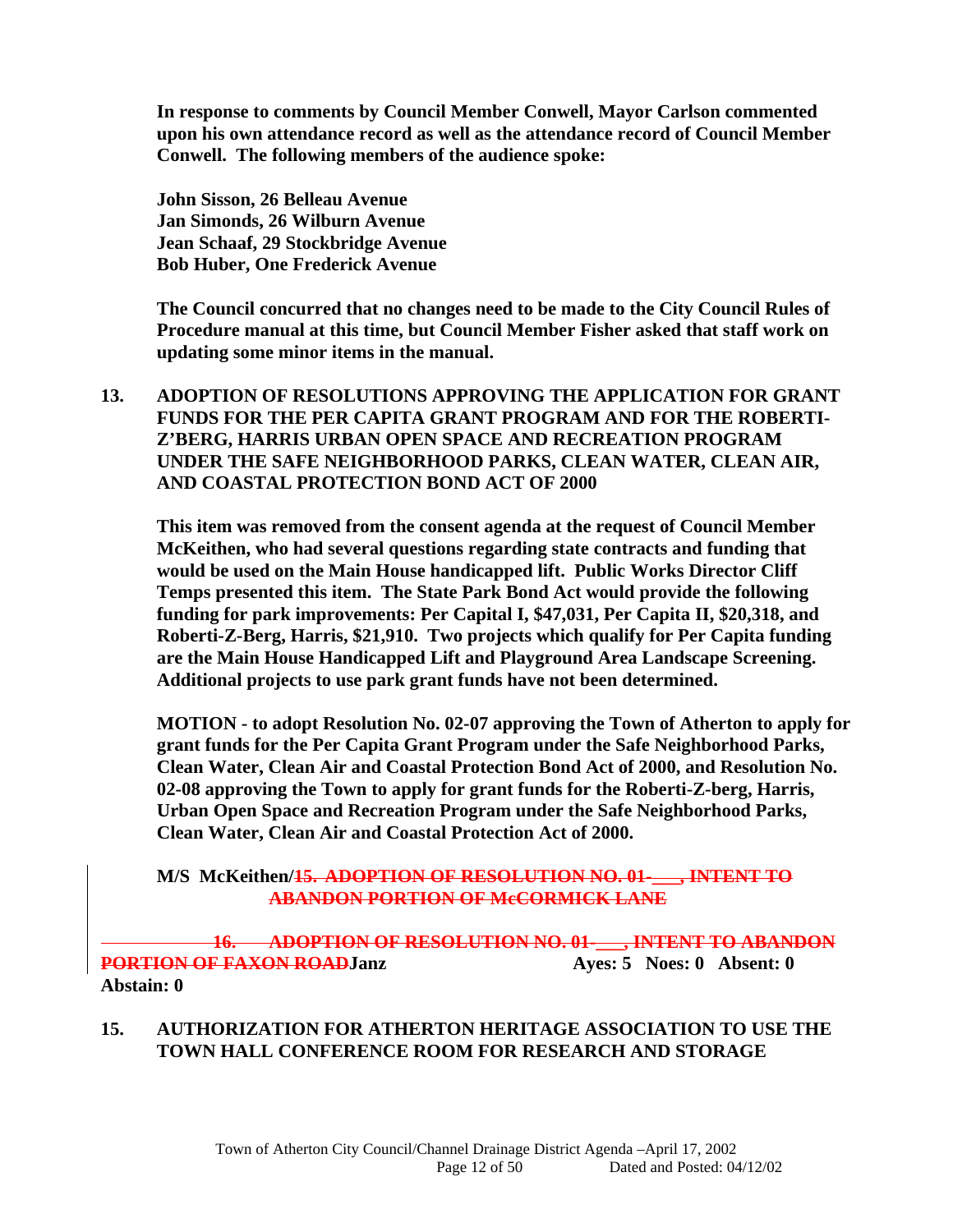**City Manager Jim Robinson stated that the Town received a letter from Marion Oster requesting that the Atherton Heritage Association be allowed to use the Conference Room for storage of artifacts and for research. Use of the Room by the Heritage Association would be scheduled through the City Clerk.** 

**The Council agreed that the Conference Room may be used but that items stored in the Room should be secured since the Town has no way of safeguarding them. The Council also agreed that scheduling should be handled through the City Clerk's office.** 

**MOTION – to allow the Atherton Heritage Association use of the Town Hall Conference Room for research and for storage of historic materials.** 

 **M/S Fisher/Janz Ayes: 5 Noes: 0 Absent: 0 Abstain: 0** 

### **16. DISCUSSION AND POSSIBLE ACTION – CONSIDERATION OF TOWN GOALS AND OBJECTIVES**

**At the special meeting on March 6, 2002, in anticipation of budget preparation, staff asked for direction in establishing priority projects for the Town. Council Members individually ranked a list of potential goals and objectives which staff compiled and presented in this agenda packet. City Manager Jim Robinson asked Council to consider the top goals and objectives and give staff direction in developing some time lines and cost estimates in order to incorporate high priority projects into the budget process for the next year or two.** 

**Discussion ensued regarding the benefits of identifying priority goals and objectives and the importance of reviewing the list on a periodic basis. The Council directed the City Manager to return to the Council at the May meeting with cost information and timelines on the top five goals.** 

### **18. ADOPTION OF RESOLUTION OF INTENTION TO APPROVE AN AMENDMENT TO THE CONTRACT BETWEEN THE BOARD OF ADMINISTRATION OF THE CALIFORNIA PUBLIC EMPLOYEES' RETIREMENT SYSTEM AND THE TOWN OF ATHERTON**

 **City Attorney Marc Hynes recommended the Council address the resolution amending contract with the Public Employees' Retirement System (PERS) prior to addressing the proposed ordinance. Finance Director John Johns presented this item. In Fiscal Year 2000-01, the Council approved a memorandum of understanding with the Atherton Police Officers' Association which included an enhancement in retirement benefits. The Finance Director provided an actuarial study completed by PERS that reflects the future years' costs of providing Section 21362.2 (3% @ 50 full formula) for local safety members. The increase in the present value of the benefits due to the proposed change is equivalent to \$1,951,597. The increased cost to the Town for Fiscal Year 2002/03 is \$226,000, an increase of 14.7%.**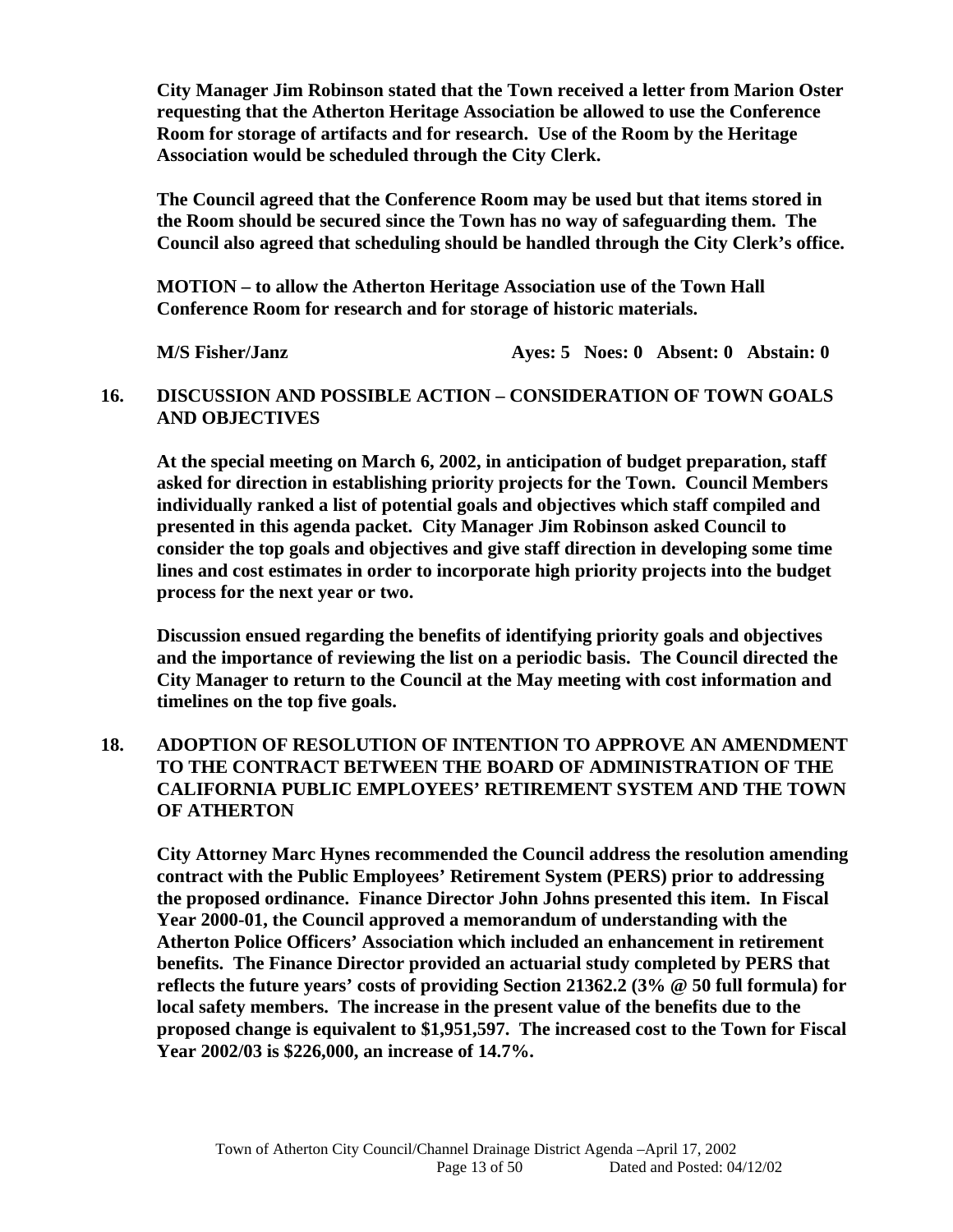**MOTION – to adopt Resolution No. 02-09, a resolution of intention to approve the amendment to the contract between the Board of Administration of the California Public Employees' Retirement System and the Town of Atherton.** 

**M/S McKeithen/Conwell Ayes: 5 Noes: 0 Absent: 0 Abstain: 0** 

### **17. INTRODUCTION OF ORDINANCE AUTHORIZING AN AMENDMENT TO THE CONTRACT BETWEEN THE BOARD OF ADMINISTRATION OF THE CALIFORNIA PUBLIC EMPLOYEES' RETIREMENT SYSTEM AND THE TOWN OF ATHERTON**

 **In order to effect the contract change with The California Public Employees' Retirement System, PERS requires that an ordinance be adopted by the City Council authorizing the Mayor to execute the amendment on behalf of the Town.** 

**MOTION - introduce an ordinance authorizing an amendment to the contract between the Board of Administration of the California Public Employees' Retirement System and the Town of Atherton, and waive further reading.** 

 **M/S Fisher/Janz <br> Ayes: 5 Noes: 0 Absent: 0 Abstain: 0** 

### **19. INTRODUCTION OF AN ORDINANCE AMENDING ATHERTON MUNICIPAL CODE SECTION 6.04.040 TO PROVIDE FOR THREE YEAR LICENSES FOR DOGS**

 **City Attorney Marc Hynes presented this item and provided a staff report stating that the County Environmental Services Agency has requested that the Town revise its licensing ordinance to conform with revisions which have recently been enacted to the County Animal Ordinance. This amendment would provide for dog licenses to be issued every three years. Additional changes include a senior discount and a surcharge on all licenses for the Animal Population Trust Fund.** 

 **City Manager Jim Robinson stated the Town's cost for animal control will be reduced next year from \$80,000 to approximately \$45,000.** 

 **Sandy Crittenden, 117 Heather Drive, spoke from the audience.** 

**MOTION – introduce an ordinance amending Atherton Municipal Code Section 6.04.040 to provide for three year licenses for dogs, and waive further reading.** 

 **M/S McKeithen/Janz Ayes: 4 Noes: 1 (Fisher) Absent: 0 Abstain: 0** 

### **20. ADOPTION OF RESOLUTION SUPPORTING LEGISLATION TO REPAIR THE BAY AREA REGIONAL WATER SYSTEM AND PROTECT OUR RESIDENTS FROM CATASTROPHIC WATER OUTAGES**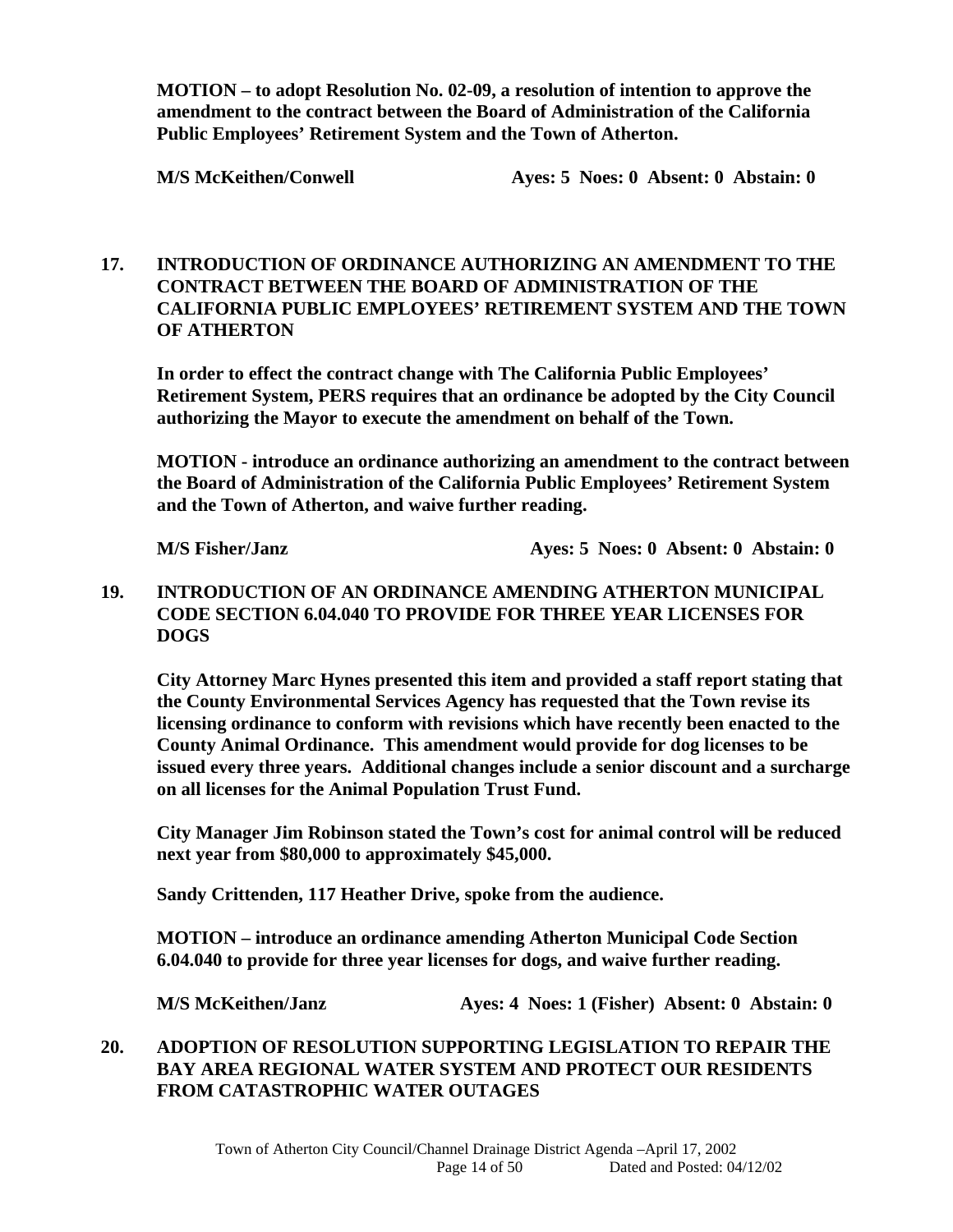**City Manager Jim Robinson stated that the intention of the proposed resolution is to draw attention to the need to implement a program to complete necessary major repairs to the Hetch-Hetchy water system. He stated that other cities in the Bay Area have adopted similar resolutions.** 

 **Bob Jenkins, 36 Irving Avenue, announced that Assembly Member Lou Papan will**  speak on this issue at the May 16<sup>th</sup> ACIL meeting.

**MOTION – to adopt Resolution No. 02-10 supporting State legislation to repair the Bay Area Regional Water System and protect Atherton residents from catastrophic water outages, to direct the City Manager in conjunction with the Mayor to send a letter to other Bay Area cities to encourage them to do the same.** 

**M/S McKeithen/Conwell Ayes: 5 Noes: 0 Absent: 0 Abstain: 0** 

### **22. PUBLIC COMMENTS**

 **There were no public comments.** 

**23. ADJOURN**

 **The meeting adjourned at 9:50 p.m.** 

**Respectfully submitted,** 

**Sharon Barker, City Clerk** 

**\_\_\_\_\_\_\_\_\_\_\_\_\_\_\_\_\_\_\_\_\_\_\_\_\_\_\_\_\_\_**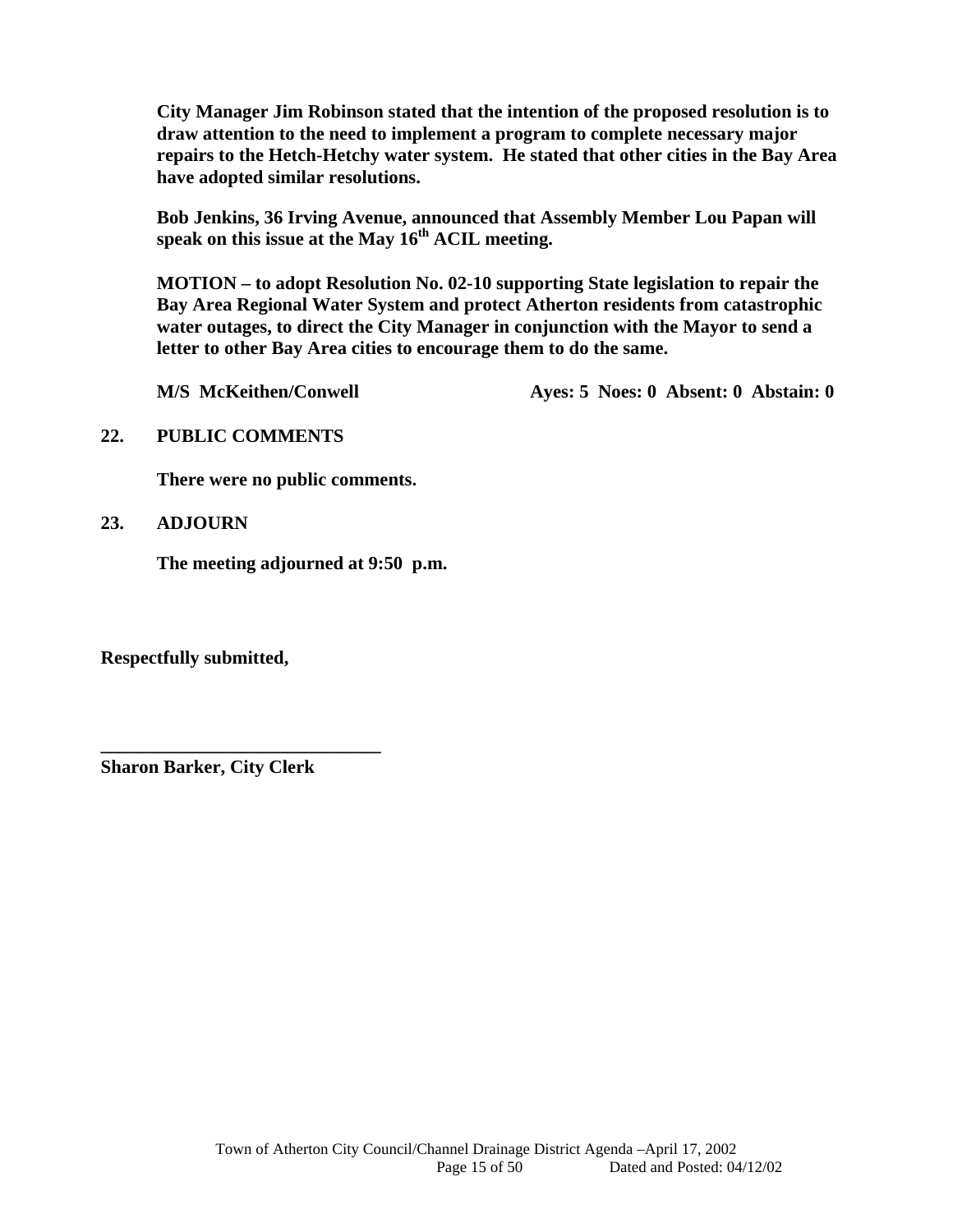#### **TOWN OF ATHERTON Item 9**

CLAIMS LIST March  $1<sup>st</sup>$  to March  $25<sup>th</sup>$  2002

| Payroll Checks       | 352-412: 414-472 |                  | 56.747  |
|----------------------|------------------|------------------|---------|
| Electronic Transfers |                  |                  | 214.429 |
| A/P Checks           | 12279-12465      |                  | 421,082 |
|                      |                  | TOTAL \$ 692,258 |         |

I, James H. Robinson, City Manager of the Town of Atherton, do hereby certify under penalty of perjury that the demands listed above, check numbers 352 through 412 and 414 through 472 (Payroll) 12279 through 12465 (Accounts Payable), and Electronic Transfers for Employees Federal Payroll Taxes and fees, inclusive, amount to \$692,258 are true and correct, and that there are funds for payment.

> James H. Robinson City Manager

\_\_\_\_\_\_\_\_\_\_\_\_\_\_\_\_\_\_\_\_\_\_\_\_\_\_\_\_\_\_\_

\_\_\_\_\_\_\_\_\_\_\_\_\_\_\_\_\_\_\_\_\_\_\_\_\_\_\_\_\_\_\_

The above claims, Payroll check numbers 352 through 412 and 414 through 472, Accounts Payable check numbers 12279 through 12465 and Electronic Transfers for employees federal payroll taxes and fees, amount to \$692,258; and are hereby approved for payment.

> Alan Carlson Mayor, Town of Atherton

#### SOURCE OF FUNDS

| 101 | General Fund                          |       | \$582,021 |
|-----|---------------------------------------|-------|-----------|
| 105 | Tennis Fund                           |       | 4,568     |
| 201 | Special Parcel Tax                    |       | 31,407    |
| 202 | Transportation                        |       | 11,077    |
| 203 | Gas Tax Fund                          |       |           |
| 210 | Road Construction Impact Fees         |       | 8,593     |
| 401 | <b>General Capital Projects</b>       |       |           |
| 402 | <b>Storm Drainage</b>                 |       | 3,624     |
| 403 | <b>Atherton Channel District</b>      |       | 4,208     |
| 404 | Park Playground Improvement           |       | 36,099    |
| 610 | Vehicle Replacement                   |       |           |
| 611 | Computer Maint. & Replacement         |       | 3,033     |
| 612 | <b>Administrative Services</b>        |       | 4,297     |
| 614 | <b>Workers Compensation Insurance</b> |       |           |
| 715 | Evans Estate                          |       | 2,852     |
| 730 | H-P Park Improvement                  |       | 480       |
| 731 | Tree Committee                        |       |           |
|     |                                       | TOTAL | \$692,258 |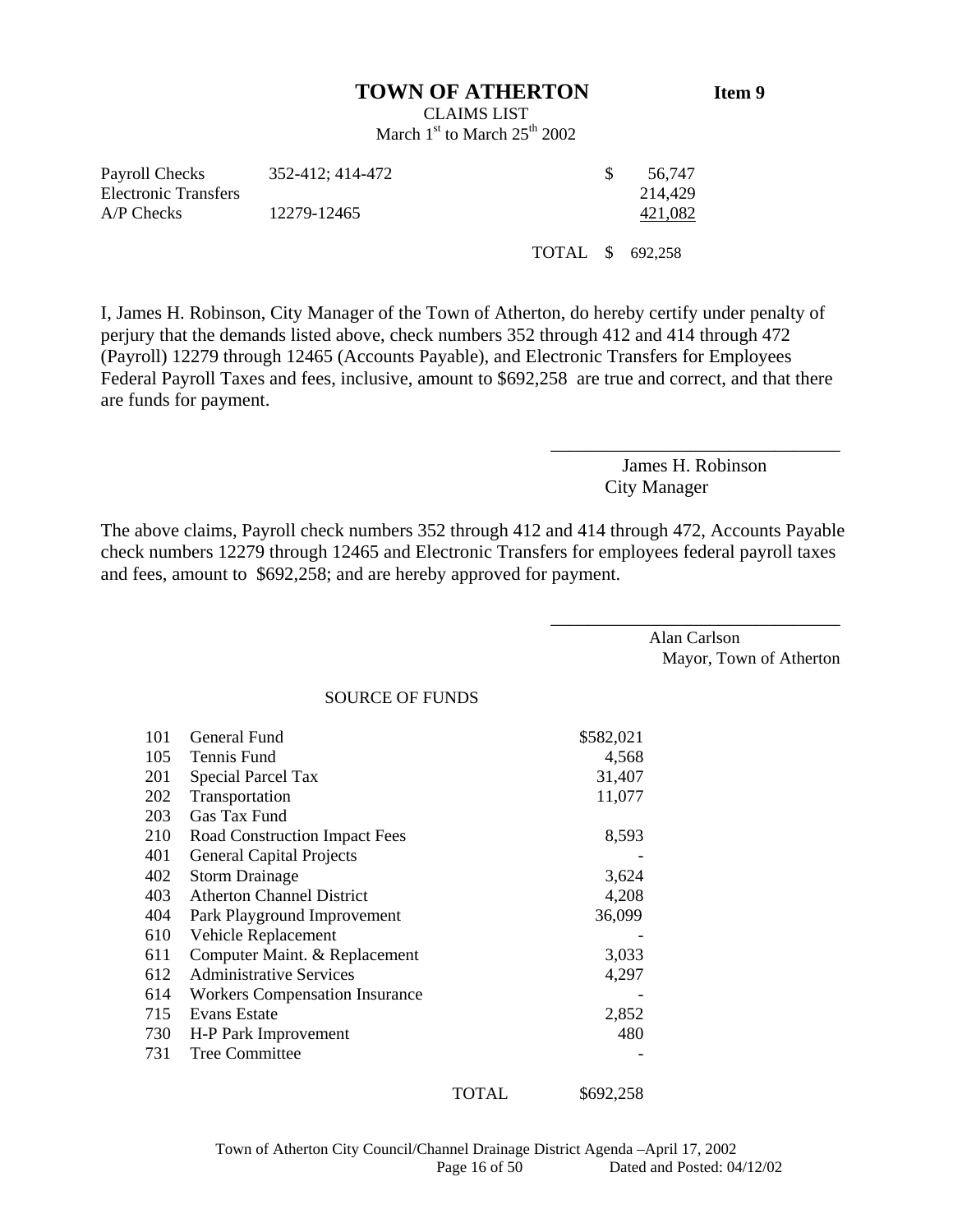**Item No. 10** 



# **Town of Atherton**

# **CITY COUNCIL STAFF REPORT**

**TO: HONORABLE MAYOR AND CITY COUNCIL** 

**FROM: JOHN P. JOHNS, FINANCE DIRECTOR** 

**DATE: FOR THE MEETING OF WEDNSDAY APRIL 17, 2002** 

**SUBJECT: MONTHLY FINANCIAL REPORT, MARCH, 2002** 

### **RECOMMENDATION:**

Receive and file Monthly Financial Report for March, 2002.

# **INTRODUCTION:**

The attached schedules show revenues and expenditures and fund balance for all funds as of March 31, 2002.

# **HIGHLIGHTS**

In March General Fund revenues and expenses amounted to \$260,728 and \$545,456 respectively. With three months remaining in the fiscal year, revenues and expenditures continue to track well with mid-year budget estimates. Additionally, we continue to expect a slightly favorable variance in both revenues and expenditures for the General Fund at year-end. Expenditures for the Town's proprietary funds, special revenue and capital projects funds are also consistent with budgetary estimates.

# **FISCAL IMPACT:**

Informational only.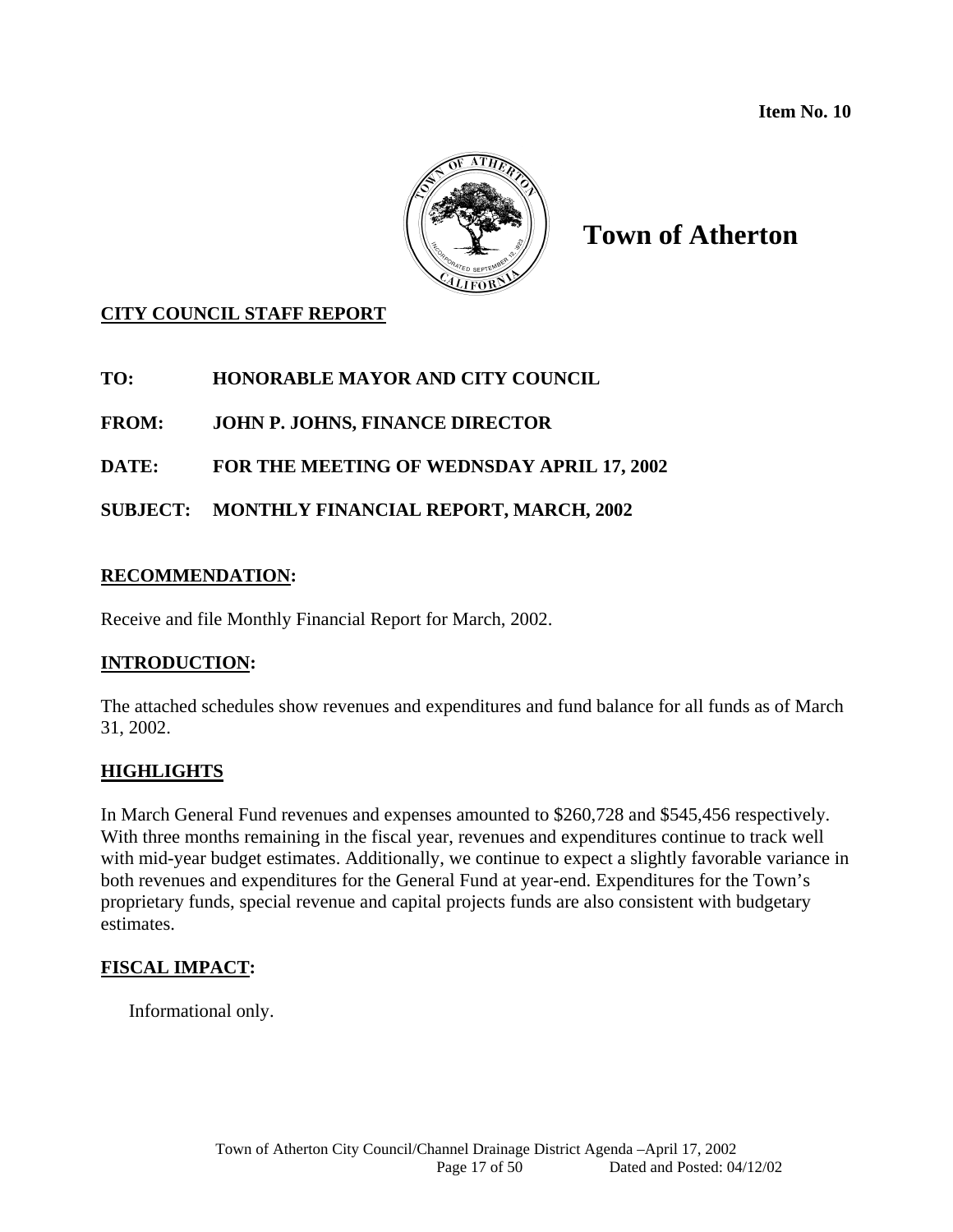Prepared by: Approved by:

\_\_\_\_\_\_\_\_\_\_\_\_\_\_\_\_\_\_\_\_\_\_\_\_ \_\_\_\_\_\_\_\_\_\_\_\_\_\_\_\_\_\_\_\_\_\_\_\_\_

Finance Director City Manager

John P. Johns James H. Robinson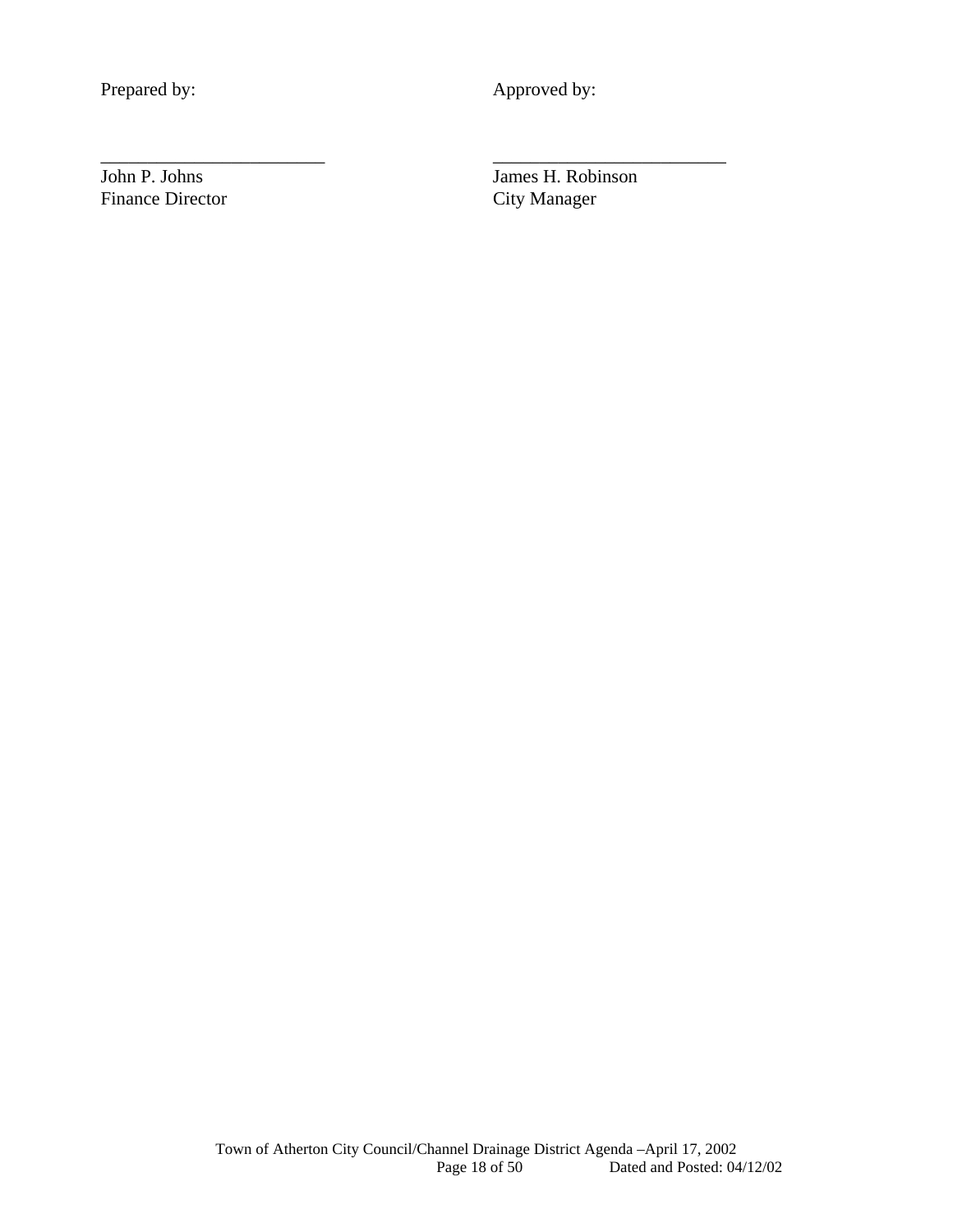# **TOWN OF ATHERTON Revenue Summary For the Nine Months Ended March 31st, 2002**

| Fund | <b>Revenue Source</b>                               | 2001-02<br><b>Estimate</b> | <b>Current Period</b><br><b>Revenues</b> |    | <b>Year to Date</b><br><b>Revenues</b> | $\frac{0}{0}$<br>Received |
|------|-----------------------------------------------------|----------------------------|------------------------------------------|----|----------------------------------------|---------------------------|
|      | Property Tax                                        | \$<br>2,624,563            | 6,192                                    | \$ | 2,003,011                              | 76%                       |
|      | Sales and Use Tax                                   | 306,000                    | 13,269                                   |    | 101,874                                | 33%                       |
|      | Other Taxes                                         | 481,133                    | 40,240                                   |    | 186,531                                | 39%                       |
|      | Licenses & Permits                                  | 1,316,200                  | 144,132                                  |    | 974,236                                | 74%                       |
|      | Fines & Forfeitures                                 | 110,000                    | 573                                      |    | 61,407                                 | 56%                       |
|      | Investment & Rental Income                          | 358,200                    | 13,290                                   |    | 203,395                                | 57%                       |
|      | Revenue from Other Agencies                         | 484,124                    | 14,020                                   |    | 320,837                                | 66%                       |
|      | Charges for Services                                | 502,700                    | 28,825                                   |    | 332,708                                | 66%                       |
|      | <b>Other Revenues</b>                               | 12,150                     | 187                                      |    | 1,794                                  | 15%                       |
|      | <b>Total General Fund Revenues</b>                  | 6,195,070                  | 260,728                                  |    | 4,185,793                              | 68%                       |
|      | Interfund (Operating) Transfers In                  | 450,000                    |                                          |    |                                        | 0%                        |
|      | 101 General Fund Total                              | 6,645,070                  | 260,728                                  |    | 4,185,793                              | 63%                       |
|      | <b>Special Revenue Funds:</b>                       |                            |                                          |    |                                        |                           |
| 105  | Tennis                                              | 9,000                      | 1,905                                    |    | 6,914                                  | 77%                       |
| 201  | Special Parcel Tax                                  | 1,600,000                  | 204,834                                  |    | 1,002,932                              | 63%                       |
| 202  | Transportation                                      | 270,000                    | 35,635                                   |    | 151,535                                | 56%                       |
| 203  | Street Improvement (Gas Tax)                        | 200,000                    | 13,255                                   |    | 97,980                                 | 49%                       |
| 206  | <b>SLESF</b>                                        |                            |                                          |    |                                        |                           |
| 208  | Police on the Street                                |                            |                                          |    | 23,500                                 | >100%                     |
| 209  | Law Enforcement                                     | 100,000                    |                                          |    | 100,000                                | 100%                      |
| 210  | Road Construction Impact Fees                       | 450,000                    | 65,552                                   |    | 257,021                                | 57%                       |
| 211  | <b>State Park Grants Fund</b>                       | 89,910                     |                                          |    |                                        | 0%                        |
|      | Total                                               | 2,718,910                  | 321,181                                  |    | 1,639,882                              | 60%                       |
|      | <b>Capital Project Funds:</b>                       |                            |                                          |    |                                        |                           |
| 401  | Capital Improvement                                 | 10,000                     |                                          |    |                                        | 0%                        |
| 402  | <b>Storm Drainage</b>                               | 10,000                     |                                          |    | 230                                    | 2%                        |
| 403  | <b>Channel Drainage District</b>                    | 38,000                     | 1,874                                    |    | 27,782                                 | 73%                       |
| 404  | Park Playground Improvement                         | 325,000                    |                                          |    | 29,292                                 | 9%                        |
| 405  | Middlefield Road Grants                             | 600,000                    |                                          |    |                                        | 0%                        |
| 406  | <b>Facilities Construction</b>                      | 220,000                    |                                          |    |                                        | 0%                        |
|      | Total                                               | 1,203,000                  | 1,874                                    |    | 57,304                                 | 5%                        |
|      | <b>Internal Service Funds:</b>                      |                            |                                          |    |                                        |                           |
| 610  | Vehicle Replacement                                 | 243,020                    |                                          |    | 71,510                                 | 29%                       |
| 611  | <b>Information Technology</b>                       | 77,610                     |                                          |    | 37,725                                 | 49%                       |
| 612  | <b>Administrative Services</b>                      | 213,300                    |                                          |    | 106,652                                | 50%                       |
| 614  | Workers Compensation Insurance                      | 170,000                    |                                          |    | 35,056                                 | 21%                       |
|      | Total                                               | 703,930                    | $\overline{\phantom{a}}$                 |    | 250,943                                | 36%                       |
|      |                                                     |                            |                                          |    |                                        |                           |
|      | <b>Total Revenues and Transfers -- All Funds \$</b> | 11,270,910                 | 583,783                                  | \$ | 6,133,922                              | 54%                       |
|      | <b>Trust and Agency Funds:</b>                      |                            |                                          |    |                                        |                           |
| 715  | <b>Evans Creative Design</b>                        | 53,040                     | 14,557                                   |    | 70,299                                 | 27%                       |
| 720  | Library Extension                                   |                            |                                          |    |                                        | 0%                        |
| 727  | Colley Trust Fund                                   |                            |                                          | b  |                                        | $>100\%$                  |
| 730  | H-P Park Improvement                                |                            |                                          |    |                                        | $0\%$                     |
| 731  | MA Little League                                    |                            |                                          |    |                                        | $0\%$                     |
| 740  | <b>Tree Committee</b>                               |                            |                                          |    |                                        | 0%                        |
|      |                                                     |                            |                                          |    |                                        |                           |
|      | Total                                               | 53,040                     | 14,557                                   |    | 70,299                                 | 133%                      |
|      | <b>Total Revenues</b>                               | 11,323,950                 | 598,340                                  |    | 6,204,221                              | 55%                       |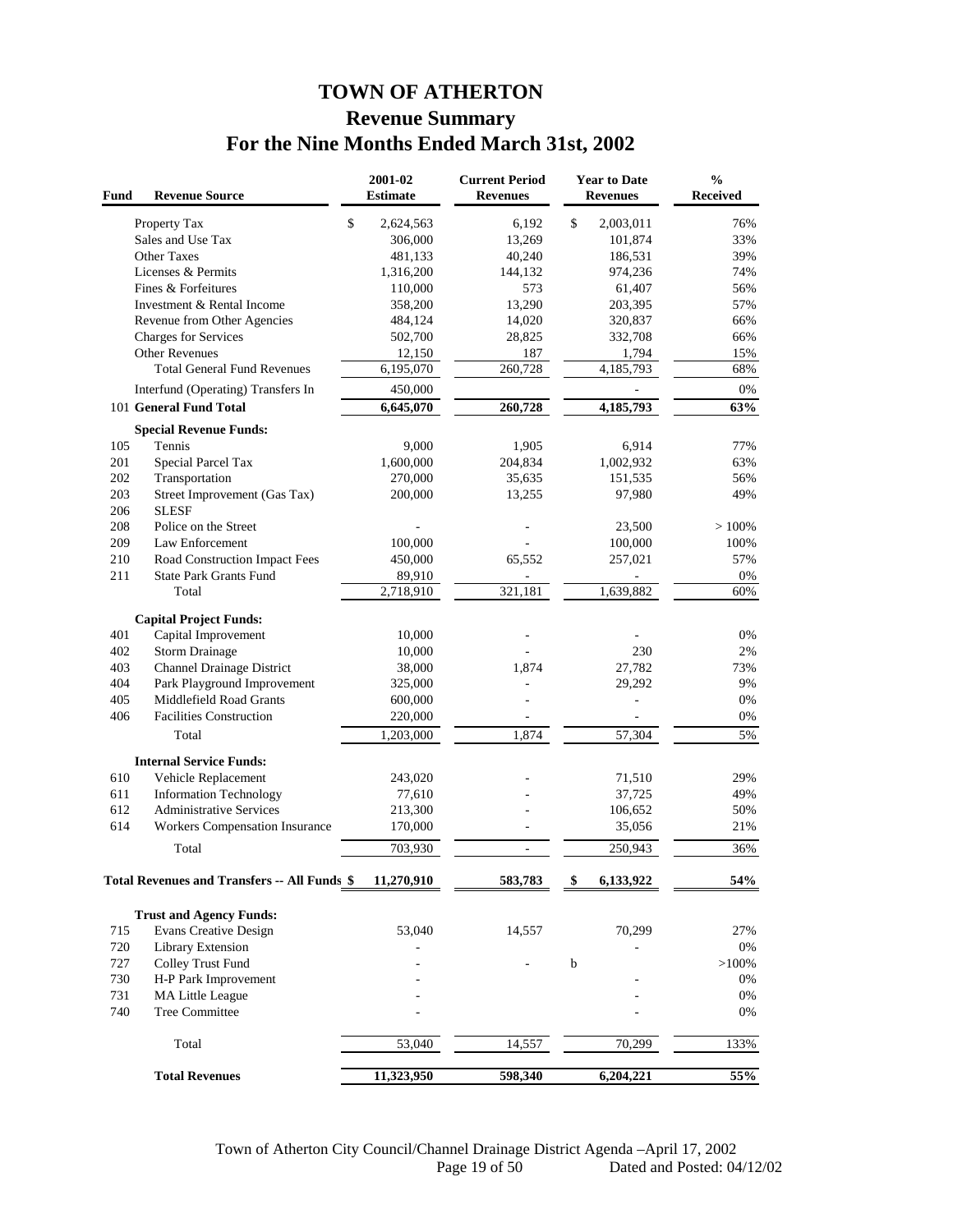# **TOWN OF ATHERTON Expenditure Summary For the Nine Months Ended March 31st, 2002**

| <b>Fund</b> | <b>Description</b><br><b>Department</b>              | 2001-02<br><b>Budget</b> |                 | <b>Current Period</b><br><b>Expenditures</b> | <b>Year to Date</b><br><b>Expenditures</b> | $\frac{0}{0}$<br><b>Spent</b> |
|-------------|------------------------------------------------------|--------------------------|-----------------|----------------------------------------------|--------------------------------------------|-------------------------------|
| 101         | <b>General Fund</b>                                  |                          |                 |                                              |                                            |                               |
|             | 11 City Council                                      | \$<br>21,739             | \$              | 483                                          | \$<br>17,981                               | 83%                           |
|             | 12 City Manager                                      | 442,708                  |                 | 29,327                                       | 297,789                                    | 67%                           |
|             | 16 City Attorney                                     | 196,199                  |                 | 1,106                                        | 97,583                                     | 50%                           |
|             | 18 Finance                                           | 362,598                  |                 | 28,451                                       | 346,597                                    | 96%                           |
|             | 25 Building                                          | 713,814                  |                 | 74,948                                       | 555,192                                    | 78%                           |
|             | 40 Police                                            | 3,371,582                |                 | 279,056                                      | 2,343,118                                  | 69%                           |
|             | 50 Public Works                                      | 1,632,102                |                 | 132,085                                      | 1,082,646                                  | 66%                           |
|             | Contingency                                          | 100,000                  |                 |                                              |                                            | 0%                            |
|             | <b>Total General Fund Expenditures</b>               | 6,840,742                |                 | 545,456                                      | 4,740,905                                  | 69%                           |
|             | Interfund (Operating) Transfers Out                  | 320,000                  |                 |                                              |                                            | 0%                            |
|             | 101 General Fund Total                               | 7,160,742                | $\overline{\$}$ | 545,456                                      | \$4,740,905                                | 66%                           |
|             | <b>Special Revenue Funds:</b>                        |                          |                 |                                              |                                            |                               |
| 105         | Tennis                                               | 7,500                    |                 | 4,568                                        | 4,939                                      | 66%                           |
| 201         | <b>Special Parcel Tax</b>                            | 1,600,000                |                 | 149,895                                      | 286,231                                    | 18%                           |
| 202         | Transportation                                       | 263,000                  |                 | (37,058)                                     | 181,777                                    | 69%                           |
| 203         | Street Improvement (Gas Tax)                         | 430,700                  |                 | (98,200)                                     | 233,997                                    | 54%                           |
| 208         | <b>SLESF</b>                                         |                          |                 |                                              |                                            |                               |
| 208         | Police on the Street                                 |                          |                 |                                              |                                            |                               |
| 209         | Law Enforcement                                      | 199,424                  |                 | 18,963                                       | 106,652                                    | 53%                           |
| 210         | Road Impact Fees                                     | 450,000                  |                 |                                              | 2,845                                      | 1%                            |
| 211         | <b>State Park Grants</b>                             | 89,910                   |                 |                                              | 89,910                                     | 100%                          |
|             | Total                                                | 3,040,534                |                 | 38,168                                       | 906,351                                    | 30%                           |
|             | <b>Capital Project Funds:</b>                        |                          |                 |                                              |                                            |                               |
| 401         | Capital Improvement                                  |                          |                 |                                              | 472                                        |                               |
| 402         | <b>Storm Drainage</b>                                | 162,409                  |                 | 45,195                                       | 51,445                                     | 32%                           |
| 403         | <b>Channel Drainage District</b>                     | 251,000                  |                 | (9,516)                                      |                                            | 0%                            |
| 404         | Park Playground Fund                                 | 325,000                  |                 | 36,099                                       | 117,999                                    | 36%                           |
| 405         | Middlefield Road Grants                              | 600,000                  |                 |                                              |                                            | $0\%$                         |
|             | Total                                                | 1,338,409                |                 | 71,778                                       | 169,915                                    | 13%                           |
|             | <b>Internal Service Funds:</b>                       |                          |                 |                                              |                                            |                               |
| 610         | Vehicle Replacement                                  | 106,041                  |                 |                                              | 80,039                                     | 75%                           |
| 611         | <b>Information Technology</b>                        | 90,166                   |                 | 3,033                                        | 23,457                                     | 26%                           |
| 612         | <b>Administrative Services</b>                       | 233,756                  |                 | 4,297                                        | 219,132                                    | 94%                           |
| 614         | <b>Workers Compensation Insurance</b>                | 135,000                  |                 |                                              | 61,691                                     | 46%                           |
|             | Total                                                | 564,963                  |                 | 7,329                                        | 384,319                                    | 68%                           |
|             | <b>Total Expenditures and Transfers -- All Funds</b> | \$12,104,648             | \$              | 662,731                                      | \$<br>6,201,490                            | 51%                           |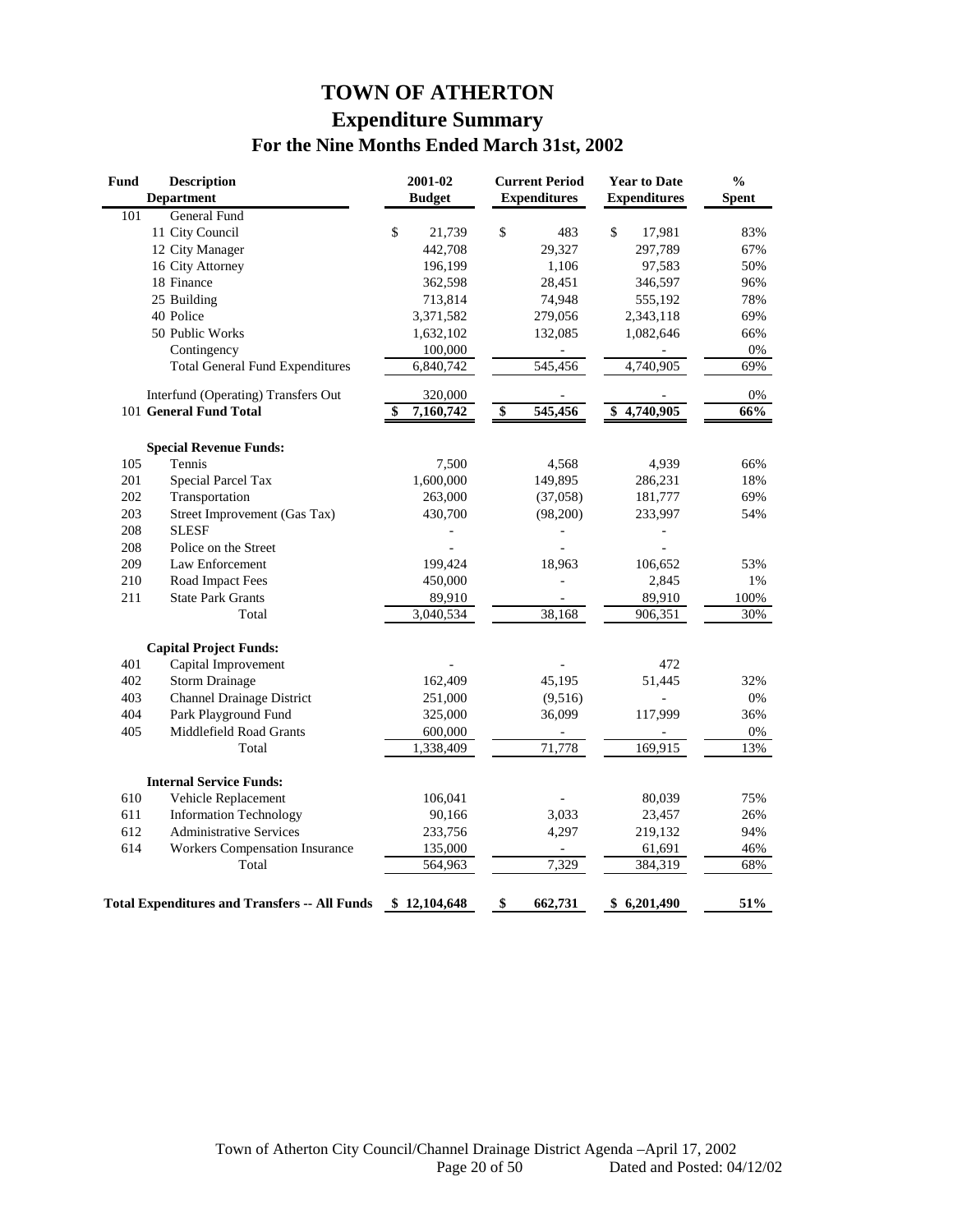#### **As of March 31st, 2002 TOWN OF ATHERTON Budget Summary Fiscal Year 2001-02**

| Fund | <b>Description</b>                    | <b>Beginning</b><br><b>Fund Balance</b><br><b>July 1, 2001</b> | <b>Revenues</b><br>to Date | <b>Transfers</b><br>to Date | <b>Expenditures</b><br>To Date | Ending<br><b>Fund Balance</b><br>to Date |
|------|---------------------------------------|----------------------------------------------------------------|----------------------------|-----------------------------|--------------------------------|------------------------------------------|
|      | 101 General Fund                      | 5,070,783                                                      | 4,185,793                  |                             | 4,740,905                      | 4,515,671                                |
|      | <b>Special Revenue Funds:</b>         |                                                                |                            |                             |                                |                                          |
| 105  | Tennis                                | 19,496                                                         | 6,914                      |                             | 4,939                          | 21,471                                   |
| 201  | Special Municipal Tax                 |                                                                | 1,002,932                  |                             | 286,231                        | 716,701                                  |
| 202  | Transportation                        | 235,556                                                        | 151,535                    |                             | 181,777                        | 205,315                                  |
| 203  | Street Improvement (Gas Tax)          | 257,225                                                        | 97,980                     |                             | 233,997                        | 121,208                                  |
| 206  | <b>SLESF</b>                          | 10,956                                                         | ÷.                         |                             | $\overline{\phantom{m}}$       |                                          |
| 208  | Police on the Street                  | 20,235                                                         | 23,500                     |                             | L,                             |                                          |
| 209  | Law Enforcement                       | 105,350                                                        | 100,000                    |                             | 106,652                        | 98,698                                   |
| 210  | Road Construction Impact Fees         | 378,028                                                        | 257,021                    |                             | 2,845                          | 632,204                                  |
| 211  | <b>State Park Grants Fund</b>         |                                                                |                            |                             | 89,910                         | (89,910)                                 |
|      | Sub Total                             | 1,026,846                                                      | 1,639,882                  | $\blacksquare$              | 906,351                        | 1,705,686                                |
|      | <b>Capital Projects Funds:</b>        |                                                                |                            |                             |                                |                                          |
| 401  | Capital Improvement                   | 432,662                                                        | L,                         |                             | 472                            | 432,190                                  |
| 402  | <b>Storm Drainage</b>                 | 120,286                                                        | 230                        |                             | 51,445                         | 69,071                                   |
| 403  | <b>Channel Drainage District</b>      | 377,396                                                        | 27,782                     |                             | ÷.                             | 405,178                                  |
| 404  | Park Playground Improvement           | 305,774                                                        | 29,292                     |                             | 117,999                        | 217,067                                  |
| 405  | Middlefield Road Grants               | ä,                                                             | L,                         |                             | ÷,                             | ä,                                       |
| 406  | <b>Facilities Construction</b>        | 220,000                                                        |                            |                             |                                | 220,000                                  |
|      | Sub Total                             | 1,456,118                                                      | 57,304                     | L.                          | 169,915                        | 1,343,507                                |
|      | <b>Internal Service Fund</b>          |                                                                |                            |                             |                                |                                          |
| 610  | Vehicle Replacement                   | 147,415                                                        | 71,510                     |                             | 80,039                         | 138,886                                  |
| 611  | <b>Information Technology</b>         | 19,890                                                         | 37,725                     |                             | 23,457                         | 34,158                                   |
| 612  | <b>Administrative Services</b>        | 9,125                                                          | 106,652                    |                             | 219,132                        | (103, 355)                               |
| 614  | <b>Workers Compensation Insurance</b> | (31,794)                                                       | 35,056                     |                             | 61,691                         | (58, 429)                                |
|      | Sub Total                             | 144,636                                                        | 250,943                    |                             | 384,319                        | 11,260                                   |
|      | <b>Trust and Agency Funds</b>         |                                                                |                            |                             |                                |                                          |
| 715  | <b>Evans Creative Design</b>          | 110,464                                                        | 14,557                     |                             | 54,010                         | 71,011                                   |
| 727  | Colley Reward Fund                    | 66,931                                                         | L,                         |                             |                                | 66,931                                   |
| 730  | H-P Park Improvement                  | 6,339                                                          |                            |                             |                                | 6,339                                    |
| 731  | MA Little League                      | (1,571)                                                        |                            |                             |                                | (1,571)                                  |
| 740  | <b>Tree Committee</b>                 | 1,137                                                          |                            |                             |                                | 1,137                                    |
|      | Sub Total                             | 183,300                                                        | 14,557                     | ÷,                          | 54,010                         | 143,847                                  |
|      | <b>Grand Total</b>                    | 7,881,683<br>\$                                                | \$<br>6,148,479            | \$<br>$\blacksquare$        | \$<br>6,255,500                | \$<br>7,719,971                          |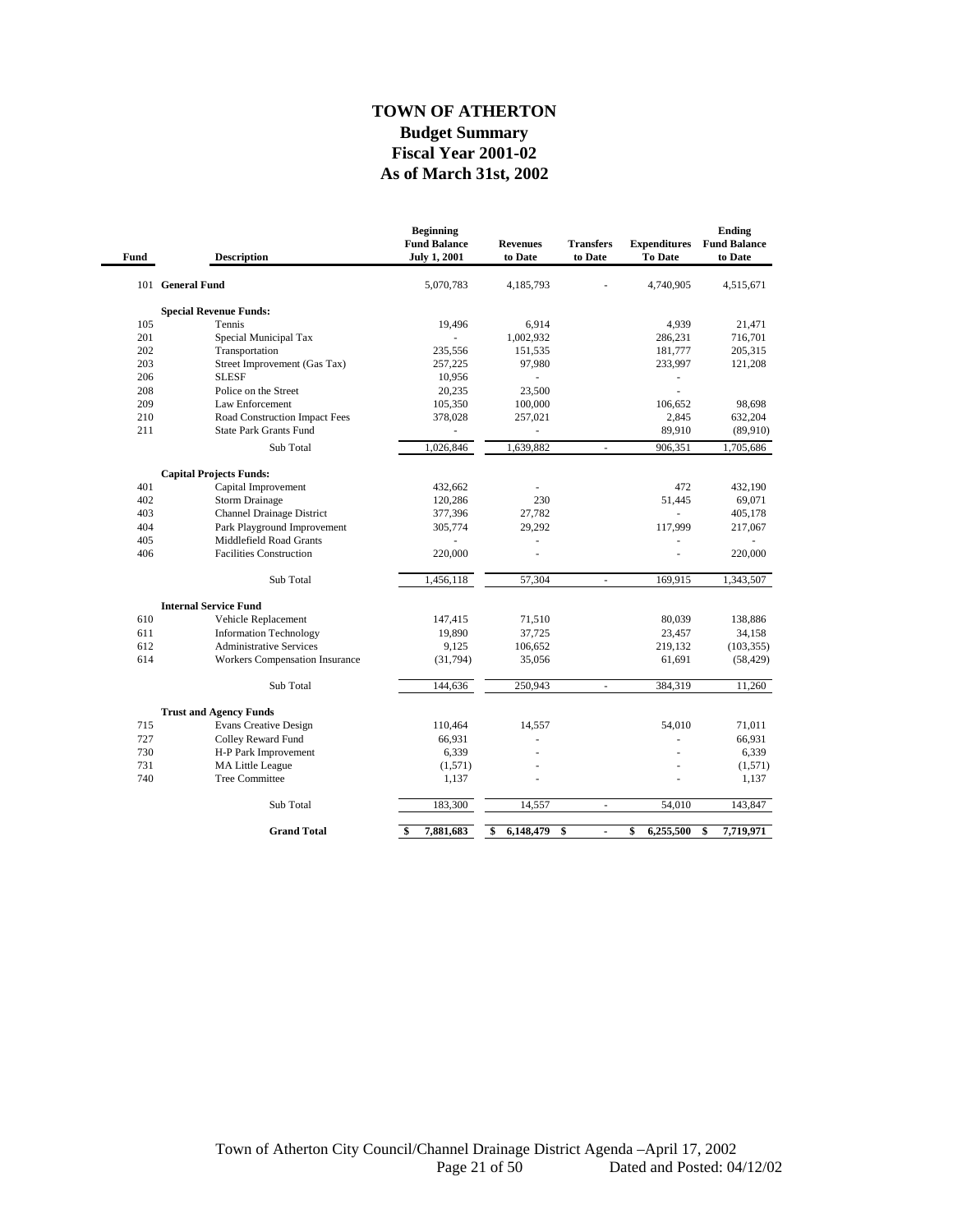**Item No. 11** 



# **Town of Atherton**

# **CITY COUNCIL STAFF REPORT**

## **TO: HONORABLE MAYOR AND CITY COUNCIL CITY MANAGER, JAMES ROBINSON**

**FROM: CLIFF TEMPS, PUBLIC WORKS DIRECTOR** 

**DATE: FOR THE MEETING OF APRIL 17, 2002** 

# **SUBJECT: AGREEMENT FOR STORMWATER POLLUTION PREVENTION PROGRAM SERVICES**

# **RECOMMENDATION**

Approve the agreement between the Town of Atherton and County of San Mateo for Stormwater Pollution Prevention Services

# **INTRODUCTION**

The Town's NPDES permit requires the Town to conduct an inspection and outreach program directed toward achieving compliance of non-residential activities with the stormwater pollution prevention program. The County has provided this service to Atherton and many other cities in the Countywide program for the last ten years. The agreement under which these services have been provided has a 10-year sunset clause, and a new agreement is needed for the Town to continue receiving this service from the County.

# **ANALYSIS**

The attached agreement provides for the County to continue providing NPDES inspection and outreach services on behalf of the Town. If the Town elected to forego County services, it would have to train staff and devote time to conducting the inspection and outreach program on its own or contract with another agency for the services.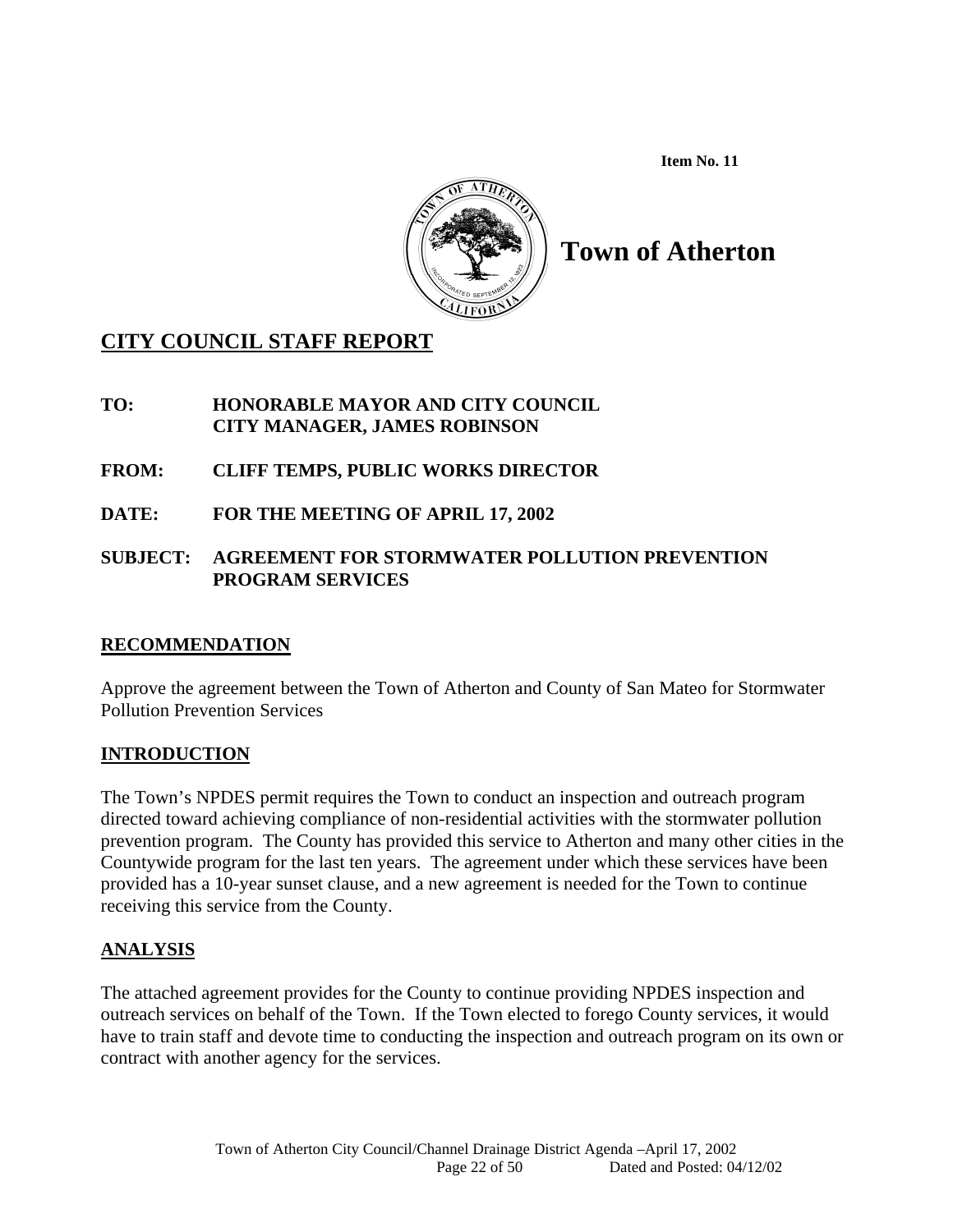# **FINANCIAL IMPACT**

The cost of the County providing these services to smaller cities is included in countywide program costs. The Town does not pay separately for this service.

### **CONCLUSION**

Contracting with the County for NPDES inspection and outreach services is the most cost effective means of complying with stormwater permit conditions.

Respectfully submitted: Reviewed/Approved

Cliff Temps James Robinson Public Works Director City Manager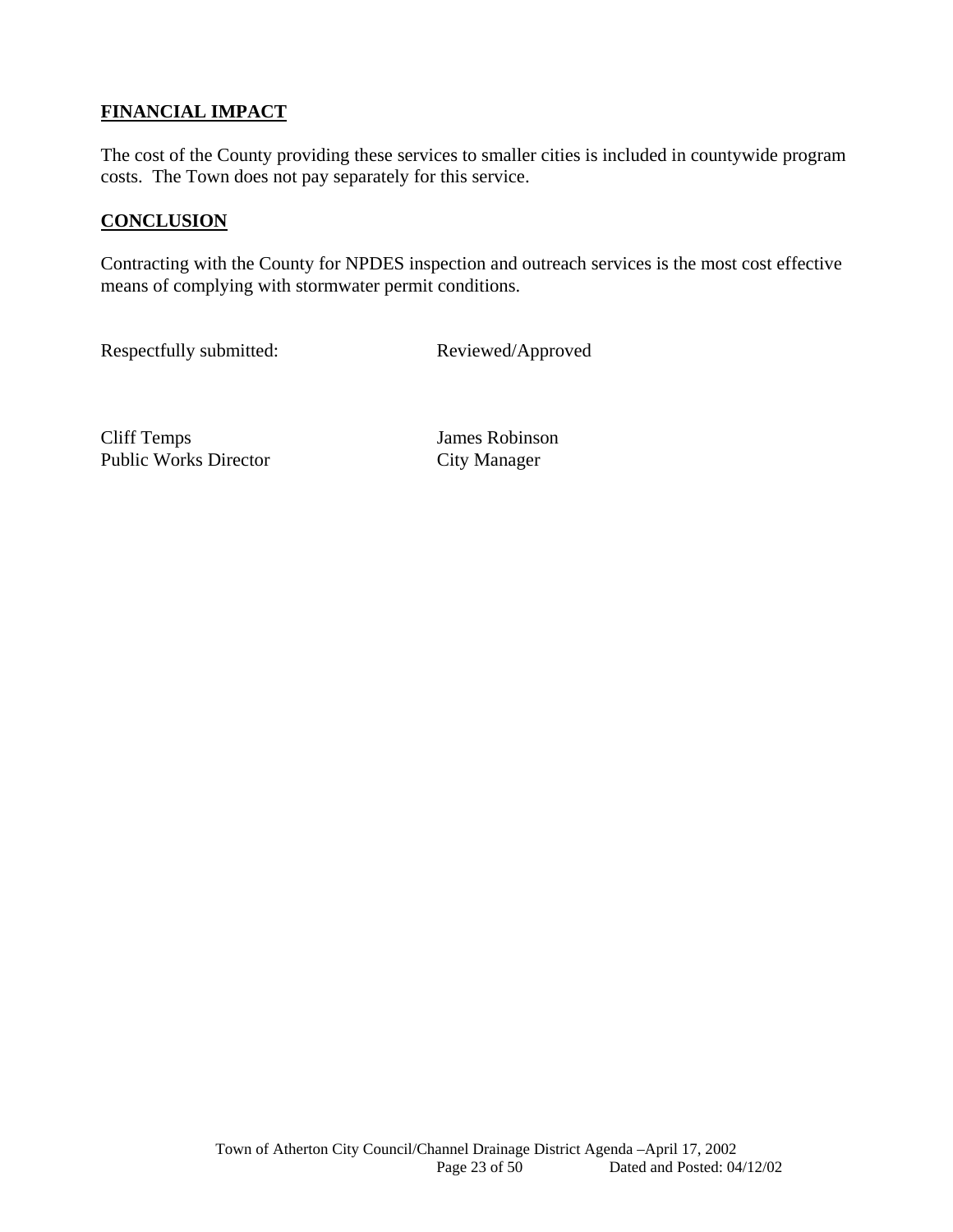**Item No. 12** 



Town of Atherton

# **CITY COUNCIL STAFF REPORT**

# **TO: HONORABLE MAYOR AND CITY COUNCIL**

# **FROM: JAMES ROBINSON, CITY MANAGER**

# **DATE: FOR THE CITY COUNCIL MEETING OF APRIL 17, 2002**

### **SUBJECT: ADOPTION OF ORDINANCE NO. 531, AUTHORIZING AN AMENDMENT TO THE CONTRACT BETWEEN THE CITY COUNCIL OF THE TOWN OF ATHERTON AND THE BOARD OF ADMINISTRATION OF THE CALIFORNIA PUBLIC EMPLOYEES' RETIREMENT SYSTEM**

### **RECOMMENDATION:**

Approve the attached Ordinance authorizing an amendment to the contract between the City Council of the Town of Atherton and the Board of Administration of the California Public Retirement System

### **DISCUSSION:**

The staff reports of March  $20<sup>th</sup>$  accompanying agenda items 17 and 18 describe the 3% at 50 for public safety employees contract amendment between the Town of Atherton and the State of California Public Employees' Retirement System and the procedures to be followed to execute such an amendment.

Pursuant to the recommendation of staff, the attached Ordinance was introduced, and first reading was held at the regular City Council meeting on March 20, 2002. Further reading was waived.

Adopting the attached Ordinance at this time will enable the town to proceed with the Contract amendment process.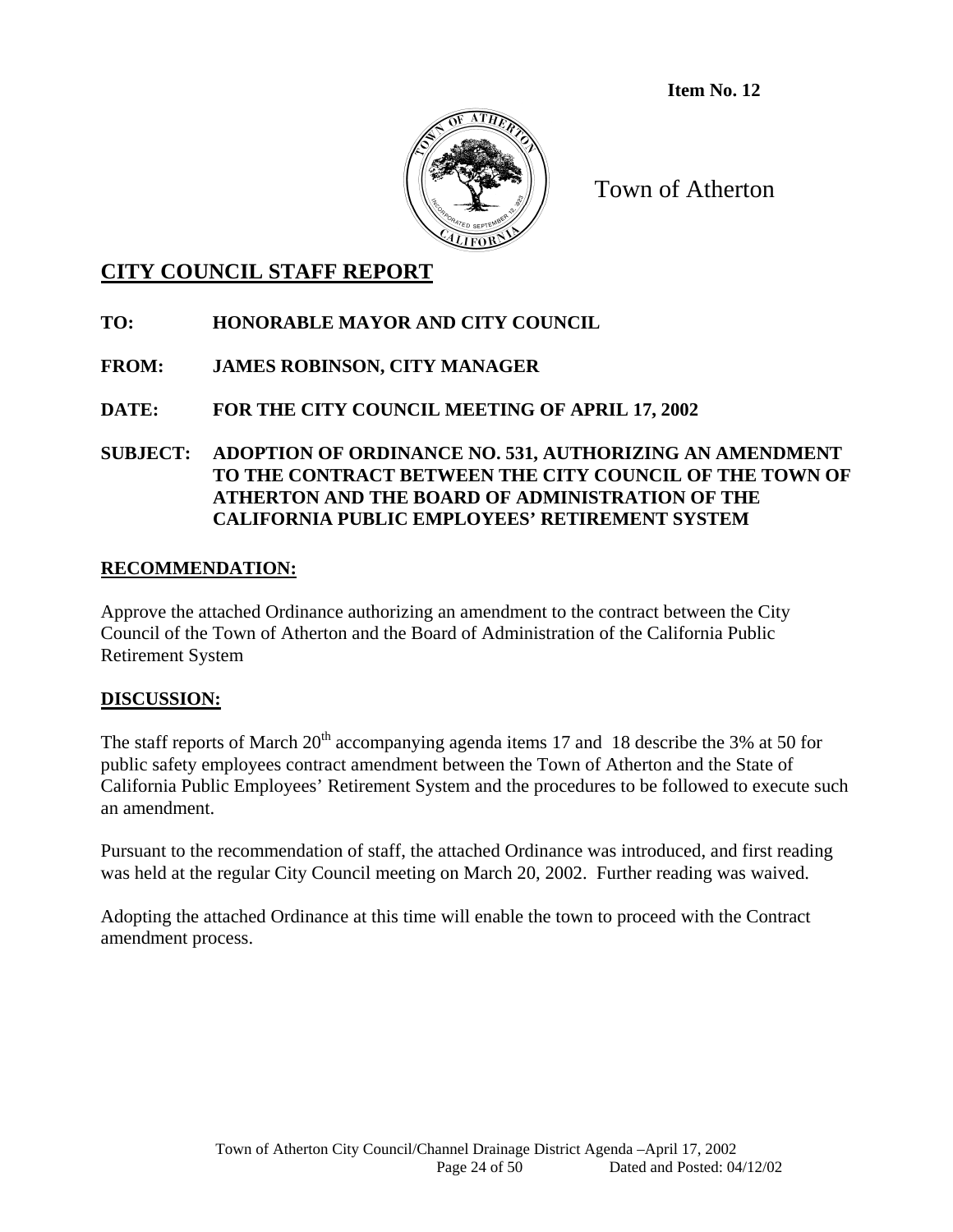### **ORDINANCE NO. \_\_\_**

### **AN ORDINANCE OF THE CITY COUNCIL OF THE TOWN OF ATHERTON AUTHORIZING AN AMENDMENT TO THE CONTRACT BETWEEN THE CITY COUNCIL OF THE TOWN OF ATHERTON AND THE BOARD OF ADMINISTRATION OF THE CALIFORNIA PUBLIC EMPLOYEES' RETIREMENT SYSTEM**

The City Council of the Town of Atherton does ordain as follows:

SECTION 1: That an amendment to the contract between the City Council of the Town of Atherton and the Board of Administration, California Public Employees' Retirement System is hereby authorized, a copy of said amendment being attached hereto, marked Exhibit "A", and by such reference made a part hereof as though herein set out in full.

SECTION 2: The Mayor of the City Council is hereby authorized, empowered, and directed to execute said amendment for and on behalf of said Agency.

SECTION 3: This Ordinance shall be posted in at least three public places within the Town of Atherton and shall be effective from and after thirty (30) days following its adoption.

\* \* \* \* \* \* \* \* \* \* \* \*

 $\overline{\phantom{a}}$  , and the contract of the contract of the contract of the contract of the contract of the contract of the contract of the contract of the contract of the contract of the contract of the contract of the contrac

I hereby certify that the foregoing ordinance was introduced at a regular meeting of the City Council of the Town of Atherton held on March 20, 2002, and was adopted by said City Council at a regular meeting held on \_\_\_\_\_\_\_\_, 2002 by the following roll call vote:

| AYES:    | COUNCILMEMBERS |
|----------|----------------|
| NOES:    | COUNCILMEMBERS |
| ABSENT:  | COUNCILMEMBERS |
| ABSTAIN: | COUNCILMEMBERS |

 Alan B. Carlson, Mayor Town of Atherton

ATTEST:

Sharon Barker, City Clerk

\_\_\_\_\_\_\_\_\_\_\_\_\_\_\_\_\_\_\_\_\_\_\_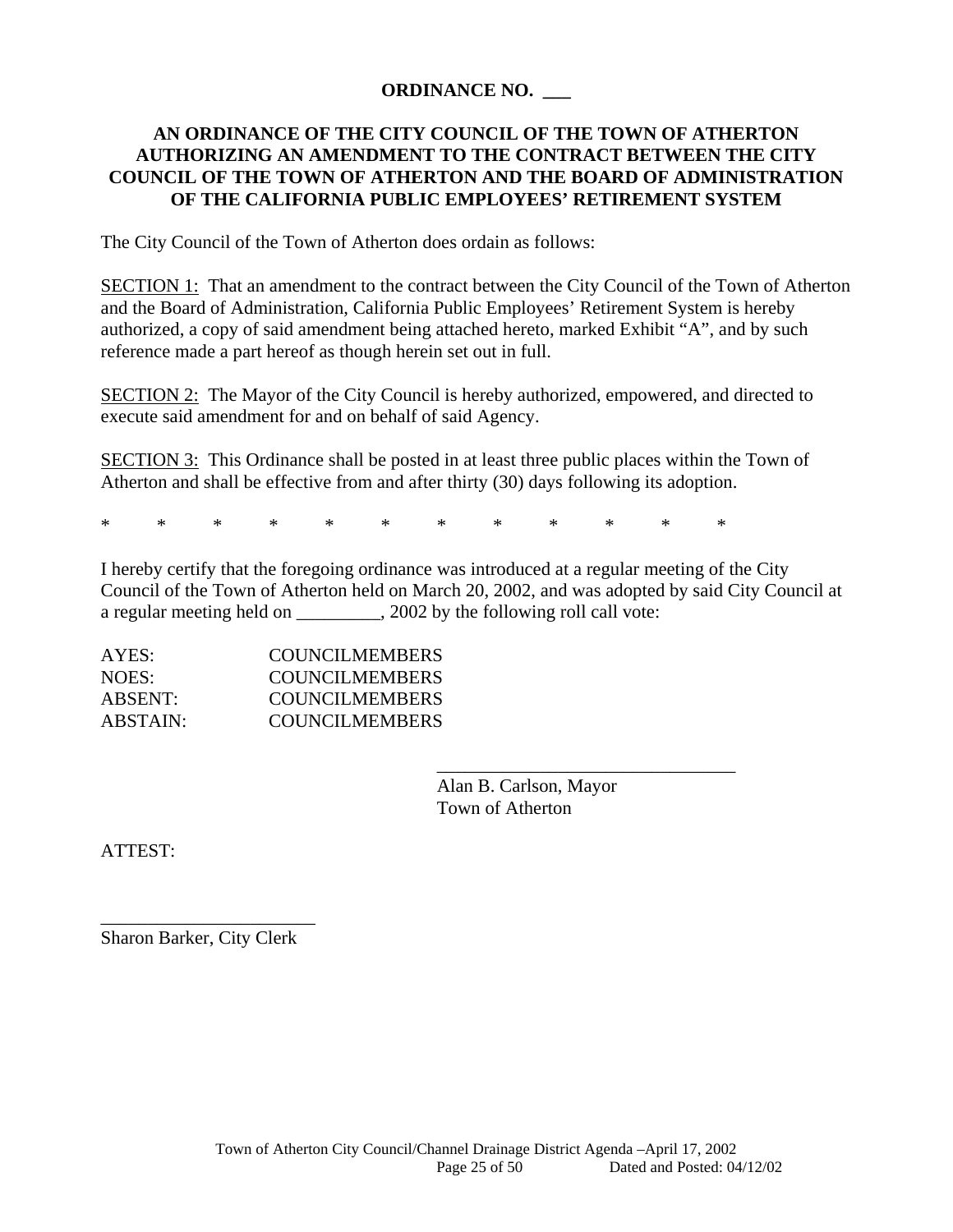**Item No. 13** 



Town of Atherton

### **CITY COUNCIL STAFF REPORT**

### **TO: HONORABLE MAYOR AND CITY COUNCIL**

### **FROM: JAMES ROBINSON, CITY MANAGER**

### **DATE: FOR THE CITY COUNCIL MEETING OF APRIL 17, 2002**

### **SUBJECT: ADOPTION OF ORDINANCE NO. 532 TO PROVIDE FOR THREE YEAR LICENSES FOR DOGS**

### **RECOMMENDATION:**

Approve the attached Ordinance amending Section 6.04.040 of the Atherton Municipal Code to provide for three year licenses for dogs.

#### **DISCUSSION:**

This Ordinance was introduced, and first reading was held at the regular City Council meeting on March 20, 2002. Further reading was waived. The Ordinance is presented at this time for adoption by the City Council.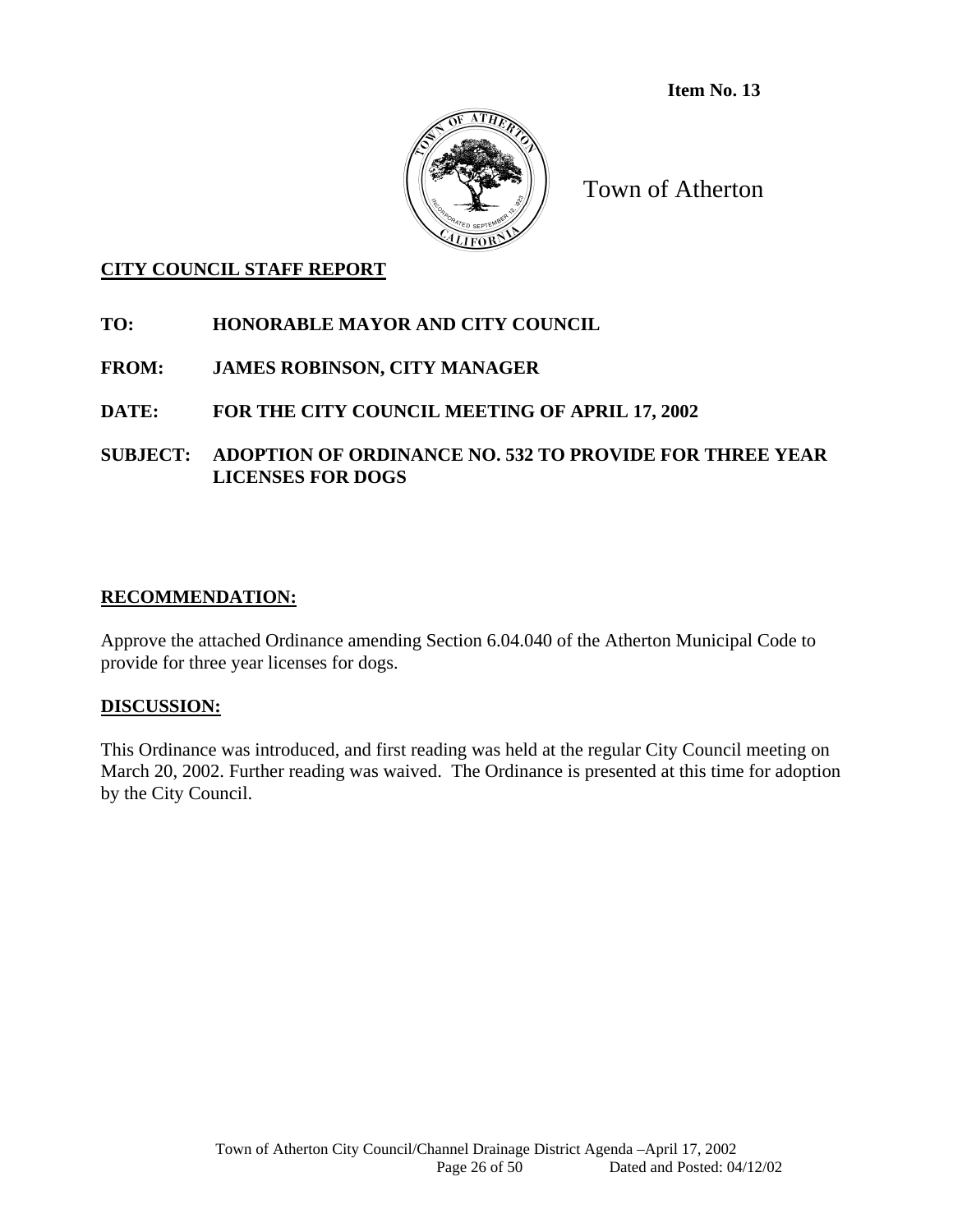#### **ORDINANCE NO. \_\_\_\_\_\_**

**\_\_\_\_\_\_\_\_\_\_\_\_\_\_\_\_\_\_\_\_\_\_\_\_\_\_\_\_\_\_\_\_\_\_\_\_\_\_\_\_\_\_\_\_\_\_\_\_\_\_\_\_\_\_\_\_\_\_\_\_\_\_\_\_\_\_\_\_\_\_\_\_\_\_\_** 

### **AN ORDINANCE OF THE CITY COUNCIL OF THE TOWN OF ATHERTON AMENDING SECTION 6.04.040 OF THE ATHERTON MUNICIPAL CODE TO PROVIDE FOR THREE YEAR LICENSES FOR DOGS**

The City Council of the Town of Atherton does ordain as follows:

 SECTION 1: Section 6.04.040.A of the Atherton Municipal Code is hereby amended by adding the following new language after the second full sentence of existing Section 6.04.040.A., said added language to read as follows:

6.04.040. Dog licenses.

for

 A. Requirements. An animal license fee shall be paid for every dog over the age of four months owned and harbored in this county. The license fee shall be first due when the animal reaches four months of age or within sixty days after the dog is acquired, and due on the anniversary date of the original purchase date each year thereafter. Provided however, that a three year license may be obtained for a dog (excluding Wolf-Hybrids) by submitting to the Dog licensing program adequate proof of a three year rabies vaccination of the dog to be licensed and payments of the applicable fees as set forth in Section 6.04.240 of this code.

All other provisions of Section 6.04.040 as amended shall continue to remain in effect.

 SECTION 2: Section 6.04.240.A of the Atherton Municipal Code is hereby amended as follows:

> 6.04.240 Schedule of fees and charges. Fees and charges referred to in this chapter are as follows: A. Dog license fees:

| for | A. | DOR IICEIISE IEES.<br>Unaltered dog | \$21 | (which includes a \$1 surcharge on all licenses)                 |
|-----|----|-------------------------------------|------|------------------------------------------------------------------|
|     |    |                                     |      | the Animal Population Trust Fund)                                |
|     |    | Three year license                  | \$63 |                                                                  |
|     |    | Altered dog                         |      | \$11                                                             |
|     |    | Three year license                  | \$30 |                                                                  |
|     |    | Late penalty                        | \$5  |                                                                  |
|     |    | Duplicate tag                       | \$5  |                                                                  |
|     |    |                                     |      | Senior Discount (with proof citizen is 60 years of age or older) |
|     |    | Unaltered dog                       | \$11 |                                                                  |
|     |    | Three year license                  | \$33 |                                                                  |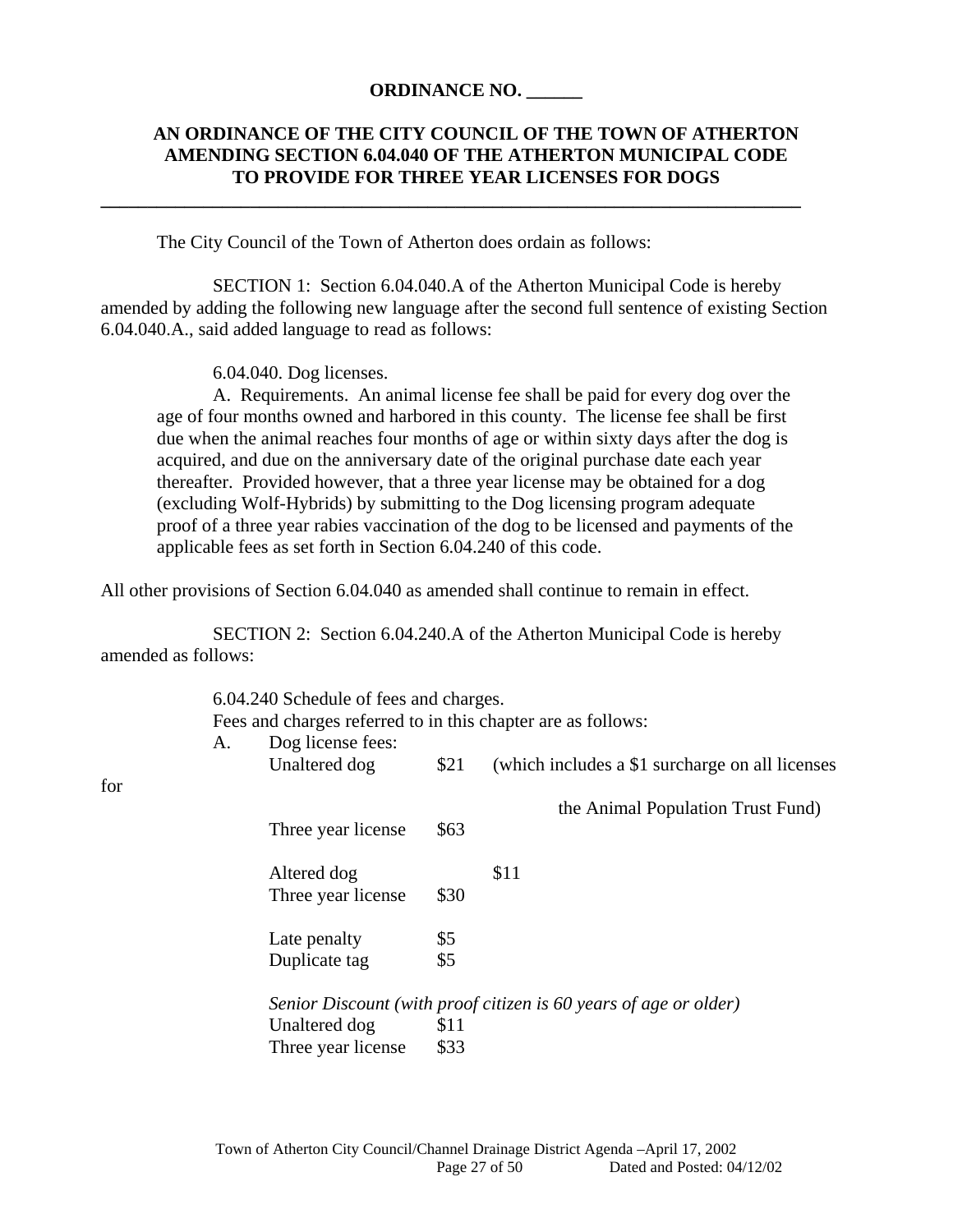| Altered dog                          |      |      |
|--------------------------------------|------|------|
| Three year license                   | \$15 |      |
| <b>Wolf Hybrid Registration Fees</b> |      |      |
| Unaltered                            |      | \$21 |
| Altered                              |      | \$11 |
| Duplicate tag 1                      | \$5  |      |

All other provision of Section 6.04.240 as amended shall continue to remain in effect.

 SECTION 3. Except as amended in the preceding sections, all other provisions of Chapter 6.04 of the Atherton Municipal Code continue to remain in effect.

 SECTION 4: That the City Council hereby declares that it would have passed this Ordinance sentence by sentence, paragraph by paragraph, and section by section, and does hereby declare that any provisions of this Ordinance are severable and, if for any reason any sentence, paragraph or section of this Ordinance shall be held invalid, such decision shall not affect the validity of the remaining parts of this Ordinance.

 SECTION 5: This Ordinance shall be posted in at least three public places according to law and shall take effect and be in force from and after 30 days after its passage and adoption.

\* \* \* \* \* \* \* \* \* \* \* \* \* \*  $*$  \* \* \*

 *Introduced this 20th day of March, 2002.* 

 *Passed and adopted as an Ordinance of the Town of Atherton at a regular meeting thereof held on the \_\_\_\_\_\_\_\_\_ day of \_\_\_\_\_\_\_\_\_\_\_\_\_, 2002, by the following vote:* 

 $\overline{\phantom{a}}$  , which is a set of the contract of the contract of the contract of the contract of the contract of the contract of the contract of the contract of the contract of the contract of the contract of the contract

| AYES:          | <b>COUNCILMEMBERS</b> |
|----------------|-----------------------|
| NOES:          | <b>COUNCILMEMBERS</b> |
| ABSTAIN:       | <b>COUNCILMEMBERS</b> |
| <b>ABSENT:</b> | <b>COUNCILMEMBERS</b> |

 Alan B. Carlson, Mayor Town of Atherton

ATTEST:

Sharon Barker, City Clerk

\_\_\_\_\_\_\_\_\_\_\_\_\_\_\_\_\_\_\_\_\_\_\_\_\_\_\_\_\_\_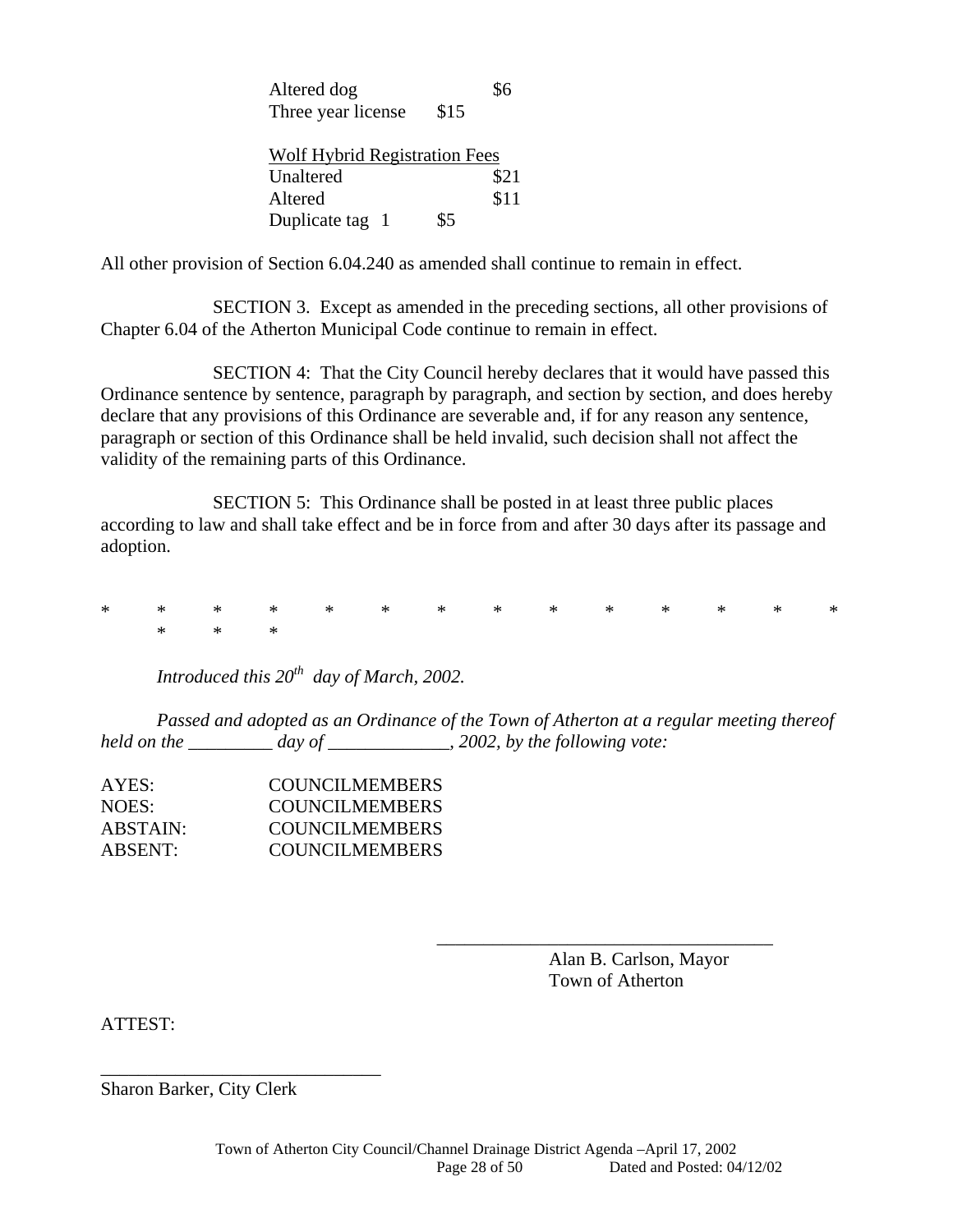**Item No. 14** 



**Town of Atherton** 

# **CITY COUNCIL STAFF REPORT**

### **TO: HONORABLE MAYOR AND CITY COUNCIL CITY MANAGER, JAMES ROBINSON**

### **FROM: CLIFF TEMPS, PUBLIC WORKS DIRECTOR**

# **DATE: FOR THE MEETING OF APRIL 17, 2002**

### **SUBJECT: APPROVAL OF AN AGREEMENT BETWEEN THE TOWN OF ATHERTON AND WEST BAY SANITARY DISTRICT FOR MIDDLEFIELD ROAD PAVEMENT AND STORM DRAINAGE IMPROVEMENTS RAISING THE SANITARY MANHOLE COVERS TO GRADE**

### **RECOMMENDATIONS**

Approve the agreement between the Town of Atherton and West Bay Sanitary District for Middlefield Road Pavement and Storm Drainage Improvements raising the sanitary manhole covers to grade.

### **INTRODUCTION**

As part of the Middlefield Road Project, the road will be overlaid. This will require raising manhole covers to meet the new street grade. Each utility company is responsible for raising its own manholes. West Bay Sanitary District has 31 manholes that need to be raised, and has asked that the Town take care of raising them, at the District's expense, through its contract. The Town included a bid item in its contract for raising sanitary sewer manholes.

### **ANALYSIS**

The attached agreement provides for the Town's contractor to raise Sewer manholes for the unit price included in the bid, and for the Sanitary District to reimburse the town for the full cost.

# **FISCAL IMPACT**

There is no fiscal impact to the Town.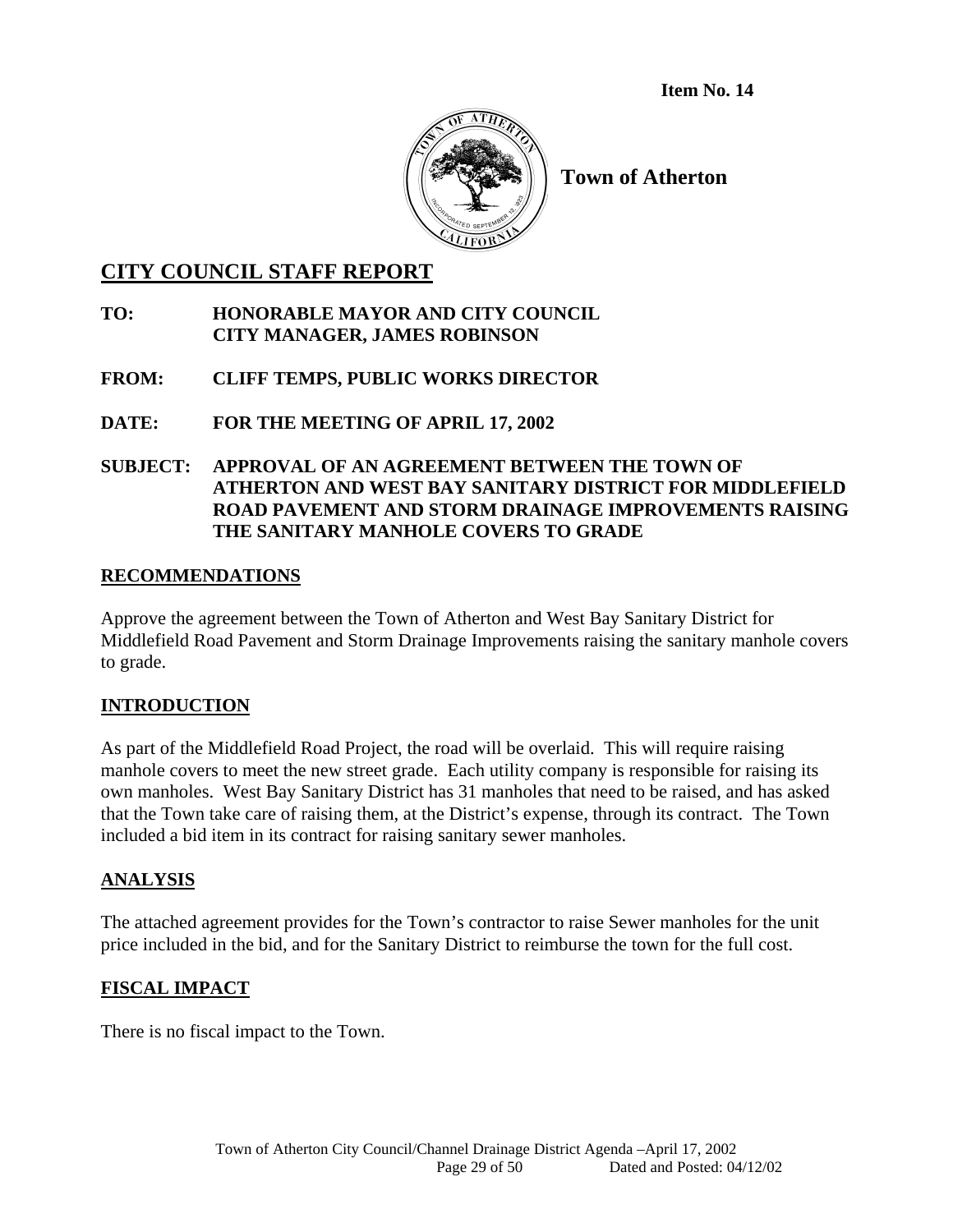### **CONCLUSION:**

Approval of the agreement will facilitate coordination of sanitary sewer manhole raising work with street work.

Respectfully submitted: Reviewed/Approved:

Cliff Temps<br>
Public Works Director<br>
City Manager<br>
City Manager Public Works Director

Attachment: Agreement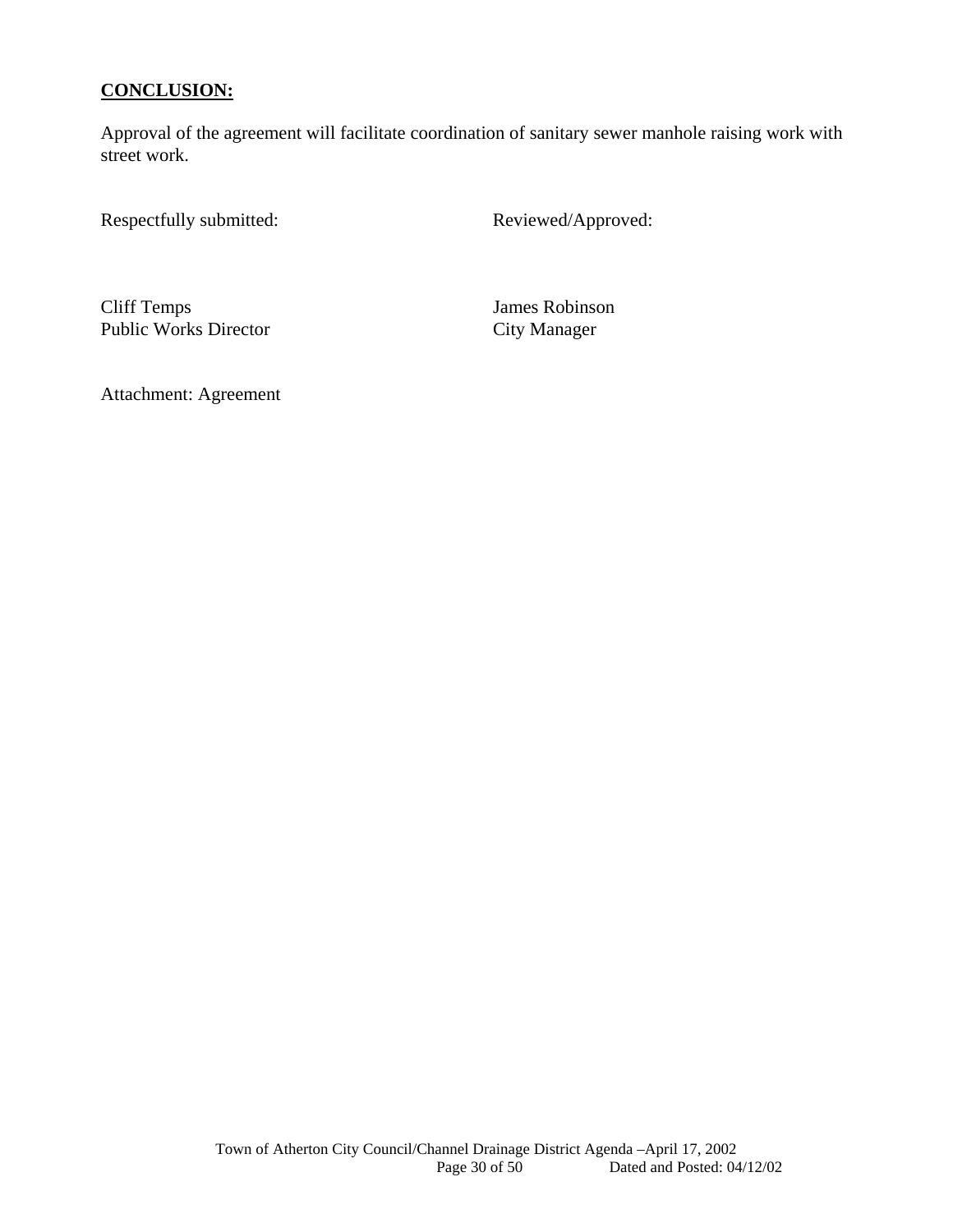

# **CITY COUNCIL STAFF REPORT**

**TO: HONORABLE MAYOR AND CITY COUNCIL CITY MANAGER JAMES H. ROBINSON** 

**FROM: MICHAEL A. HOOD, BUILDING OFFICIAL** 

**DATE: FOR THE COUNCIL MEETING APRIL 17, 2002** 

### **SUBJECT: APPROVAL OF PLANS AND SPECIFICATIONS FOR REPAIR OF WATER TOWER**

### **RECOMMENDATION:**

It is recommended that the City Council approve the plans and specifications for the repair of the Water Tower structure in Holbrook-Palmer Park.

### **ANALYSIS:**

The Water Tower structure in Holbrook-Palmer Park is a one hundred year old Town asset. Various repairs have been made to the structure over the years including the replacement of portions of the foundation and the replacement of damaged framing. The second story catwalk portion of the structure is currently in need of serious repair. Per the attached plans and specifications, the existing wooden catwalk is to be removed and rebuilt with steel framing. The replacement should extend the life of this portion of the structure another 100 years.

### **FISCAL IMPACT:**

Funds for this project are to be provided by the Holbrook-Palmer Foundation. The engineer's estimate for the work is approximately \$50,000. No Town funds are necessary.

Respectfully submitted: Reviewed/Approved: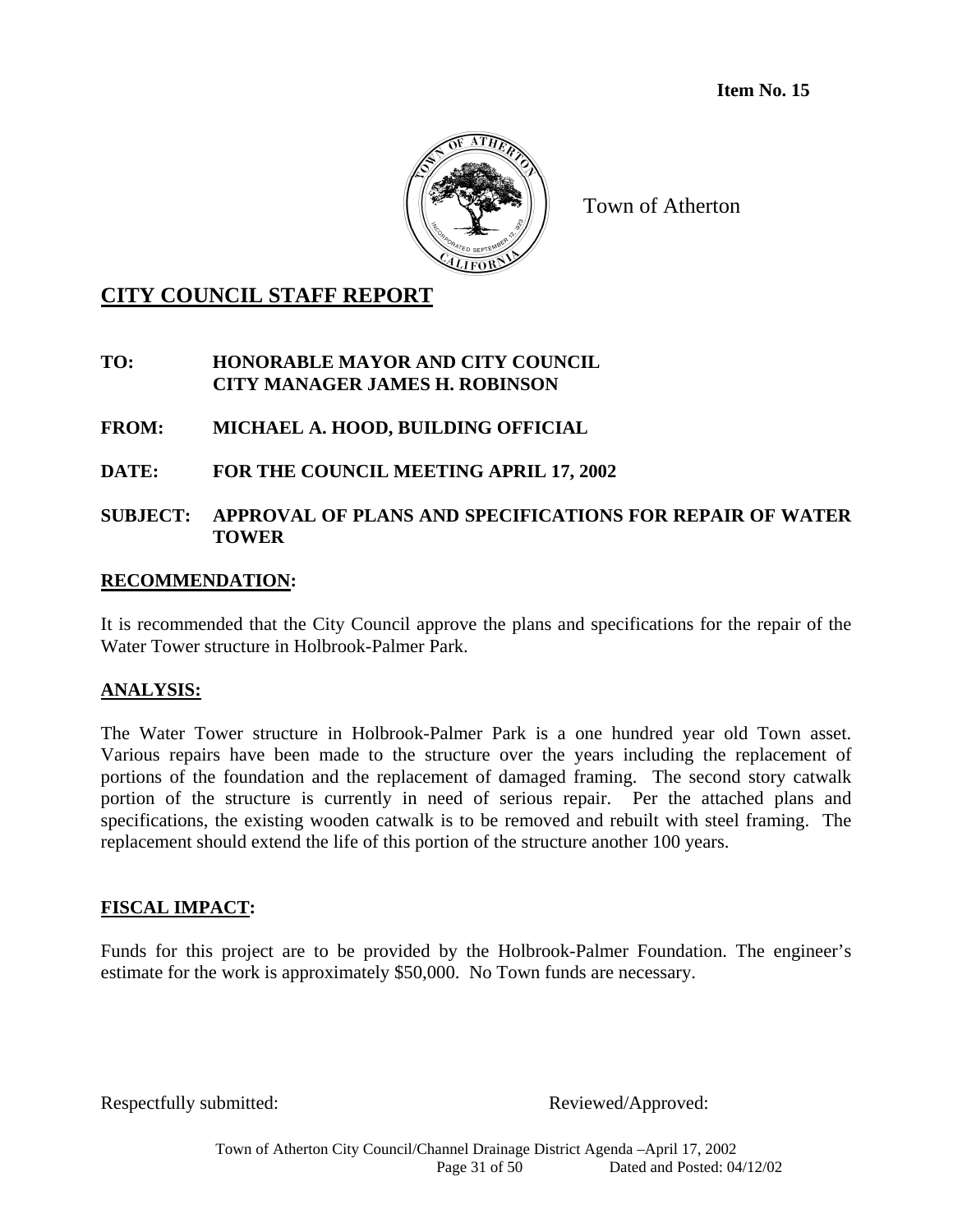Michael A. Hood James H. Robinson Building Official City Manager

\_\_\_\_\_\_\_\_\_\_\_\_\_\_\_\_\_\_\_ *s/James H. Robinson*\_\_\_\_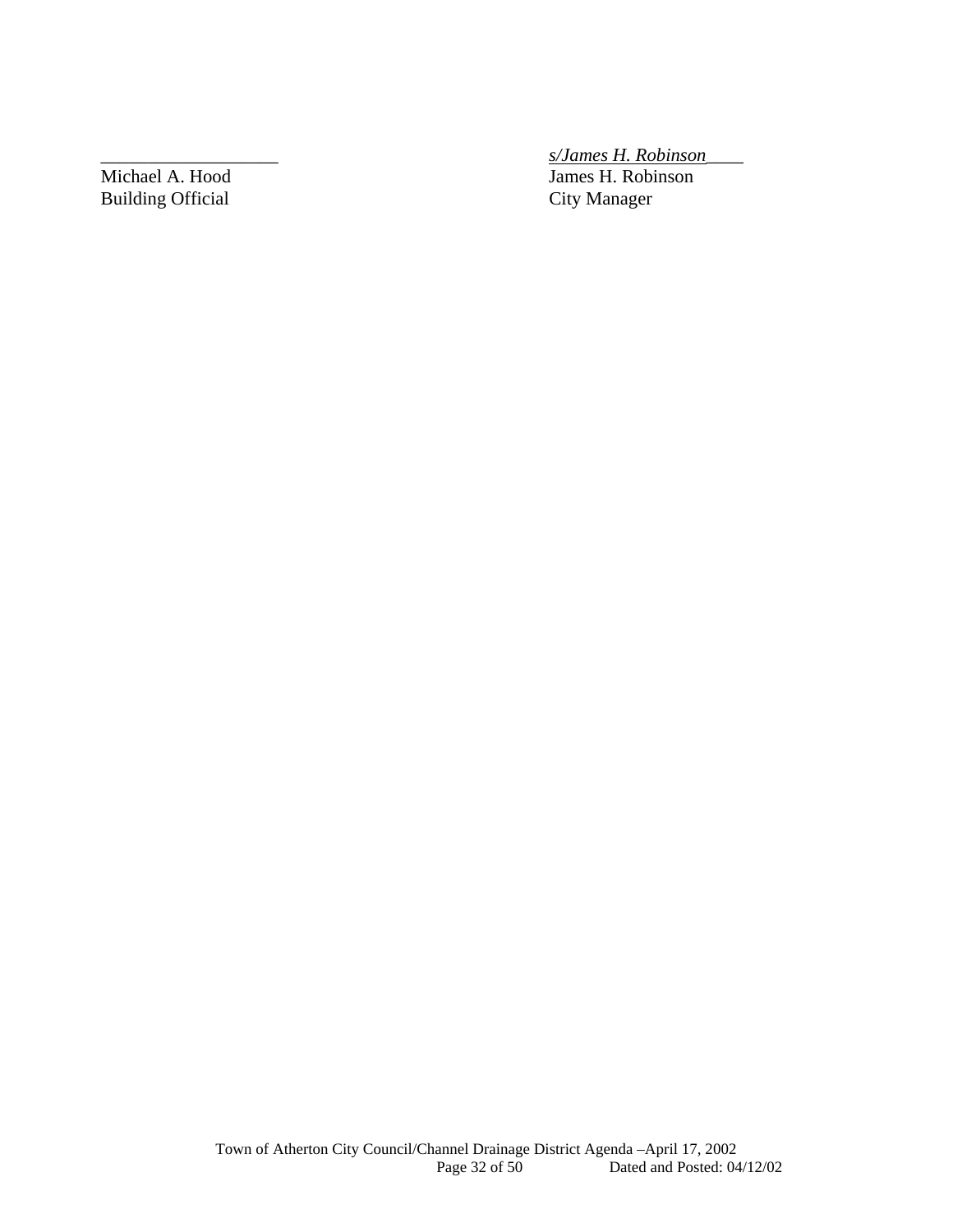# CONTRACT DOCUMENT FOR WATER TOWER REPAIR PROJECT IN HOLBROOK-PALMER PARK

Engineer's Attest:

The following contract documents have been prepared under the supervision of the undersigned, who hereby certifies that he is a Registered Engineer in the State of California.

**\_\_\_\_\_\_\_\_\_\_\_\_\_\_\_\_\_\_\_\_\_\_\_\_\_\_\_\_\_\_\_\_\_**  MICHAEL A. HOOD, R.C.E. 24,770 BUILDING OFFICIAL

### TOWN OF ATHERTON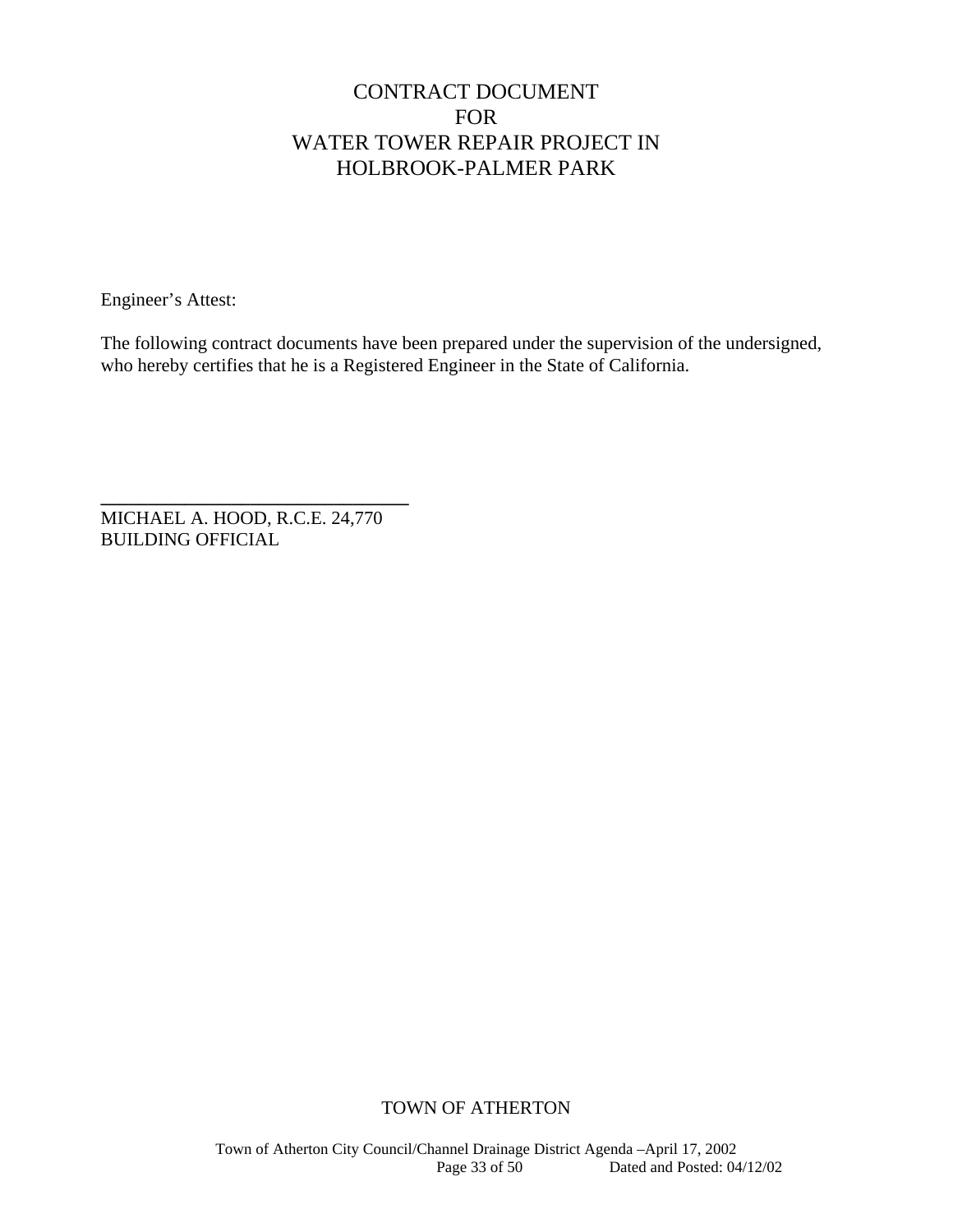### INSTRUCTIONS TO BIDDERS

### 1. QUESTIONS.

All questions regarding the Invitations for Bids shall be directed to the Building Official Michael Hood at (650) 752-0523, at the Town of Atherton, 91 Ashfield Road, Atherton, California, 94027; or FAX to (650) 614-1224.

### 2. CONDITIONS AFFECTING THE WORK.

Bidders should visit the work site and take such other steps as may be reasonably necessary to ascertain the nature and location of the work, and the general and local conditions which can affect the work or the cost thereof. Failure to do so will not relieve bidders from responsibility for estimating properly the difficulty or cost of successfully performing the work. In no event will a failure to inspect the site constitute grounds for a claim after Award of the Contract. The Town will assume no responsibility for any understanding or representations concerning conditions made by any of its officers or agents prior to the execution of the contract, unless included in the Invitation for Bids, the specifications, or related documents.

#### 3. PREPARATION OF BIDS.

Bidders are expected to examine the drawings, specifications, and all instructions. Failure to do so will be at the bidder's risk.

#### 4. SUBMISSION OF BIDS.

Bids must be sealed, marked, or addressed to Michael Hood, Building Official. Failure to do so may result in a premature opening of, or a failure to open, such bid. If the bid is mailed, the sealed envelope containing such bid in duplicate should be enclosed in another envelope directed to Michael Hood.

#### 5. LATE BIDS.

Any bids received after 2:00 P.M., Thursday, May 16, 2002 will not be considered.

### 6. PUBLIC OPENING OF BIDS.

Bids will be publicly opened on or after 2:00 P.M. Thursday, May 16, 2002. Their content will be made public for the information of bidders and other interested parties who may be present.

### TOWN OF ATHERTON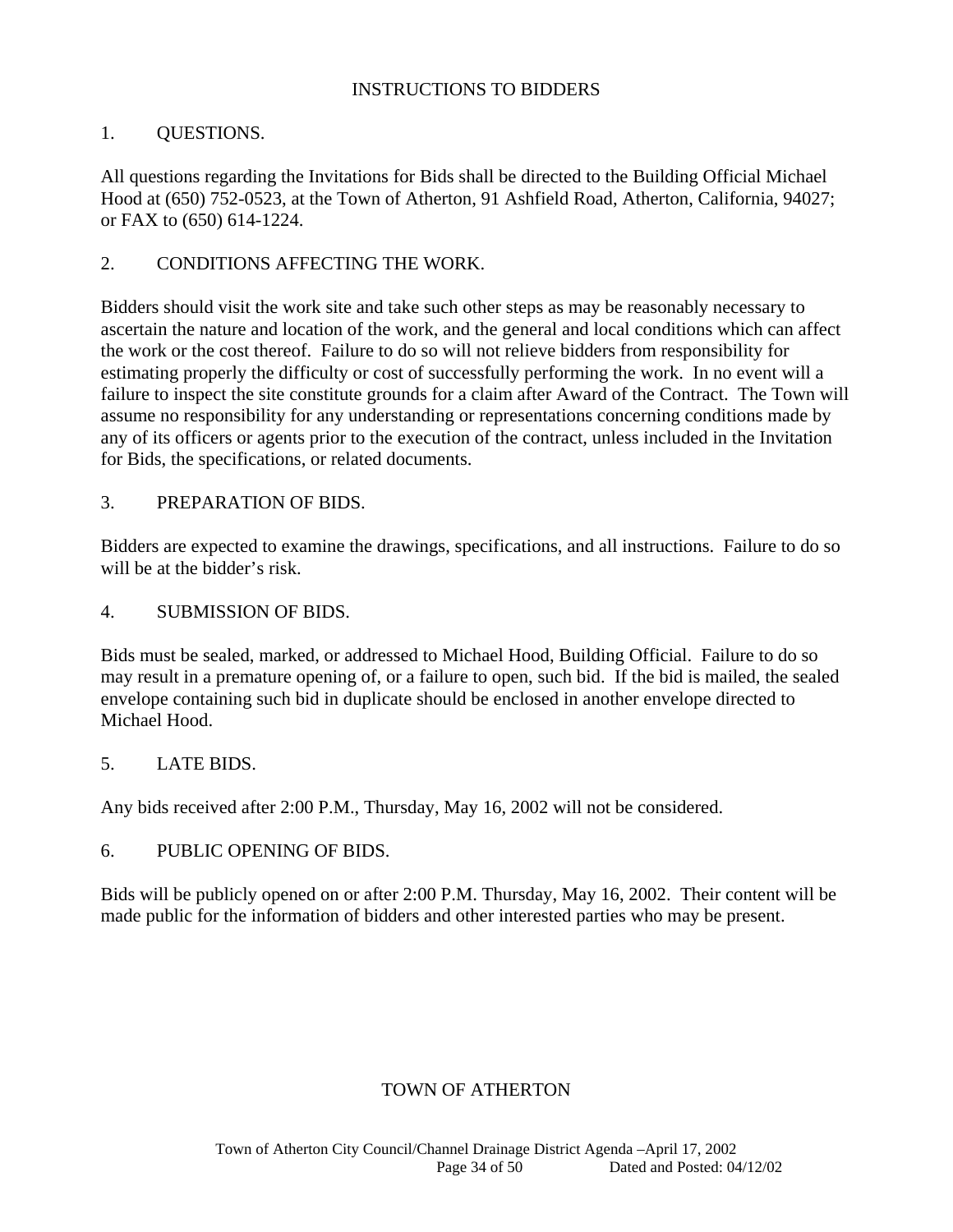### INSTRUCTIONS TO BIDDERS

### 7. AWARD OF CONTRACT.

The contract will be awarded to that responsible bidder whose bid, conforming to the Invitation for Bids, is most advantageous to the Town, price and other factors considered. The Town reserves the right to reject any of all bids or waive informalities and minor irregularities in bids received.

### 8. WARRANTY.

The bidder to whom the contract is awarded shall warranty their workmanship and materials to be free of defects for a period of one year from completion and acceptance of the work.

### BID FORM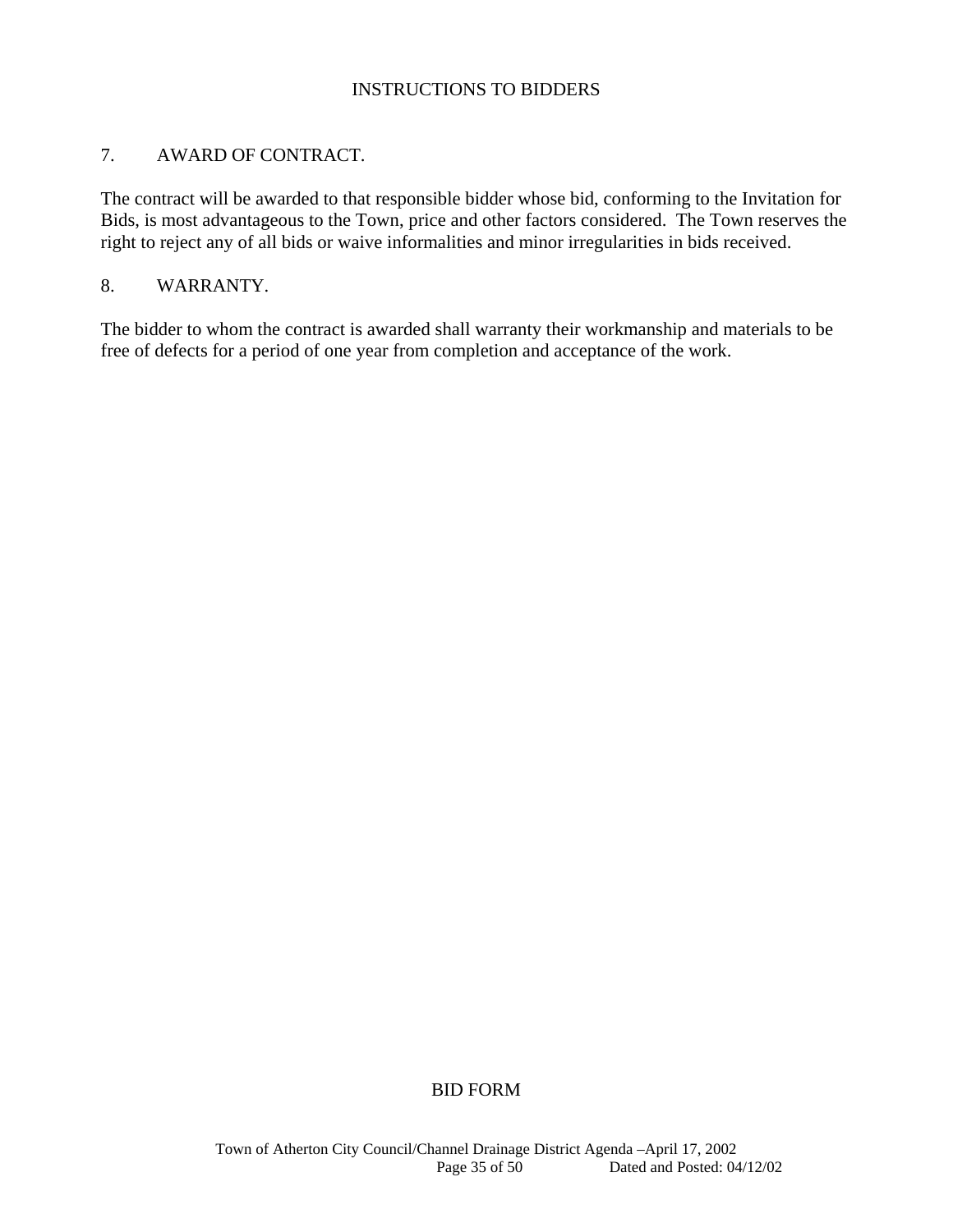### FOR WATER TOWER REPAIR PROJECT IN HOLBROOK-PALMER PARK

- ITEM 1 Pressure wash interior of structure including the walls, ceiling and floor of the first, second and third story. Apply latex paint to walls and ceiling of first and second story.
- ITEM 2 Repair exterior siding by plugging holes.
- ITEM 3 Straighten sag in south exterior cripple wall.
- ITEM 4 Repair stair and landing structure on south east side of water tower.
- ITEM 5 Install Tri Star roof hatch or approved equivalent in third story roof.
- ITEM 6 Remove existing catwalk and install steel catwalk per detailed specifications and plans.

| ITEM 1 BID \$    |  |
|------------------|--|
| ITEM $2$ BID $$$ |  |
| ITEM 3 BID \$    |  |
| ITEM 4 BID $$$   |  |
| ITEM 5 BID \$    |  |
| ITEM 6 BID \$    |  |

FULL COMPENSATION FOR COMPLETING THE WORK AS DESCRIBED IN THE ABOVE ITEMS SHALL BE INCLUDED IN THE LUMP SUM BID PRICE.

| TOTAL LUMP SUM BID IN FIGURES |  |
|-------------------------------|--|
| TOTAL LUMP SUM BID IN WORDS   |  |
|                               |  |
| DATE:                         |  |
| <b>SIGNED BY:</b>             |  |
| <b>CONTRACTOR'S NAME:</b>     |  |
| <b>ADDRESS:</b>               |  |
| <b>PHONE:</b>                 |  |
| LICENSE CLASS AND NUMBER:     |  |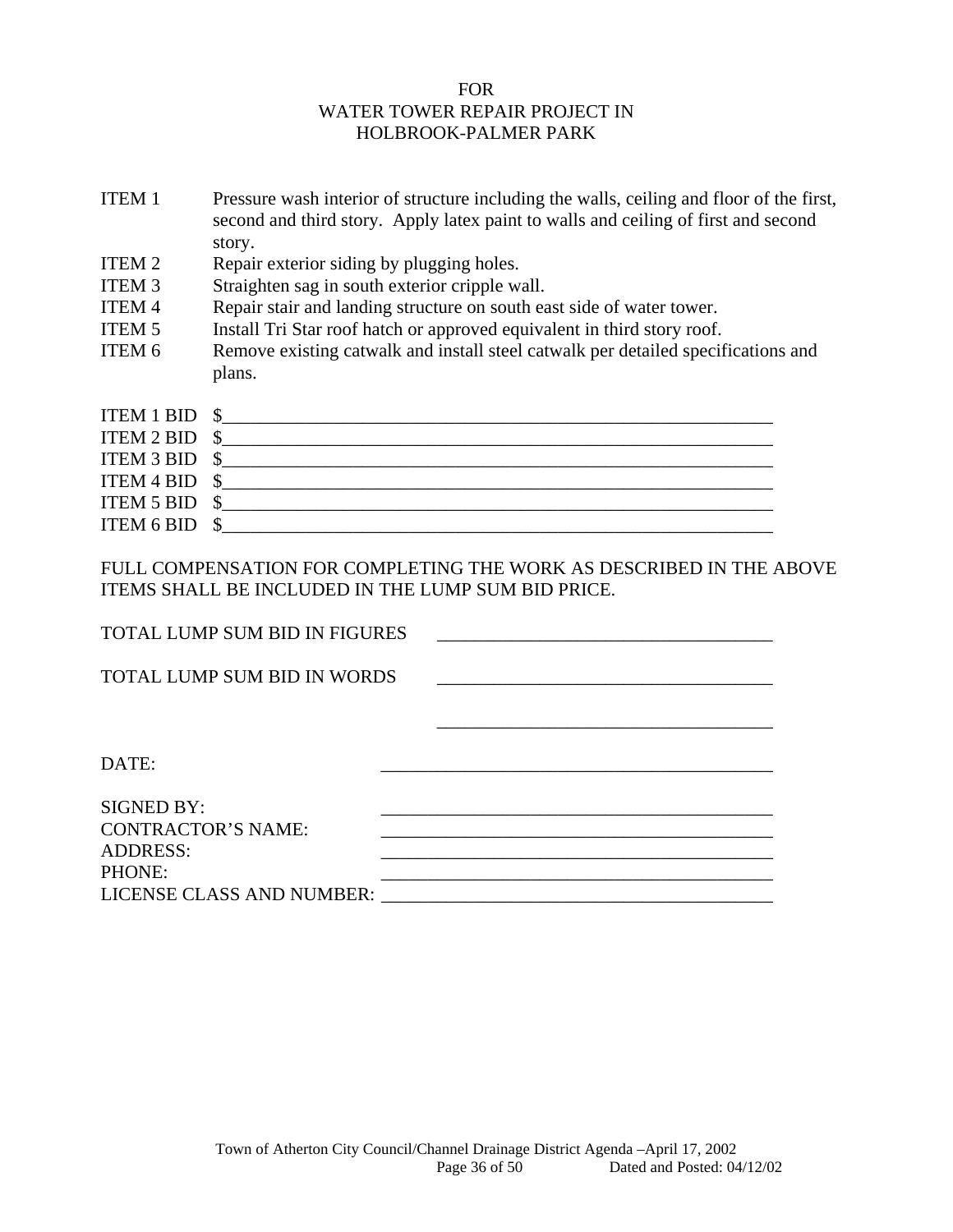

# **CITY COUNCIL STAFF REPORT**

### **TO: HONORABLE MAYOR AND CITY COUNCIL CITY MANAGER, JAMES ROBINSON**

**FROM: LISA COSTA SANDERS, SENIOR PLANNER** 

**DATE: FOR THE CITY COUNCIL MEETING OF APRIL 17, 2002** 

### **SUBJECT: PUBLIC HEARING - 291 STOCKBRIDGE AVE (APN 070-012-020) TENTATIVE PARCEL MAP**

### **RECOMMENDATION:**

For the reasons outlined in this staff report, Planning Staff recommends that the City Council conduct the public hearing and approve the Tentative Parcel Map for the division of one parcel into two parcels based on the following findings:

- 1. The Tentative Parcel Map is in conformance with the Subdivision Map Act and the Atherton Subdivision Ordinance.
- 2. The size and shape of the proposed subdivision is in general conformance with Town requirements and the general pattern of the neighborhood and will not cause traffic, health or safety hazards
- 3. The proposed subdivision will have proper and sufficient access to a public street.
- 4. The proposed map and the design or improvement of the proposed subdivision is consistent with the Atherton General Plan.
- 5. The site is physically suitable for the proposed type of development.
- 6. The site is physically suitable for the proposed density of development.
- 7. The design of the subdivision or the proposed improvements are not likely to cause substantial environmental damage or substantially and avoidably injure fish or wildlife or their habitat.
- 8. The design of the subdivision or the type of improvements is not likely to cause serious public health problems.
- 9. The design of the subdivision or the type of improvements will not conflict with easements, acquired by the public at large, for access through or use of, property within the proposed subdivision, or that alternate easements, for access or for use, will be provided, and that these will be substantially equivalent to those previously acquired by the public.
- 10. Discharge of waste from the proposed subdivision will not result in violation of existing water quality requirements prescribed by the regional water quality control board.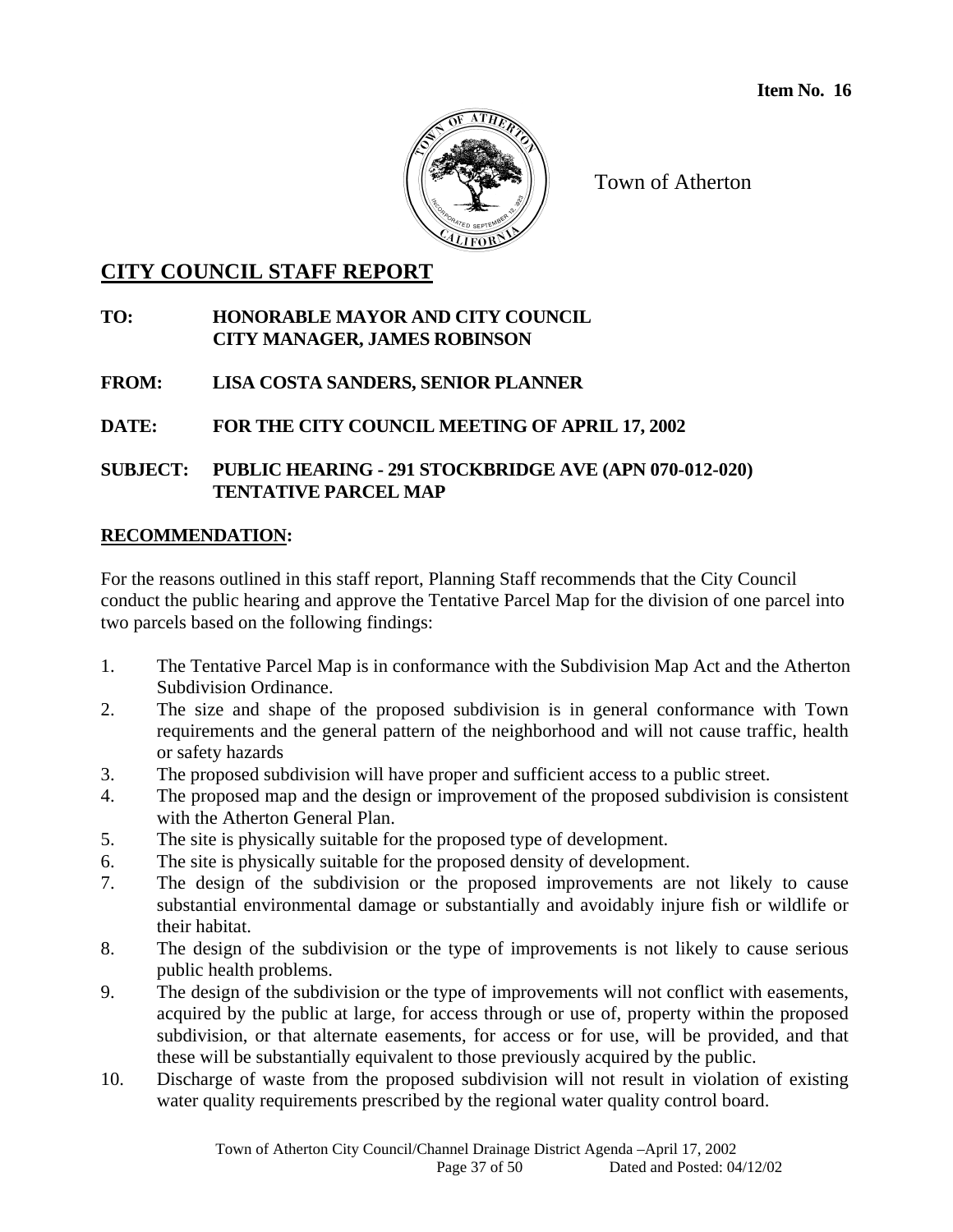# **INTRODUCTION:**

This item was reviewed at the February 27, 2002 Planning Commission meeting. At that time, Staff recommended denial, as the proposed plan did not meet the minimum lot size and shape requirements. At that meeting, the Planning Commission continued the item to allow the applicant time to work with Staff on a revised plan.

The applicant has prepared a revised plan that meets Atherton Municipal Code requirements for minimum lot size and shape and results in an improved configuration over the previous proposal. At their March 27, 2002 meeting, the Planning Commission unanimously approved the proposed tentative parcel map and designated the west property line of Parcel A as the front property line.

The subject site is just under two acres in area and currently contains a residence and a barn. The existing site contains approximately 265' of frontage along Stockbridge Avenue and is approximately 328' deep. The lot is fairly level and contains a few heritage trees.

### **ANALYSIS:**

The applicant is proposing to subdivide the property into two parcels. Parcel A is proposed with 245' of frontage along Stockbridge Avenue. Parcel B is proposed as a flag lot with a 20' wide access strip from Stockbridge Avenue. The existing residence and barn would be required to be removed prior to recordation of a final parcel map. To meet the minimum lot size requirement for proposed Parcel B, the applicant is acquiring approximately 100 square feet from Parcel C to add to proposed Parcel B. Parcel C is an existing flag lot located just to the east of proposed Parcel B.

The proposed subdivision and the minimum R-1A zoning district requirements are as follows:

|                   | Lot area       | Width  | Depth  |
|-------------------|----------------|--------|--------|
| Minimum Required  | 43,560 sq. ft. | 175.00 | 200.00 |
| Proposed Parcel A | 43,602 sq. ft. | 175.00 | 210.36 |
| Proposed Parcel B | 43,588 sq. ft. | 175.00 | 265.00 |

The lot width is defined as the "width measured at right angles to its depth at the front line of the building area". The depth of a lot is defined as the "the mean distance between the front lot line and the rear lot line measured in the main direction of the side lines of the lot". Staff finds that the proposed subdivision meets both the required lot width and depth requirement. The proposed subdivision also meet the minimum lot area requirement of 43,560 square feet. In addition, flag lots must be a minimum of 40,000 square feet in area when the access strip is removed from the calculation. Proposed Parcel B meets this requirement.

In order to meet the above listed requirements, the applicant requested that the west property line of Parcel A be designated as the front property line. The applicant is then able to meet the lot width requirement of 175' at this side rather than the lot depth requirement of 200'. This allows for more space at Parcel B.The lot depth requirement for both parcels is measured from west to east and the lot width requirement is measured from north to south. The property line along Stockbridge Avenue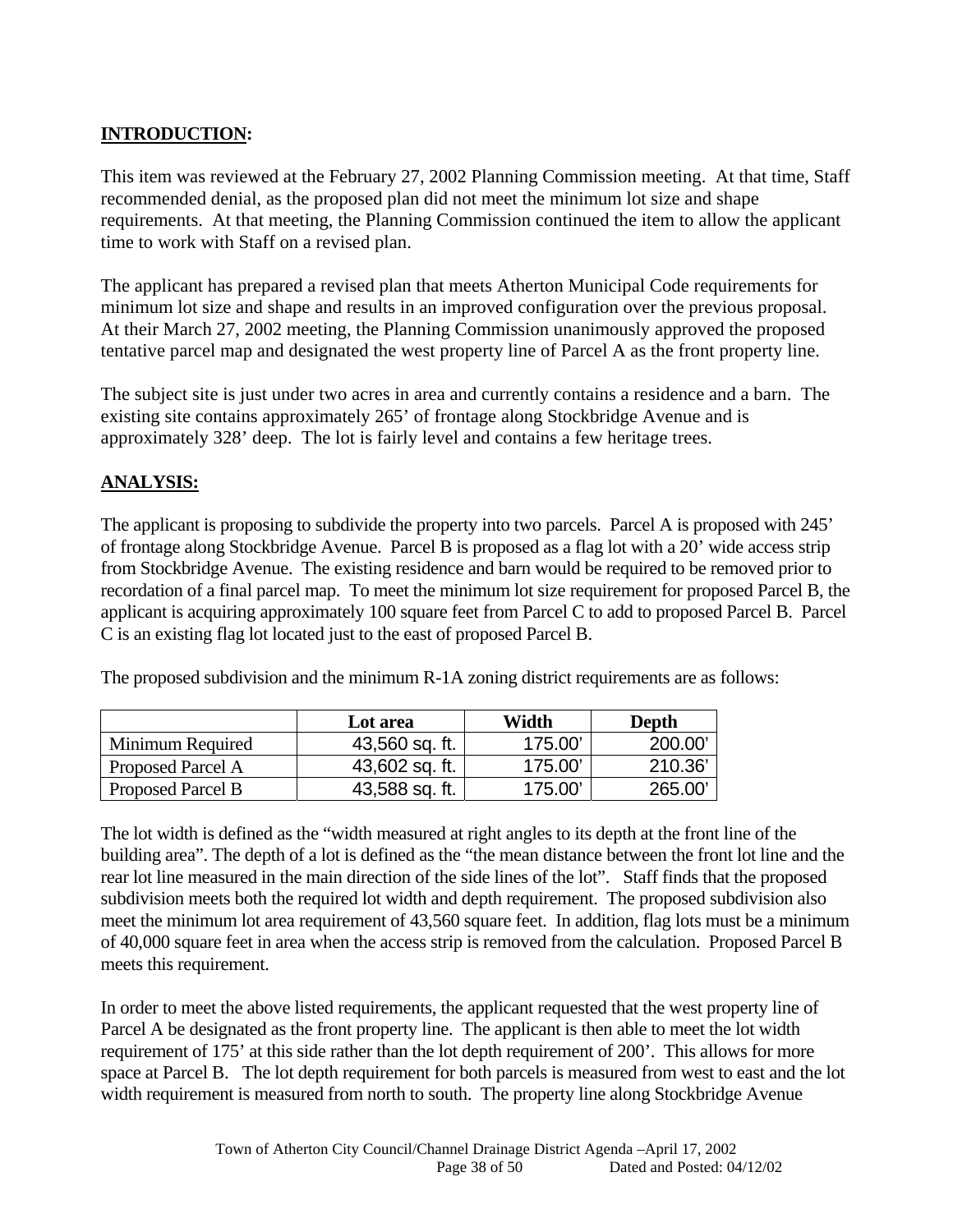would become the side property line for Parcel A. By designating the west property line as the front property line, the applicant is able to configure the lots in a more rectangular shape. At the Planning Commission meeting, the Commission requested that the required side yard setback along Stockbridge Avenue for Parcel A be increased to 60'. This is the standard front yard setback requirement and the Commission felt that this would maintain more consistent front yards when viewed from Stockbridge Avenue. The applicant has agreed to this condition and has modified the parcel map to reflect this requirement.

The tentative parcel map designates all trees on the site. There appears to be three trees within the building area of Parcel A (12" eucalyptus, 10" olive and 18" tree), and no trees within the building area of Parcel B.

# **CONCLUSION:**

It is Planning Staff's professional opinion the proposed subdivision is consistent with the existing pattern of development and that the proposal is consistent with the purposes and intent of the General Plan and Zoning Code.

# **FISCAL IMPACT:**

All costs covering the processing of this application are paid for by the applicants.

### **ENVIRONMENTAL IMPACT:**

The proposal has been determined to be exempt from the provisions of the California Environmental Quality Act (CEQA) pursuant to CEQA Sections 15315 Minor Land Division involving four or fewer parcels.

### **FORMAL MOTION:**

I move that the City Council approve the Tentative Parcel Map allowing the subdivision of one parcel into two parcels and designate the west property line as the front property line for Parcel A, based on the findings and for the reasons incorporated in the Staff Report.

*s/Lisa Costa Sanders* \_\_\_\_\_\_\_\_\_\_\_\_\_\_\_\_\_\_\_\_\_\_\_\_\_\_ Lisa Costa Sanders, Senior Planner James Robinson, City Manager

### **Attachments:**

- 1. Draft Tentative Parcel Map Certificate
- 2. Tentative Parcel Map dated 03/29/02, prepared by Bohley Consulting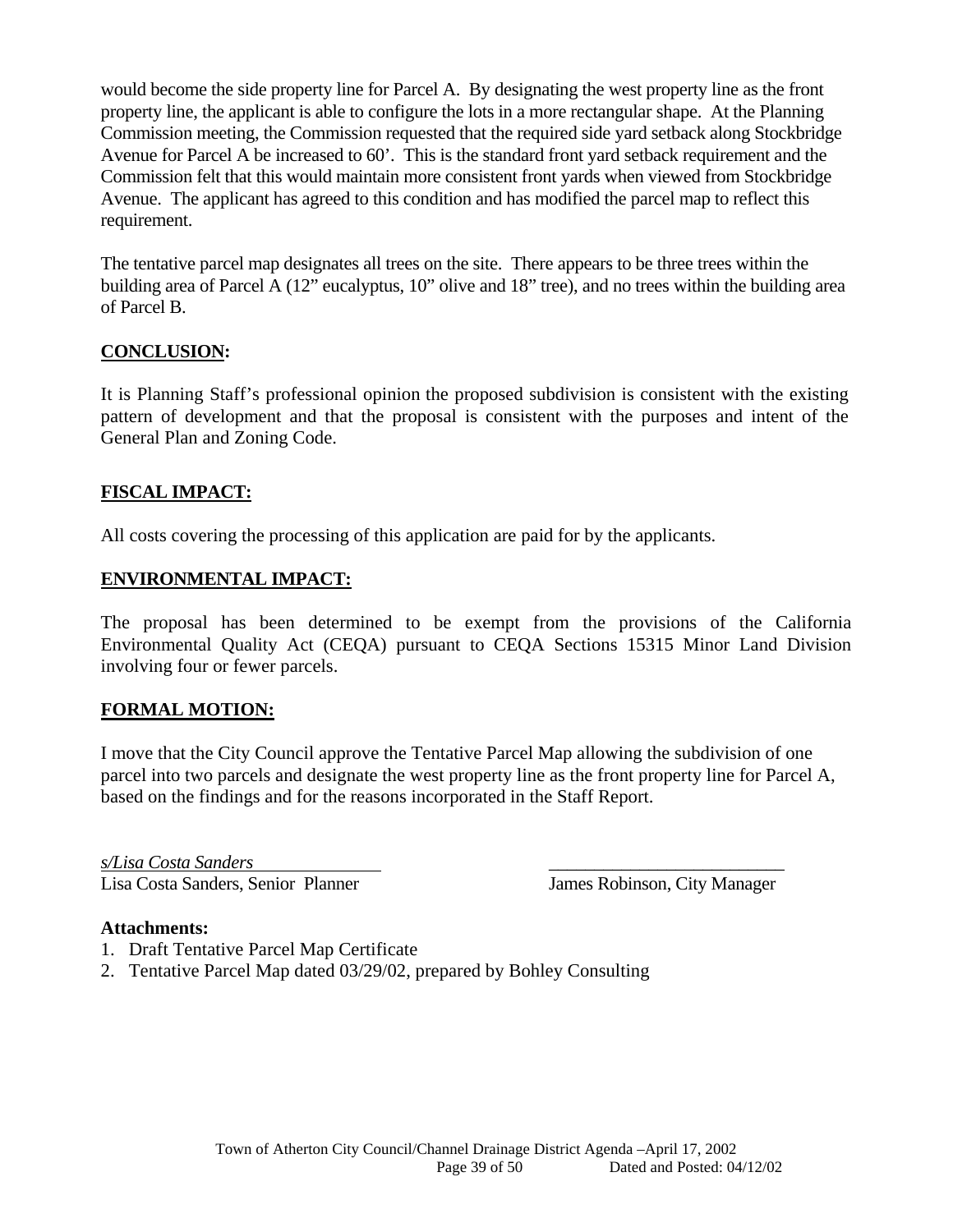### **DRAFT**

### **TOWN OF ATHERTON CITY COUNCIL TENTATIVE PARCEL MAP CERTIFICATE**

 THIS IS TO CERTIFY THAT the Atherton City Council at a regular meeting thereof, held on April 17, 2002 did approve a Tentative Parcel Map pursuant to Chapter 16.16 of the Atherton Municipal Code to allow the division of one parcel into two parcels at 291 Stockbridge Avenue in Atherton (Assessor's Parcel Number 070-012-020). This approval requires substantial compliance with the map entitled, *"*Tentative Parcel Map, 291 & 283 Stockbridge Avenue, Atherton, CA" dated March 29, 2002 consisting of one sheet. The application was approved with the following conditions:

- 1. The west property line of Parcel A shall be designated as the front property line. The required side yard setback for Parcel A shall be 60' along Stockbridge Avenue. This designation shall be recorded against the property with the San Mateo County Recorders Office.
- 2. The Parcel Map and Improvement Plans shall conform to all town Ordinances, standards and fee requirements.
- 3. Improvement plans, maps and construction shall be to the satisfaction of the Public Works Director/City Engineer.
- 4. Any tree removal necessitated by subdivision design or improvement construction shall be done in accordance with the Atherton Tree Ordinance, Municipal Code Chapter 8.10.
- 5. Per Chapter 16 of the Atherton Municipal Code, the subdivider shall provide preliminary and final drainage reports for the site satisfactory to the Public Works Director/City Engineer, showing a plan for drainage of the lots.
- 6. All fill material and its compaction must conform to the Town of Atherton Municipal Code standards.
- 7. The applicant shall follow all San Mateo County Storm Water Pollution Prevention (STOPPP) recommended "Construction Materials Handling and Disposal" and "Construction Practices" and prohibit the occurrence of any non-storm water discharges into the storm drain system.
- 8. The existing residence and barn structure shall be removed. All other structures and any improvements shall comply with Atherton Municipal Code Requirements.
- 9. The subdivision shall be accomplished by the recording of a Parcel Map that is based on a field survey, and all property corners shall be staked and tagged.

Michael Hood, Zoning and Building Official

Effective Date:

Atherton, CA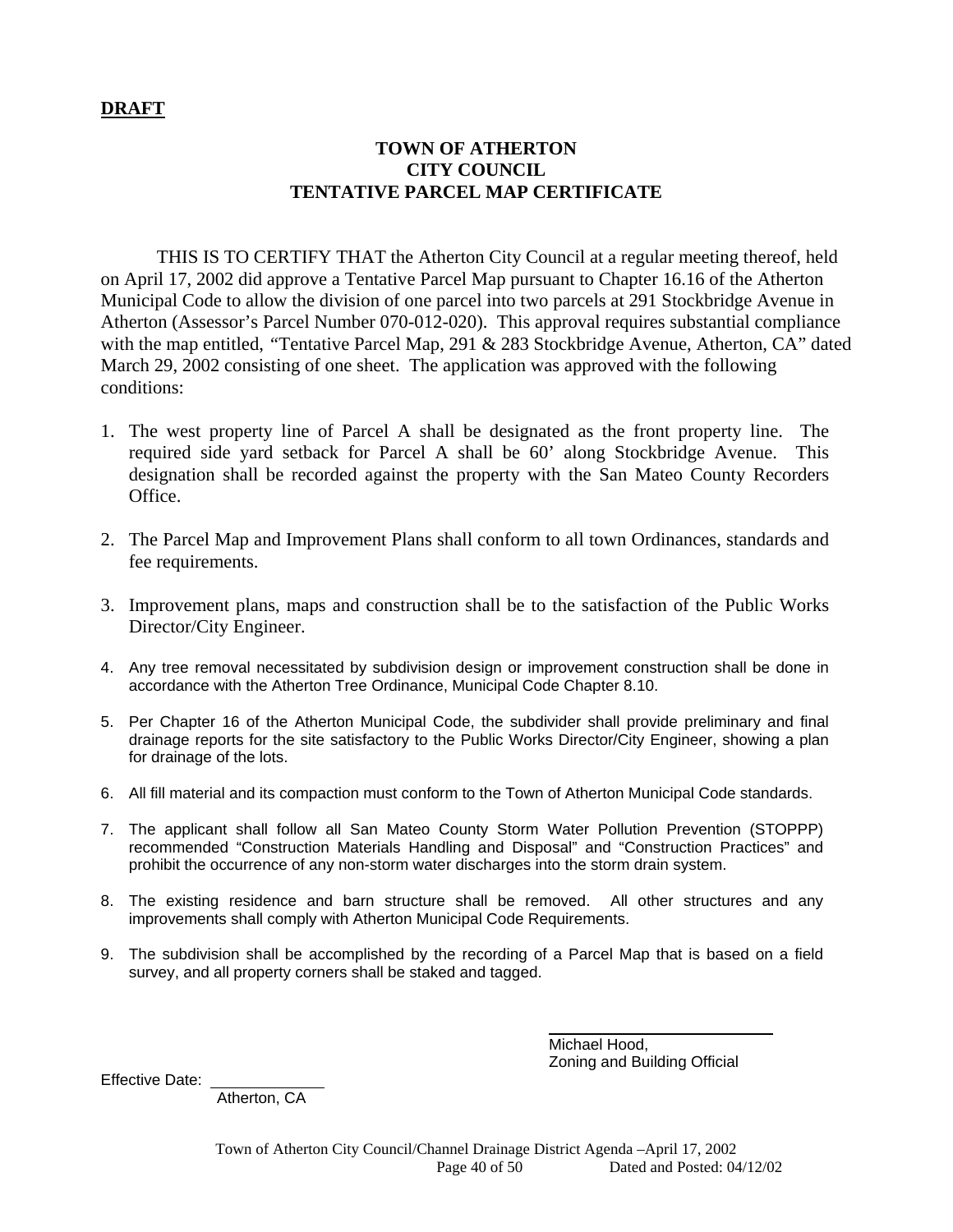**Item No. 17**



# **Town of Atherton**

# **CITY COUNCIL STAFF REPORT**

### **TO: HONORABLE MAYOR AND CITY COUNCIL CITY MANAGER, JAMES ROBINSON**

**FROM: SHARON BARKER, CITY CLERK** 

### **DATE: FOR THE CITY COUNCIL MEETING OF APRIL 17, 2002**

# **SUBJECT: COMMITTEE APPOINTMENTS**

### **RECOMMENDATION:**

Approve the recommendations of the Screening Committee for the following appointments:

| <b>General Plan Committee:</b><br>(Two-year term) | Vivian Kral                    |
|---------------------------------------------------|--------------------------------|
| <b>Audit Committee:</b><br>(Three-year term)      | Robert Jenkins (reappointment) |

### **ANALYSIS:**

Each April the City Council Screening Committee makes recommendations to the City Council to fill the vacancies created when terms expire on Town Commissions and Committees. This year, the Screening Committee, consisting of Vice Mayor Janz and Council Member Fisher, has recommended the residents listed above to fill vacancies that will occur April 30.

Respectfully submitted by: Reviewed/Approved by:

City Clerk City Manager

Sharon Barker James Robinson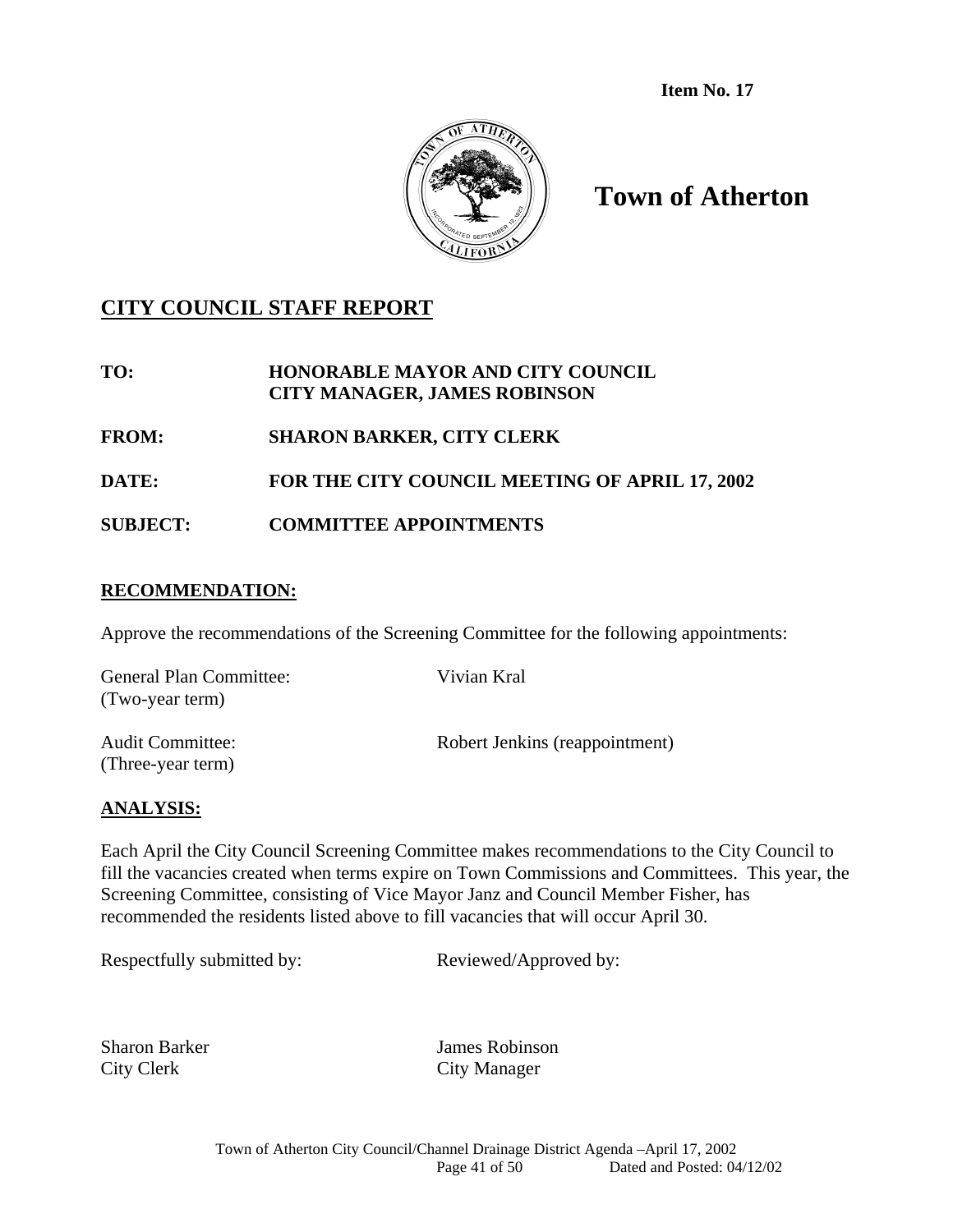**Item No. 18** 



# **Town of Atherton**

# **CITY COUNCIL STAFF REPORT**

**TO: HONORABLE MAYOR AND CITY COUNCIL CITY MANAGER, JAMES ROBINSON** 

- **FROM: CLIFF TEMPS, PUBLIC WORKS DIRECTOR**
- **DATE: FOR THE MEETING OF APRIL 17, 2002**
- **SUBJECT: ADOPTION OF RESOLUTION STATING INTENT TO CONSIDER THE VACATION OF A PORTION OF MC CORMICK LANE RIGHT-OF-WAY, WITH RESERVATION OF EASEMENTS FOR BICYCLES, PEDESTRIANS PUBLIC UTILITIES AND SANITARY SEWERS, AND SETTING A PUBLIC HEARING FOR JUNE 19, 2002.**

### **RECOMMENDATION**

**A**dopt a resolution stating intent to consider the vacation of a portion of McCormick Lane right-ofway, with reservation of easements for public utilities and sanitary sewers, and setting a public hearing for June 19, 2002.

### **INTRODUCTION**

The Council considered this request for vacating a portion of McCormick Lane last December and declined to take action because of neighborhood concern regarding loss of bicycle and pedestrian access from the area of McCormick Lane lying northwest of the area proposed for vacation. The Anderson's, the party requesting the vacation, have contacted and discussed the abandonment with the majority of their neighbors, indicating their willingness to preserve an easement for bikes and pedestrians. In doing this they appear to have assuaged neighborhood concerns. Significant documentation of their efforts is attached.

Nearly 4 years ago the Transportation Committee and last year the Planning Commission reviewed this request to vacate the section of McCormick Lane street right-of-way between Burns Avenue and the barricade across McCormick Lane that separates Villa Oaks and Mariana Park Subdivisions. The Transportation Committee approved the vacation and the Planning Commission found the vacation to not be inconsistent with the General Plan.

# **ANALYSIS**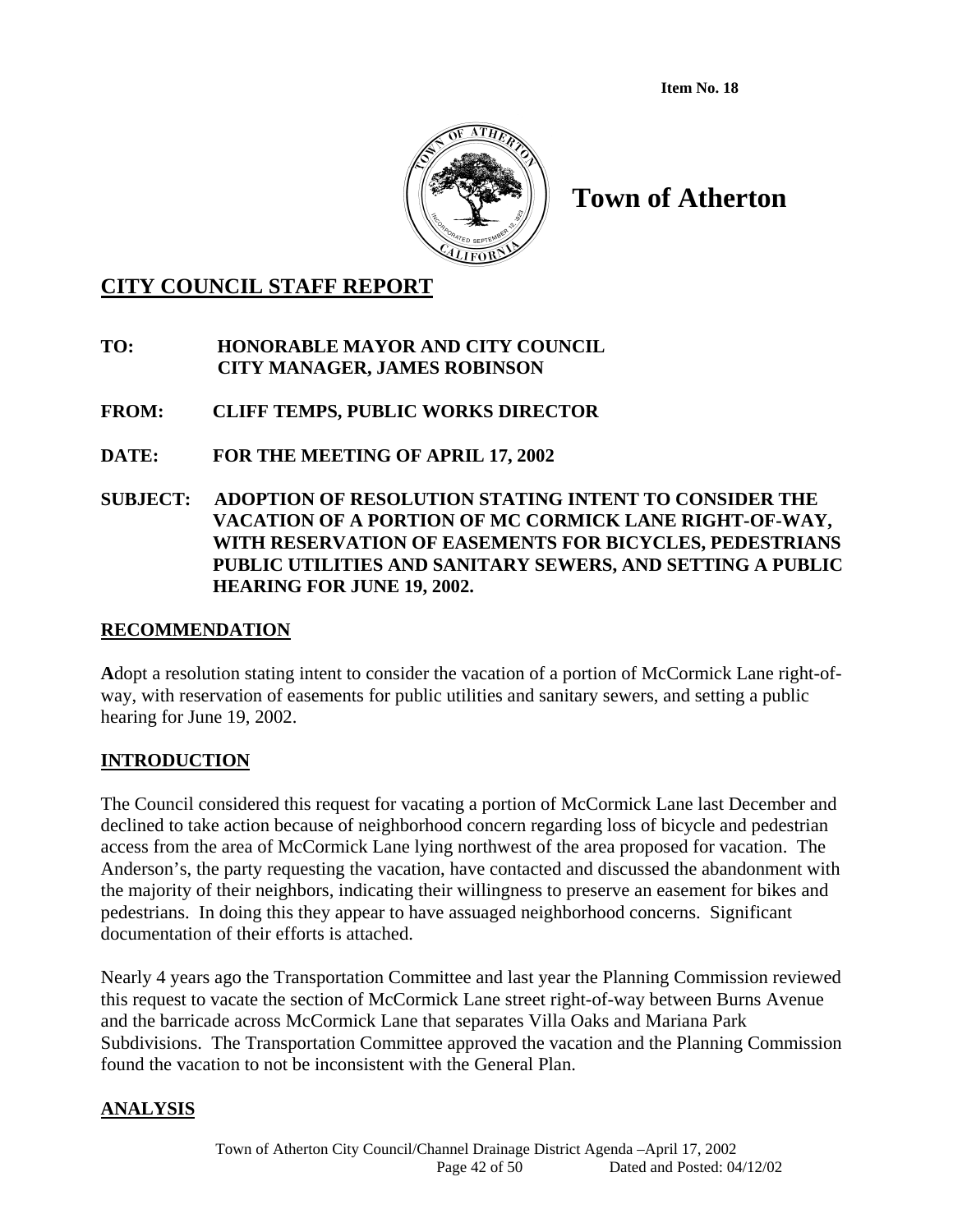The area proposed to be vacated is shown on the attached Exhibit "B." Number 65 McCormick Lane is the only property that gets access from this section of street. All utilities were previously contacted to determine if they have facilities in the area proposed for vacation, and reservations will be provided for easements to accommodate their present and future needs. These reservations are described in Exhibit "A." Additional reservations for bicycle and pedestrian use of the area proposed to be vacated have been included. The vacation requires a new public hearing, with notices posted physically on the property to be vacated. The resolution recommended for Council adoption sets the date of the hearing for June 19, 2002.

If the Council approves the vacation in June, the resolution ordering it will be recorded at the County. After this happens, the two property owners adjacent to the abandoned section of street will have the ability to file quiet title actions to acquire title to the portions of vacated right-of-way lying between their respective McCormick Lane frontages and the center of the former street. Any removal or change in existing improvements within the vacated area will thereafter be the responsibility of its new owners and will need to accommodate access by utilities with rights to the reservations.

### **FISCAL IMPACT**

There is no direct fiscal impact to the Town. Removal of the short section of paved street from the Town's responsibility for maintenance will not be noticeable in the street maintenance budget.

### **CONCLUSION:**

Adoption of the resolution setting a public hearing is appropriate to bring this street vacation to is overdue conclusion.

Respectfully submitted: Reviewed/Approved:

 Cliff Temps James Robinson Public Works Director City Manager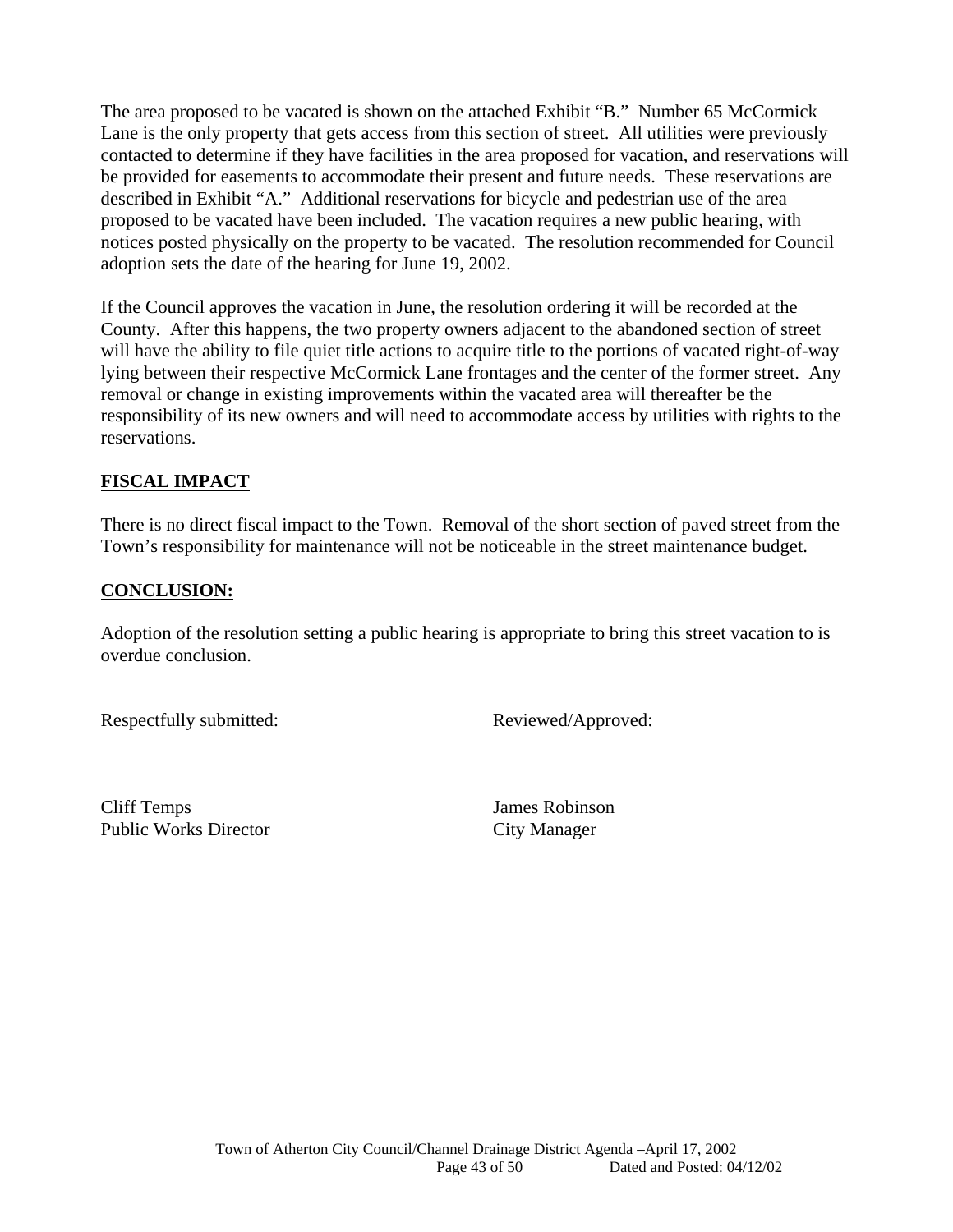### **RESOLUTION NO. 02-\_\_\_**

### **A RESOLUTION OF THE CITY COUNCIL OF THE TOWN OF ATHERTON STATING ITS INTENT TO CONSIDER THE VACATION OF A PORTION OF MC CORMICK LANE RIGHT-OF-WAY, WITH RESERVATION OF EASEMENTS FOR BICYCLES, PEDESTRIANS, PUBLIC UTILITIES AND SANITARY SEWERS, AND SETTING A PUBLIC HEARING FOR JUNE 19, 2002**

**WHEREAS**, the Town of Atherton has received a request from the owners of the property at 65 McCormick Lane to vacate a portion of McCormick Lane right-of-way adjacent to their property, pursuant to Part 3, Chapter1, Section 8300 et.seq. of the California Streets and Highways Code; and

**WHEREAS**, the exact location and description of the portion of road right-of-way proposed to be vacated is described and shown in Exhibits "A" and "B" attached hereto; and

**WHEREAS**, said California Streets and Highways Code requires public hearing to hear evidence to determine if the portion of street right-of-way proposed for vacation is unnecessary for present or prospective public use.

**NOW, THEREFORE, BE IT RESOLVED** by the City Council of the Town of Atherton that the City Council intends to consider the vacation of a portion of McCormick Lane right-of-way, with reservation of easements for bicycles, pedestrians, public utilities and sanitary sewers and will conduct a public hearing on this matter at its regular meeting, commencing at 7:00 p.m. on Wednesday, June 19, 2001, to be held at the City Council Chambers located at 94 Ashfield Road in Atherton California.

\* \* \* \* \* \* \* \* \* \* \* \* \* \*

*I hereby certify that the foregoing Resolution was duly and regularly passed and adopted by the City Council of the Town of Atherton at a regular meeting thereof held on the 17<sup>th</sup> day of April, 2002, by the following vote:* 

| AYES:           | COUNCILMEMBERS: |
|-----------------|-----------------|
| NOES:           | COUNCILMEMBERS: |
| <i>ABSENT:</i>  | COUNCILMEMBERS: |
| <i>ABSTAIN:</i> | COUNCILMEMBERS: |

ATTEST:

 Alan B. Carlson, Mayor Town of Atherton

\_\_\_\_\_\_\_\_\_\_\_\_\_\_\_\_\_\_\_\_\_ Sharon Barker, City Clerk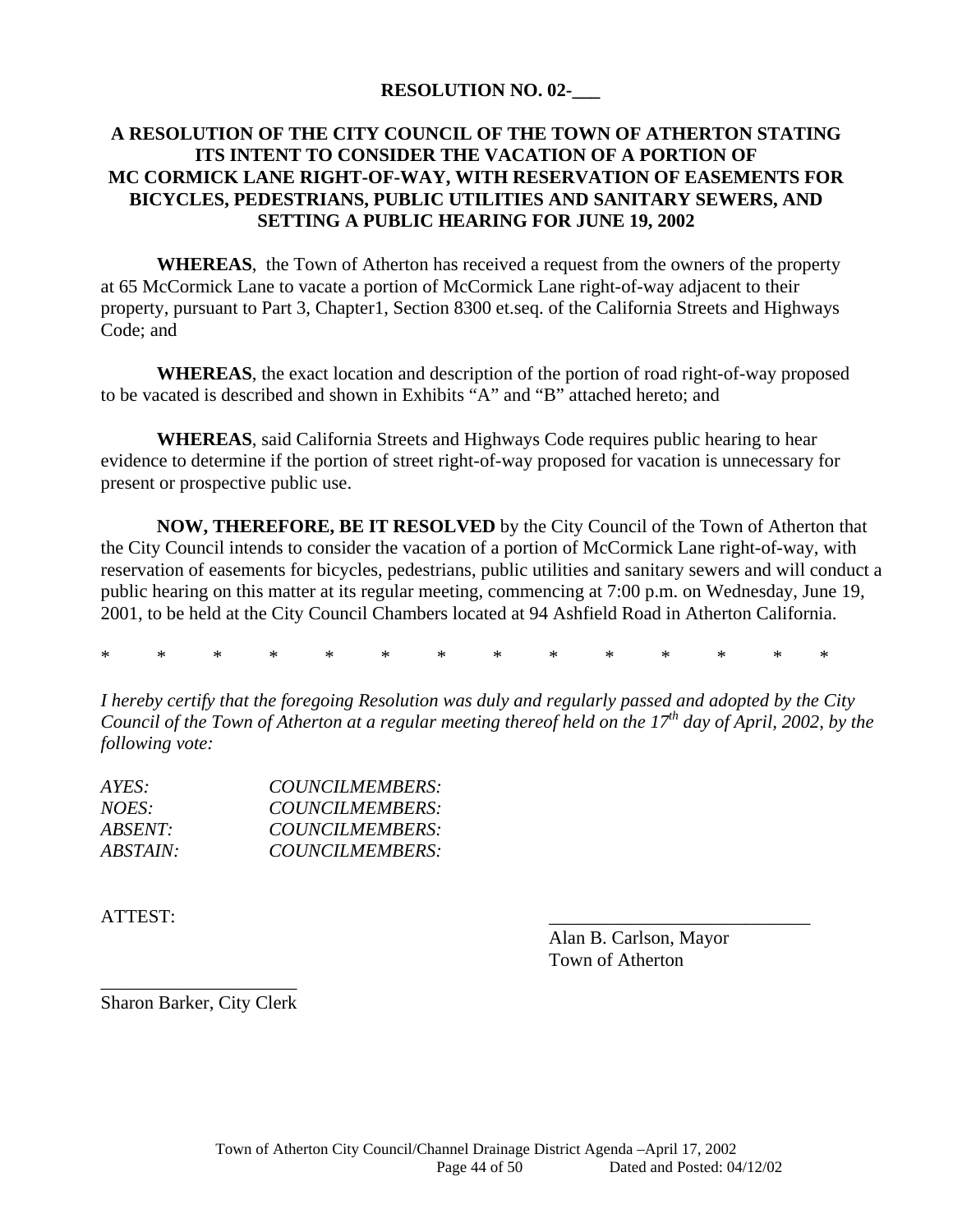### EXHIBIT "A" MC CORMICK LANE VACATION LEGAL DESCRIPTION

A portion of McCormick Lane shown on that certain subdivision map entitled "Villa Oaks, Atherton, San Mateo County, California, Being a Resubdivision of Lots 9, 10, and 11 of Villa Lots at Fair Oaks" Recorded February 25, 1954 in San Mateo County Records File Number 38670L, Volume 39 of Maps, Page 20.

BEGINNING at the most westerly corner of Lot 4 of said Villa Oaks, said point being a point on the northeast street right-of-way Line of McCormick Lane, thence along said McCormick Lane right-ofway line south 45E 40' east, 30.00 feet, thence along a curve to the right with a radius of 280.00 feet, through an angel of  $9E\ 07' 40$ ", a distance of 44.61 feet, thence along a curve to the left with a radius of 30.00 feet, through an angle of 79E 43' 06" a distance of 42.26 feet, thence, leaving the right-of-way line of McCormick Lane and proceeding south 6244'35" west a distance of 59.36 feet along a line parallel to and 20.00 feet northwest of the center line of Burns Avenue, to a point on the southwest street rightof-way line of McCormick Lane, thence in a generally northwest direction, along the said McCormick Lane right-of-way line, on a curve with a center that lies south 57E 57' 46" west 240.00 feet, with a radius of 240.00 feet, through and angle of 13E 37' 46" a distance of 57.09 feet, thence north 45E 40" west to the most northerly corner of Lot 5 of said Villa Oaks, thence leaving the southwest street rightof-way line of McCormick Lane north 3123'40" east to the point of beginning and containing 3925.59 square feet, and

RESERVING therefrom bicycle, pedestrian and Public Utility Easements over the entire area of the parcel described above, and also

RESERVING therefrom am easement 10 feet wide for sanitary sewers lying immediately adjacent to and southeast of the line connecting the most northerly corner of Lot 5 and the most westerly corner of Lot 4 of said Villa Oaks.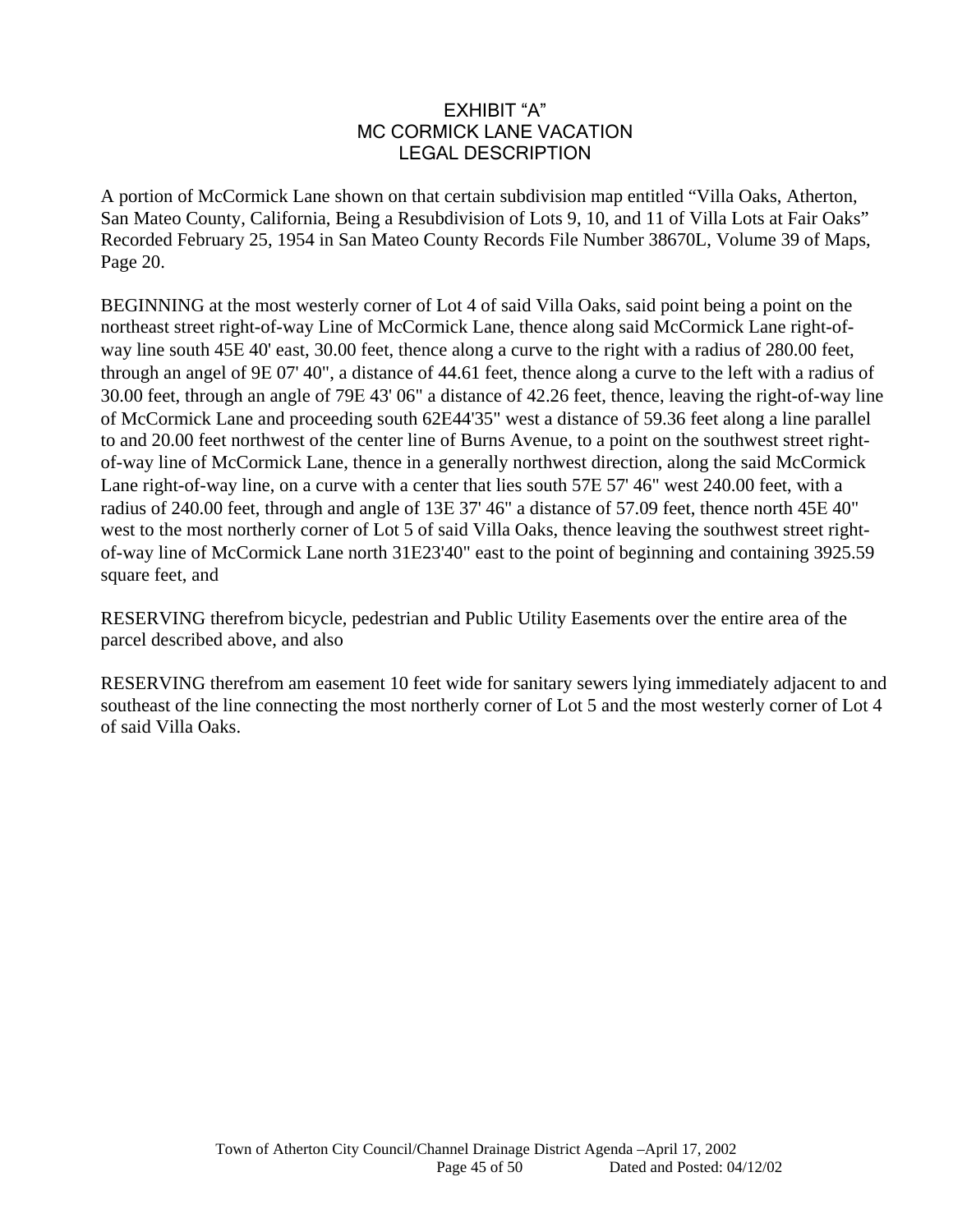

# **CITY COUNCIL STAFF REPORT**

# **TO: HONORABLE MAYOR AND CITY COUNCIL**

# **FROM: JAMES H. ROBINSON, CITY MANAGER**

### **DATE: FOR THE MEETING OF APRIL 17, 2002**

### **SUBJECT: DISCUSSION AND POSSIBLE ACTION – RESIDENT PARTICIPATION/ ADVISORY STATUS TO CITY COUNCIL COMMITTEES**

#### **RECOMMENDATION**

It is recommended that the City Council discuss and consider the possible addition of resident members to current Council subcommittees.

### **BACKGROUND**

The City Council has periodically created subcommittees of the City Council to study certain issues and make recommendations. Generally, the subcommittees consist of two members, hold properly posted meetings as necessary, maintain minutes and make recommendations to the City Council. The current version of the City Council Rules of Procedure (Section 9.3) provides "that each subcommittee is comprised of two Councilmembers appointed by the Mayor," and staffed by appropriate staff members. Current Council subcommittees are as follows:

Finance Committee Transportation/Traffic Committee Screening Committee Waste Reduction & Recycling Committee General Plan Committee Atherton Channel Drainage District Committee Buildings and Facilities Committee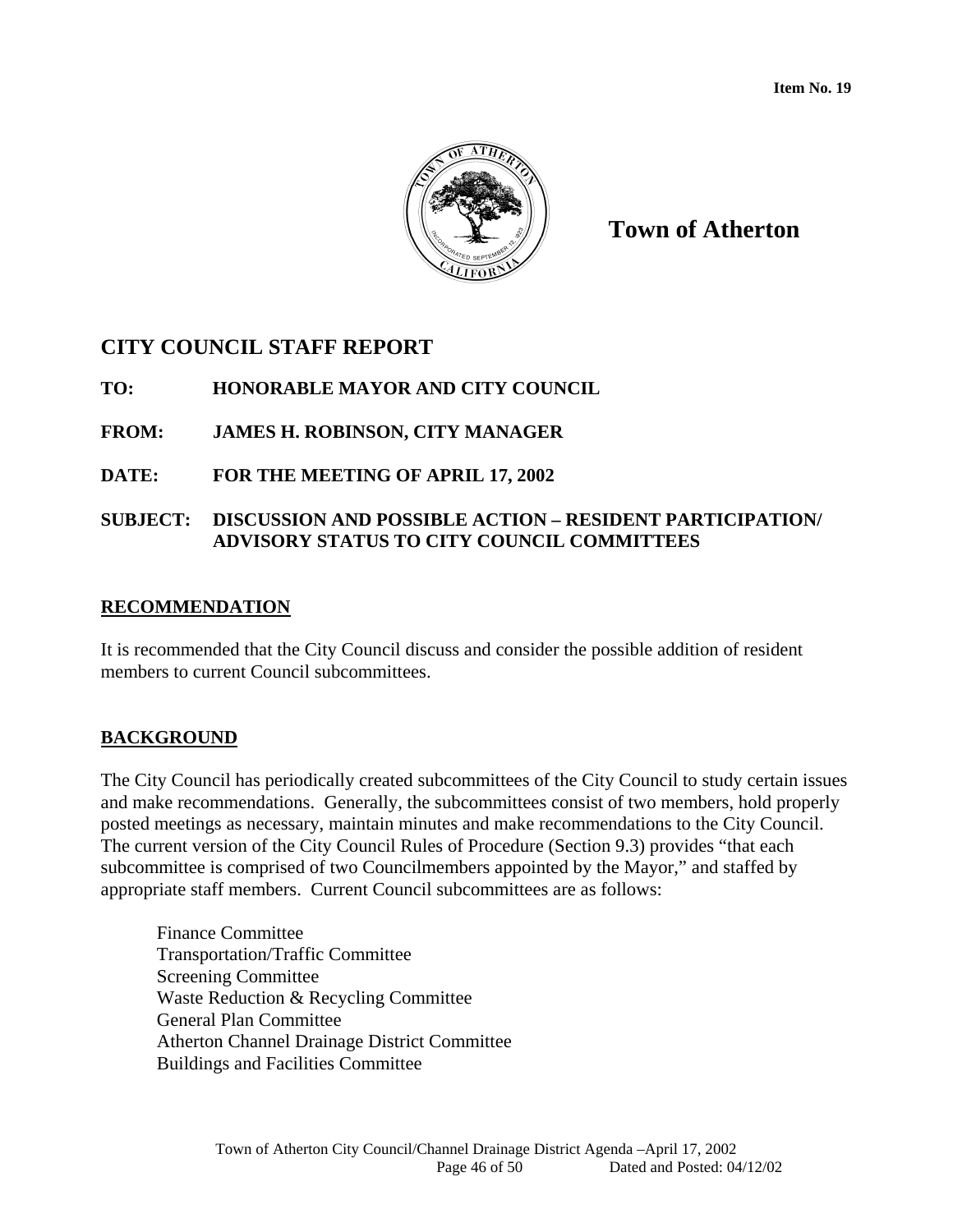

# **CITY COUNCIL STAFF REPORT**

**TO: HONORABLE MAYOR AND CITY COUNCIL** 

**FROM: JAMES H. ROBINSON, CITY MANAGER** 

**DATE: FOR THE MEETING OF APRIL 17, 2002** 

### **SUBJECT: DISCUSSION AND POSSIBLE ACTION – SCOPE OF THE ATHERTON CHANNEL DRAINAGE DISTRICT COMMITTEE AND MEMBERSHIP OF THE CHANNEL DRAINAGE DISTRICT COMMITTEE AND THE TRANSPORTATION COMMITTEE**

# **RECOMMENDATION**

It is recommended that the City Council discuss and possibly take action regarding the appointment of residents to certain City Council subcommittees, including the Atherton Channel Drainage District Committee and Transportation Committee. It is also recommended that the City Council consider the possible expansion of the scope of the Atherton Channel Drainage District Committee.

# **BACKGROUND**

The existing City Council Rules of Procedure provide for the creation of Committees, Commissions, and City Council Subcommittees. The Rules of Procedure state that Commissions and Committees shall be created/appointed in accordance with the Atherton Municipal Code. The current Atherton Channel Drainage District Committee and Transportation Committee are Council subcommittees and are comprised of two Council Members.

It has also been requested that the scope of the Atherton Channel Drainage District Subcommittee be expanded to evaluate and make recommendations to the City Council on citywide drainage issues in addition to those of the Atherton Channel. Currently, less than half of the Town of Atherton is within the Atherton Channel Drainage District.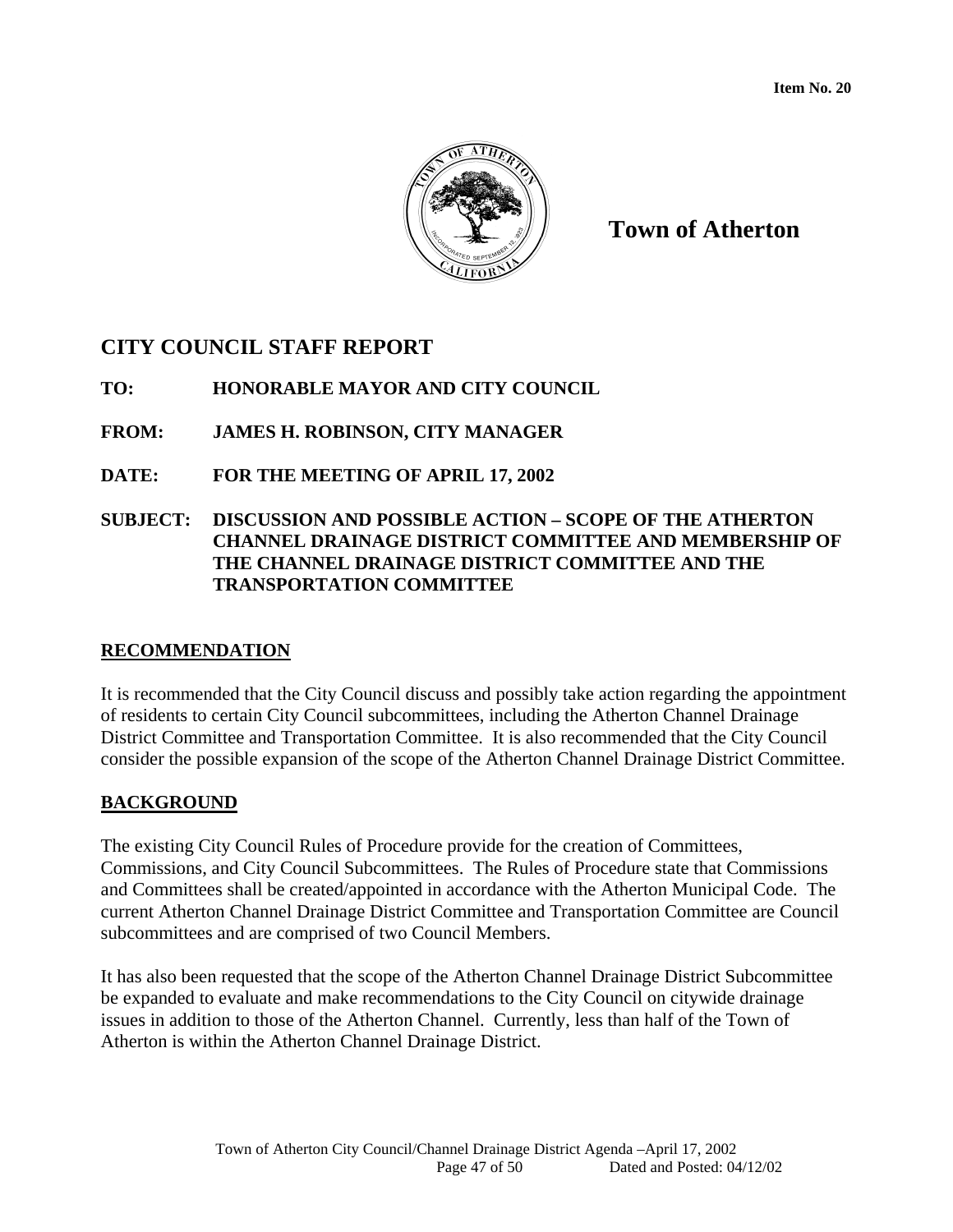

# **CITY COUNCIL STAFF REPORT**

**TO: HONORABLE MAYOR AND CITY COUNCIL** 

**FROM: JAMES H. ROBINSON, CITY MANAGER** 

**DATE: FOR THE MEETING OF APRIL 17, 2002** 

**SUBJECT: ACCEPT RECOMMENDATION OF THE TRANSPORTATION COMMITTEE TO EXPAND SCOPE OF THE MIDDLEFIELD ROAD IMPROVEMENTS AND SET DATE FOR SPECIAL MEETING OF THE CITY COUNCIL TO APPROVE BIDS AND SPECIFICATIONS FOR THIS PROJECT EXTENSION** 

# **RECOMMENDATION**

It is recommended that the City Council accept the recommendation of the Transportation Committee to extend the Middlefield Road project north of Fair Oaks to the Town limits and set a date for approval of the bids.

# **BACKGROUND**

In its review of the Middlefield project, the City Council Transportation Subcommittee has recommended that the project be extended beyond Fair Oaks to the city limit to provide for patching that is not within the current contract. The estimated costs for the project is \$50,000-\$60,000. Bids are scheduled to be received and opened at 3:00 p.m. on Tuesday, April 30, 2002. The timing of this project extension, if approved by the City Council, will require a special meeting of the City Council immediately following the opening of the bids. It is suggested that a brief meeting of the City Council be held on the morning of either May 1, 2 or 3, 2002.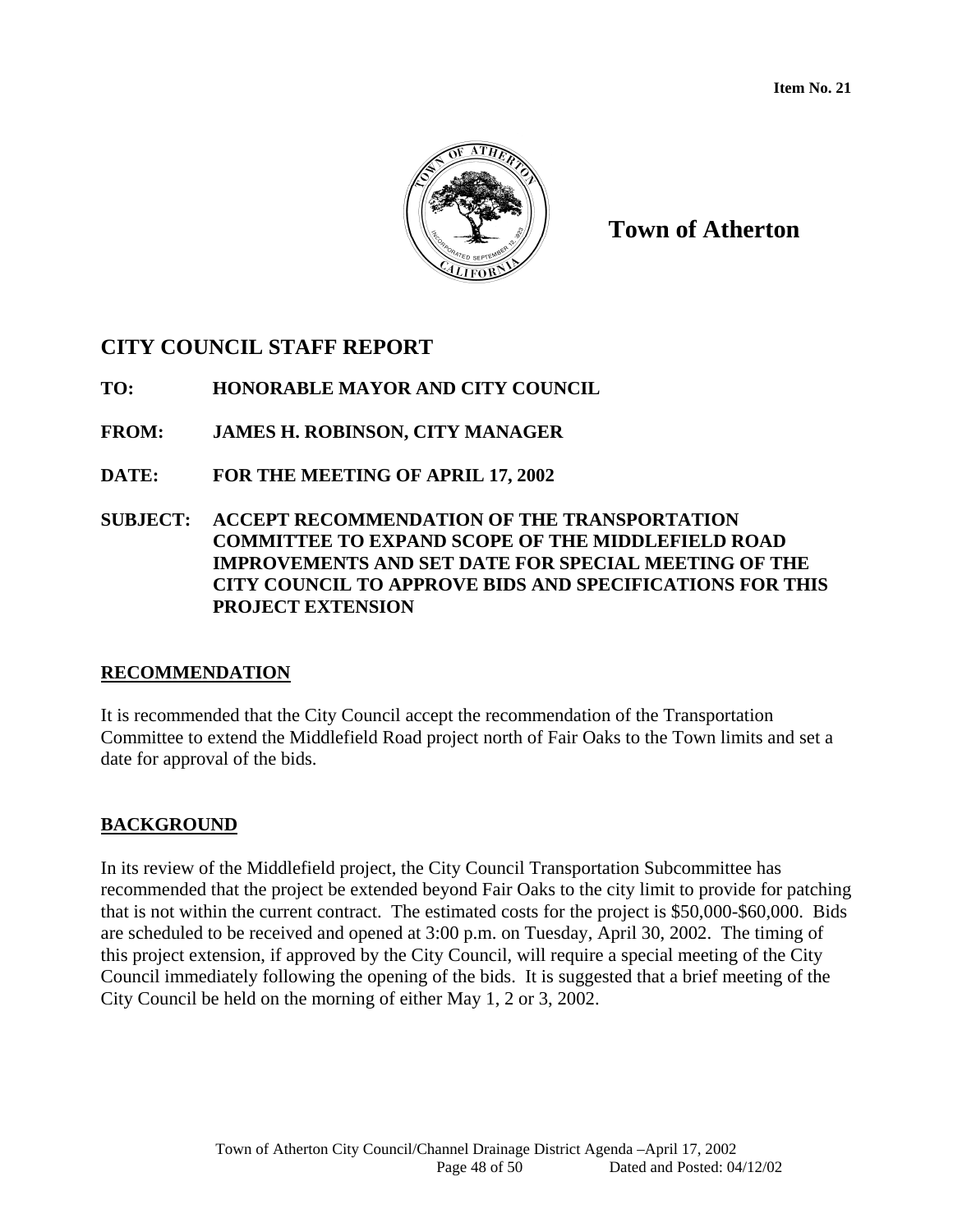

# **CITY COUNCIL STAFF REPORT**

### **TO: HONORABLE MAYOR AND CITY COUNCIL**

# **FROM: JAMES ROBINSON, CITY MANAGER**

**DATE: FOR THE CITY COUNCIL MEETING OF APRIL 17, 2002** 

**SUBJECT: REVIEW AND CONSIDER ADOPTION OF UPDATED CITY COUNCIL RULES OF PROCEDURE** 

### **RECOMMENDATION:**

It is recommended that the Council review the updated City Council Rules of Procedure and adopt if the Council so desires.

### **DISCUSSION:**

At the March 20, 2002 City Council meeting, staff was directed to meet with Council Member Fisher who volunteered to meet with staff to review and make proposed changes to update the Council Rules of Procedure. The updated document, with tracking changes, is attached for Council consideration.